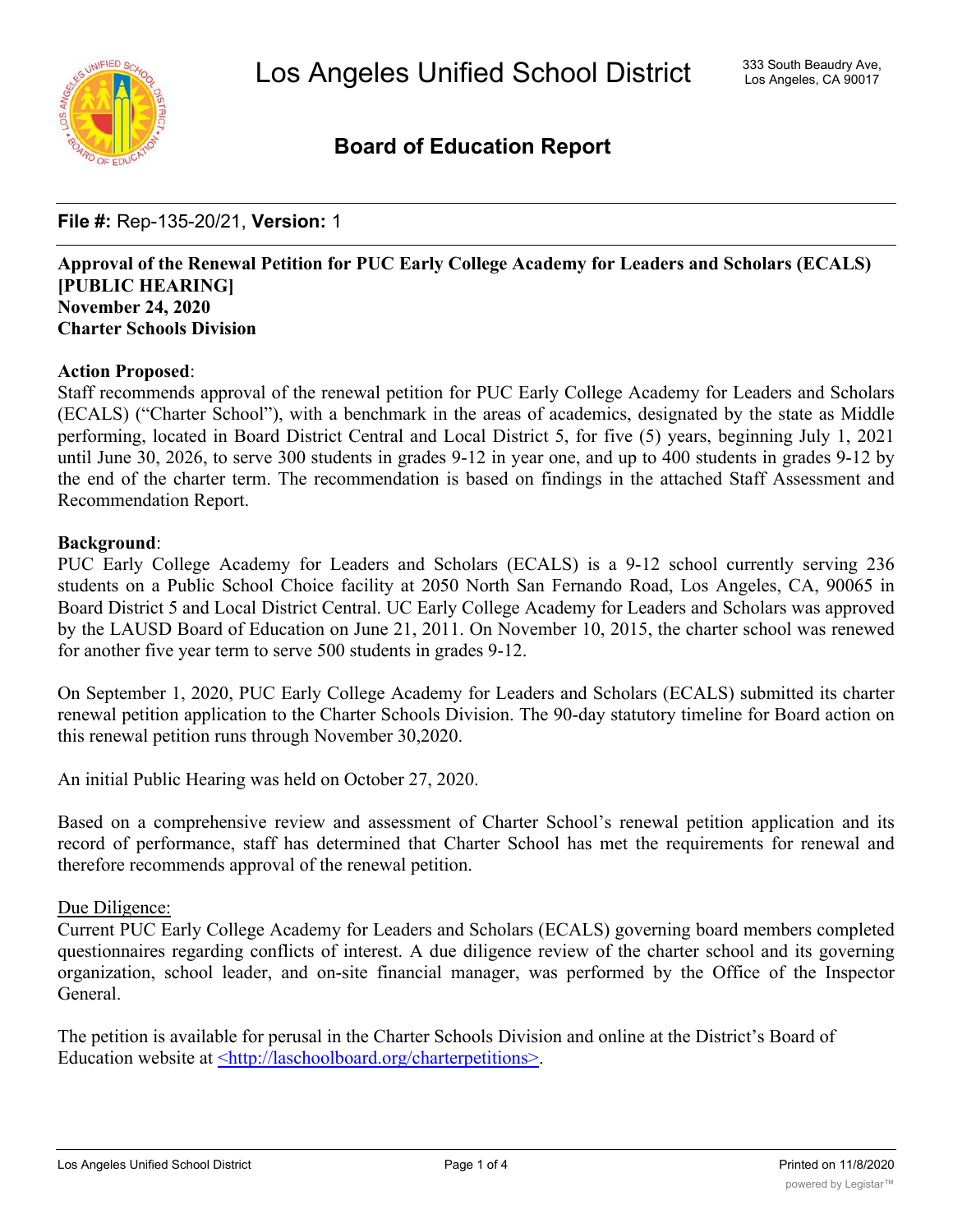## **File #:** Rep-135-20/21, **Version:** 1

## **Expected Outcomes**:

Charter School is expected to operate its school in a manner consistent with local, state, and federal ordinances, laws and regulations and with the terms and conditions set forth in its petition. The measurable pupil outcomes and method by which pupil progress toward outcomes will be measured are set forth in the charter petition.

## **Board Options and Consequences**:

"Yes" - If the Board adopts the recommendation of approval of the renewal petition, with a benchmark, Charter School would be authorized to continue operating as a charter school under the terms of the approved renewal petition for a five (5) year period beginning July 1, 2021.

"No" - If the Board does not adopt the recommendation of approval of the renewal petition, and instead takes specific action to deny the renewal petition, Charter School would not be authorized to continue operating as a charter school under the terms of the renewal petition. Charter School's current charter expires on June 30, 2021. The petitioners may appeal a denial to Los Angeles County Board of Education ("LACBOE"). If the appeal is approved by LACBOE, Charter School would be authorized by the LACBOE. If LACBOE denies a petition on appeal, the Charter School may appeal to the State Board of Education ("SBE") which will review the appeal using an abuse of discretion standard. If the denial is reversed by the SBE, the SBE shall designate, in consultation with the petitioner, the LAUSD Board of Education or LACBOE as the chartering authority.

This Board Report No. 135-20/21, accompanying documents, and transcript of the Board meeting, shall constitute the Board of Education's adopted written findings of fact for the denial of the Charter School renewal petition.

## **Policy Implications**:

There are no policy implications at this time.

# **Budget Impact**:

State income and various other income sources to the District are reduced when current District students enroll at a charter school, and comparable or offsetting expenditure reduction may not occur in such cases. Under Education Code section 47604(c), a school district that grants a charter to a charter school to be operated by, or as, a nonprofit public benefit corporation is not held liable for the charter school's debts or obligations as long as the school district complies with all oversight responsibilities. The District will continue to have monitoring and oversight responsibility for charter school finances, as specified in the Charter Schools Act. Any modifications to the charter school's petition or operations with significant financial implications would require District approval prior to implementation. Petition approval is also contingent upon adequate liability insurance coverage.

Charter School has selected to join the LAUSD SELPA Option 3. The Charter School's fair share contribution to special education will be 10% of the charter schools' AB 602 (rate includes Base, COLA, and Growth/Decline reduced by the amount withheld for Program Specialist/Regionalized Services) and Federal IDEA revenues. This amount will be paid from the Charter School's Local Control Funding Formula ("LCFF") funds or other unrestricted revenue sources and will be allocated to support the existing District-wide administration of special education supports and services. The revenue rate will be adjusted to account for changes in the State's funding formula beginning in fiscal year 2013-2014. The amount withheld by the District from the Program Specialist/Regionalized Services in fiscal year will continue to be withheld and adjusted annually for COLA. An additional 10% of special education revenues will be retained by the District and allocated as directed by the Advisory Board and members of the LAUSD SELPA Option 3, with the leadership of the Charter-operated Program special education director. These funds will be used to support the personnel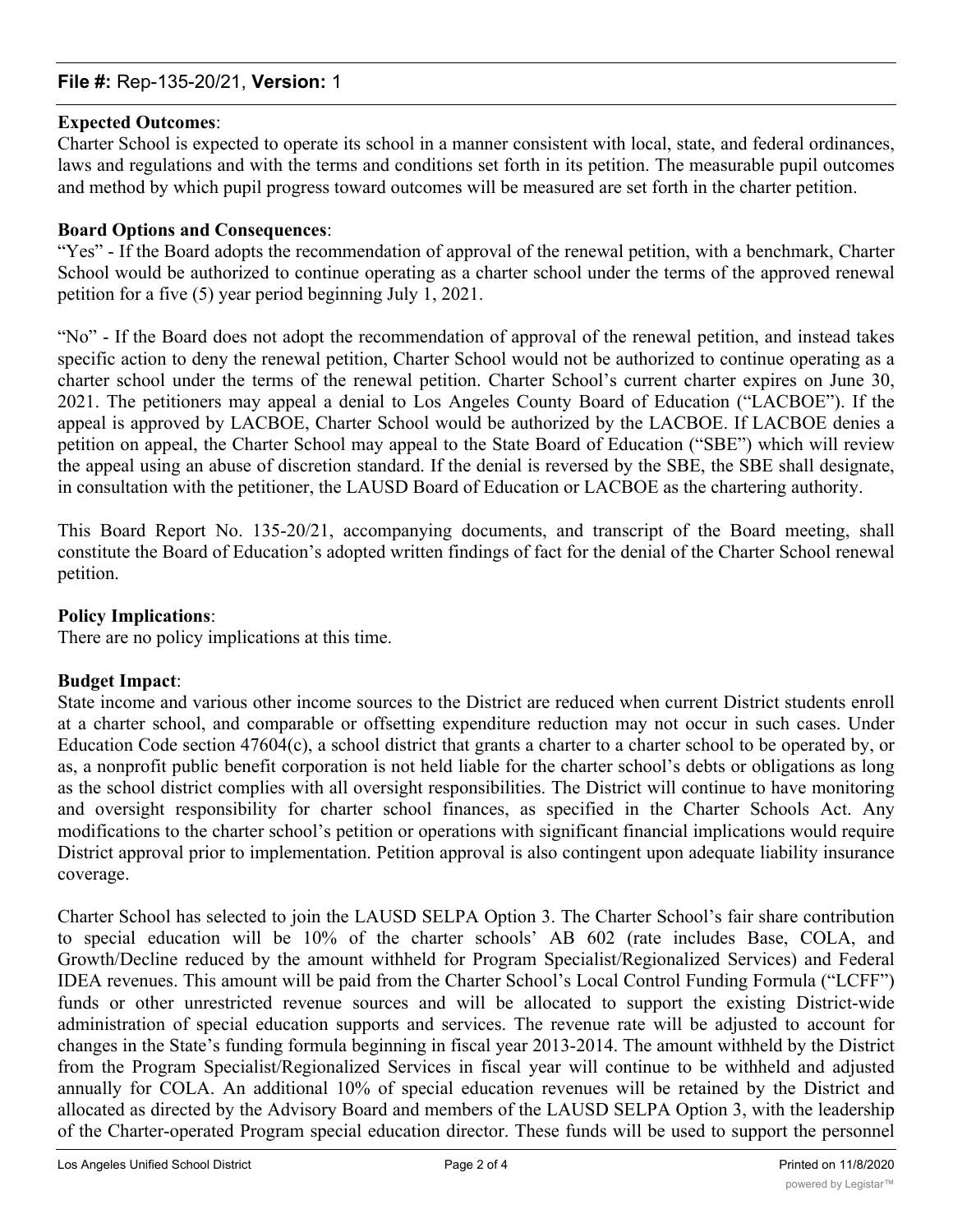## **File #:** Rep-135-20/21, **Version:** 1

for the members of the LAUSD SELPA Option 3; build management and operating procedures to create an infrastructure to support schools in meeting the needs of students with mild to severe disabilities; and, to create and implement new programs that serve students in charter schools. If Charter School does not spend their allocation of special education funds during a fiscal year of the charter petition period, the allocation of special education funds to Charter School for the next fiscal year will be reduced in an amount equal to the unspent special education funds of the previous fiscal year.

In addition to the payments required under this Section, the Charter School may request specific special education related services from the District through fee-for-service arrangements that will reflect the calculated cost of the requested services and will be contingent on the District's available resources.

Any change in the Option election that occurs during the term of Charter School's petition period shall be mutually agreed upon and addressed in an MOU between the charter school and the District. The new Option election shall be effective on July 1 of the next school year with the corresponding fair share contribution.

## **Student Impact**:

As stated in the Board of Education's Policy on Charter School Authorizing, "[W]hen the Board of Education authorizes a charter school, it establishes a partnership to advance its vision and mission and to accelerate gains in academic achievement and accountability for *all* of its students and public schools (*Policy*, p.2)." Based on a comprehensive review and assessment of Charter School's renewal petition application and its record of performance, staff has determined that Charter School has met the requirements for charter school renewal and therefore recommends approval of the renewal petition.

## **Issues and Analysis**:

If all pending issues, including but not limited to special education requirements, special education local planning area (SELPA) requirements, governance, fiscal and facilities matters, are not resolved at the time of the Board meeting, the item may be pulled from the agenda.

Budget and Petition available for perusal at the following link: <https://www.dropbox.com/sh/q9v2r9r29xipekv/AABlFHxPeN\_luU-nwj5tIehqa?dl=0>

## **Attachments:**

Attachment A - Staff Assessment and Recommendation Report Attachment B - DFS Data and High vs Low Performance Data Sets Attachment C - Desegregation Impact Statement

**Informatives:** Not applicable

**Submitted:** 11/06/20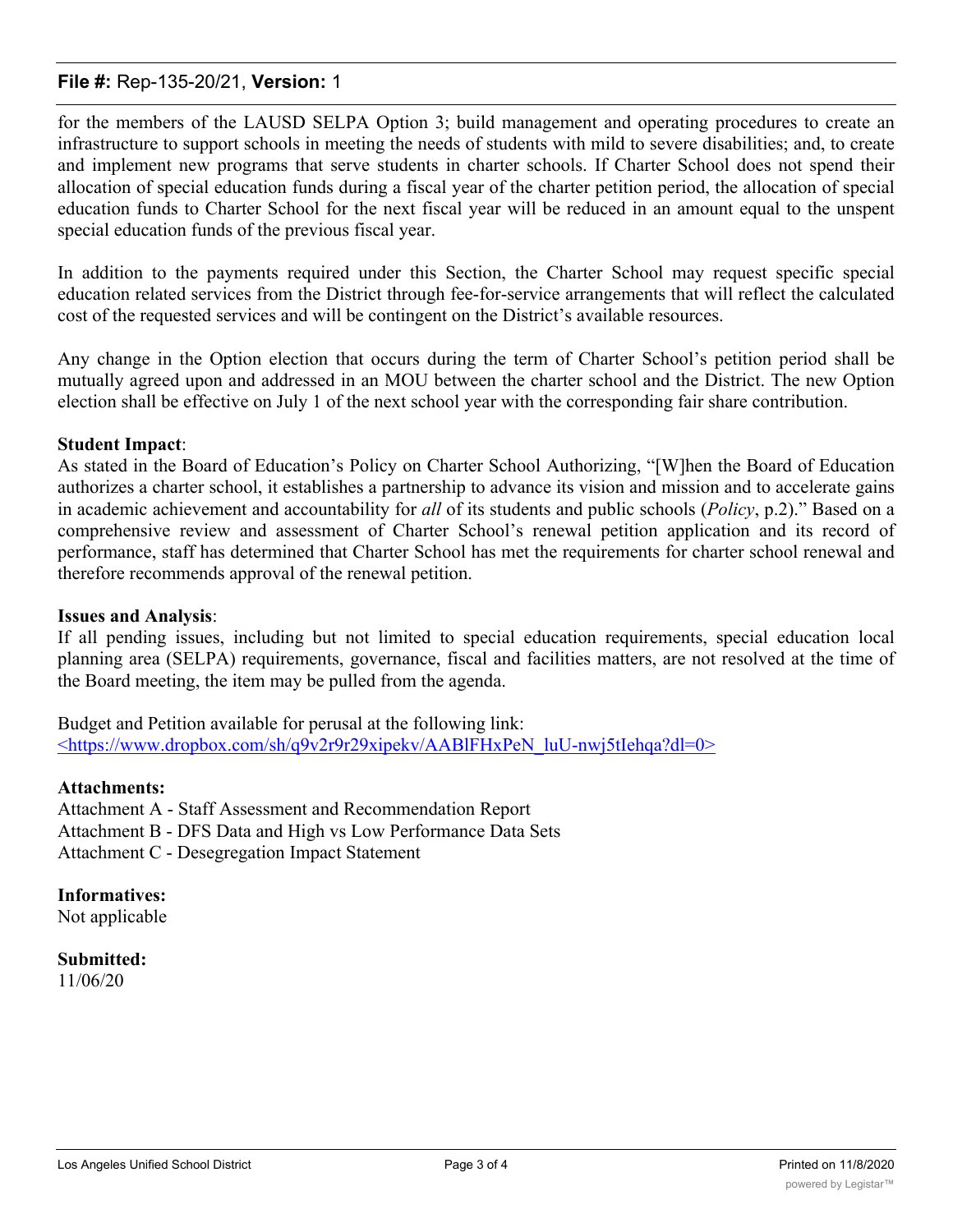**File #:** Rep-135-20/21, **Version:** 1

## **RESPECTFULLY SUBMITTED, APPROVED & PRESENTED BY:**

**AUSTIN BEUTNER JOSÉ COLE-GUTIÉRREZ** Superintendent of Schools Director

Charter Schools Division

**REVIEWED BY:**

DEVORA NAVERA REED Interim General Counsel

Approved as to form.

**REVIEWED BY:**

TONY ATIENZA Director, Budget Services and Financial Planning

\_\_\_ Approved as to budget impact statement.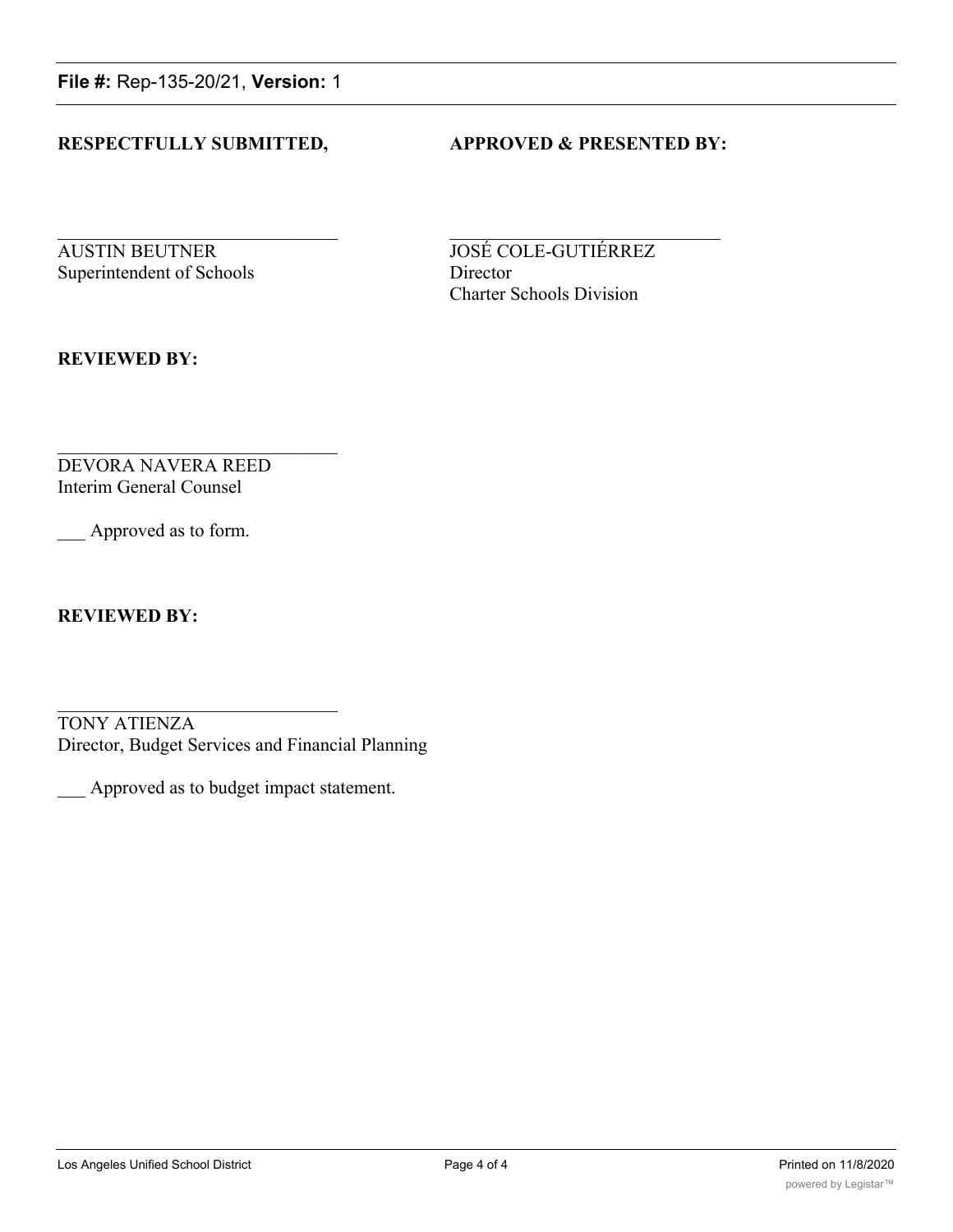# **STAFF ASSESSMENT AND RECOMMENDATION REPORT RENEWAL PETITION** ATTACHMENT A

Board of Education Report 135-20/21 November 24, 2020

| <b>School Name:</b>                                   | <b>PUC Early College Academy for Leaders and</b><br><b>Scholars (ECALS)</b>                                            | <b>BOARD IS</b>                                                                                                                                                                                                                                                                                                                                                                                                                                                                                                                                                                                                                                                                                                                                                                                                                                                                                  |                                              |  |  |  |
|-------------------------------------------------------|------------------------------------------------------------------------------------------------------------------------|--------------------------------------------------------------------------------------------------------------------------------------------------------------------------------------------------------------------------------------------------------------------------------------------------------------------------------------------------------------------------------------------------------------------------------------------------------------------------------------------------------------------------------------------------------------------------------------------------------------------------------------------------------------------------------------------------------------------------------------------------------------------------------------------------------------------------------------------------------------------------------------------------|----------------------------------------------|--|--|--|
| Type of Charter School:                               | <b>Start-Up Independent Charter School</b>                                                                             |                                                                                                                                                                                                                                                                                                                                                                                                                                                                                                                                                                                                                                                                                                                                                                                                                                                                                                  | <b>REQUIRED TO</b><br><b>TAKE ACTION BY:</b> |  |  |  |
| <b>Charter Operator</b>                               |                                                                                                                        | <b>Partnerships to Uplift Communities Los Angeles</b>                                                                                                                                                                                                                                                                                                                                                                                                                                                                                                                                                                                                                                                                                                                                                                                                                                            |                                              |  |  |  |
| <b>Location Code:</b>                                 | 7687                                                                                                                   |                                                                                                                                                                                                                                                                                                                                                                                                                                                                                                                                                                                                                                                                                                                                                                                                                                                                                                  | <b>November 30, 2020</b>                     |  |  |  |
| Type of $Site(s)$ :                                   | <b>Public School Choice (PSC)</b>                                                                                      |                                                                                                                                                                                                                                                                                                                                                                                                                                                                                                                                                                                                                                                                                                                                                                                                                                                                                                  |                                              |  |  |  |
| Site Address(es):                                     | (Sotomayor Arts and Sciences Magnet)                                                                                   | 2050 North San Fernando Road, Los Angeles, CA, 90065                                                                                                                                                                                                                                                                                                                                                                                                                                                                                                                                                                                                                                                                                                                                                                                                                                             |                                              |  |  |  |
| <b>Board District(s):</b>                             | 5                                                                                                                      | Local District(s):                                                                                                                                                                                                                                                                                                                                                                                                                                                                                                                                                                                                                                                                                                                                                                                                                                                                               | <b>Central</b>                               |  |  |  |
| <b>Grade Levels Served:</b>                           | $9-12$                                                                                                                 | 236                                                                                                                                                                                                                                                                                                                                                                                                                                                                                                                                                                                                                                                                                                                                                                                                                                                                                              |                                              |  |  |  |
| <b>Grade Levels Authorized</b><br>in Current Charter: | $9-12$                                                                                                                 | <b>Approved Enrollment in Current</b><br>Charter:                                                                                                                                                                                                                                                                                                                                                                                                                                                                                                                                                                                                                                                                                                                                                                                                                                                |                                              |  |  |  |
| <b>CONSIDERATION:</b>                                 | <b>Renewal</b>                                                                                                         |                                                                                                                                                                                                                                                                                                                                                                                                                                                                                                                                                                                                                                                                                                                                                                                                                                                                                                  |                                              |  |  |  |
| <b>CDE PERFORMANCE</b><br>LEVEL:                      | <b>Middle Performing</b>                                                                                               |                                                                                                                                                                                                                                                                                                                                                                                                                                                                                                                                                                                                                                                                                                                                                                                                                                                                                                  |                                              |  |  |  |
| <b>STAFF</b><br><b>RECOMMENDATION:</b>                | <b>Approval with a Benchmark</b>                                                                                       |                                                                                                                                                                                                                                                                                                                                                                                                                                                                                                                                                                                                                                                                                                                                                                                                                                                                                                  |                                              |  |  |  |
| <b>SUMMARY OF</b><br><b>STAFF FINDINGS:</b>           | <b>Criterion 1:</b><br>٠<br>٠<br>٠<br>The petition contains required<br>٠<br>declarations.<br><b>Criterion 2:</b><br>٠ | Based on a comprehensive review of the renewal petition application and the<br>school's record of performance, staff has determined that the charter school has<br>met the criteria for renewal (Ed. Code § 47605, 47607 and 47607.2).<br>The charter school has presented a sound educational program.<br>The petition, as revised through the petition review and revisions process,<br>contains reasonably comprehensive descriptions of all required<br>elements, including the Federal, State, and District Required Language.<br>Petitioners are demonstrably likely to successfully implement the<br>educational program set forth in the renewal petition.<br>affirmations,<br>Charter School qualifies for renewal as a [low, middle, high] performing<br>charter school based on performance indicators and pursuant to the statutory<br>renewal framework. (See full analysis below). | assurances,<br>and                           |  |  |  |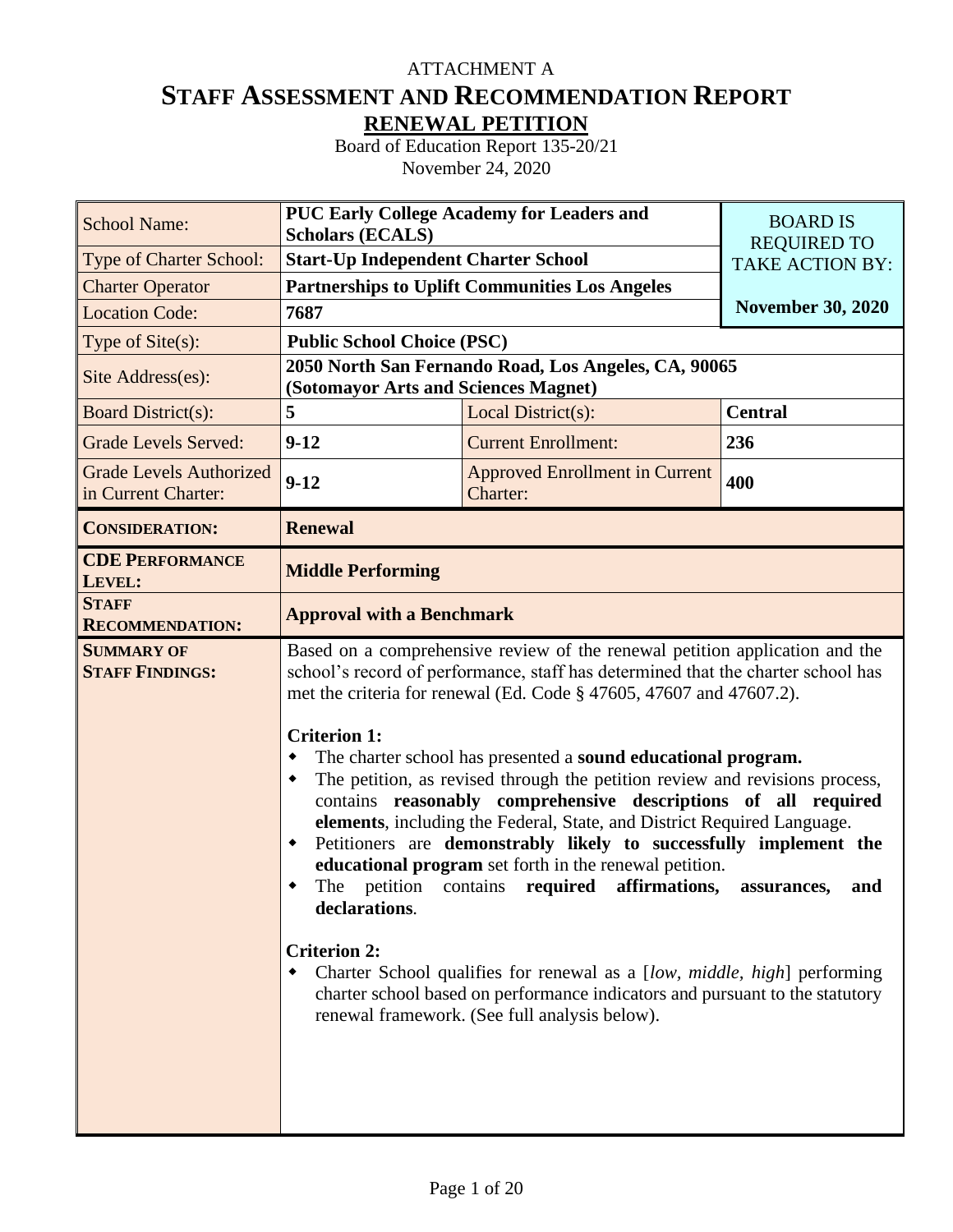|                                       | <b>Criterion 3:</b><br>At the time of renewal, Charter School does not have substantial fiscal or<br>substantial governance factors that would lead to a finding that the Charter<br>School is demonstrably unlikely to successfully implement the program set<br>forth in the renewal petition.<br>There is no evidence at the time of renewal that Charter School is not serving<br>all pupils who wish to attend based on data on pupil enrollment patterns.<br>In addition to the above, the petition contains a declaration of whether or not<br>the charter school shall be deemed the exclusive public employer of the<br>employees of the charter school for purposes of Chapter 10.7. Please see "Staff<br>Review and Assessment" section below for further detail.                                                                                                                                                                                                                                                                                                                                   |
|---------------------------------------|----------------------------------------------------------------------------------------------------------------------------------------------------------------------------------------------------------------------------------------------------------------------------------------------------------------------------------------------------------------------------------------------------------------------------------------------------------------------------------------------------------------------------------------------------------------------------------------------------------------------------------------------------------------------------------------------------------------------------------------------------------------------------------------------------------------------------------------------------------------------------------------------------------------------------------------------------------------------------------------------------------------------------------------------------------------------------------------------------------------|
| <b>PROPOSED</b><br><b>BENCHMARKS:</b> | PUC Early College Academy for Leaders and Scholars must meet the following<br>benchmark during the 2021-2026 charter term in order to address concerns<br>regarding academic performance.<br>The school shall provide a written status report to the Charter Schools Division<br>(CSD) in conjunction with the Annual Performance-Based Oversight Visit each<br>year of the charter term demonstrating its progress related to the following:<br>The school will demonstrate an ongoing increase in reclassification of its English<br>Learners to meet or exceed the state's average reclassification rate over the course<br>of the five-year term of their renewal.<br>If the benchmark remain unmet by the timeline(s) indicated, at that time the<br>District will review the charter school's status reports and any additional relevant<br>information, and determine next steps accordingly, up to and including<br>recommendation for revocation during the school's charter term or<br>recommendation of non-renewal upon submission of a renewal petition at the end<br>of the term of the charter. |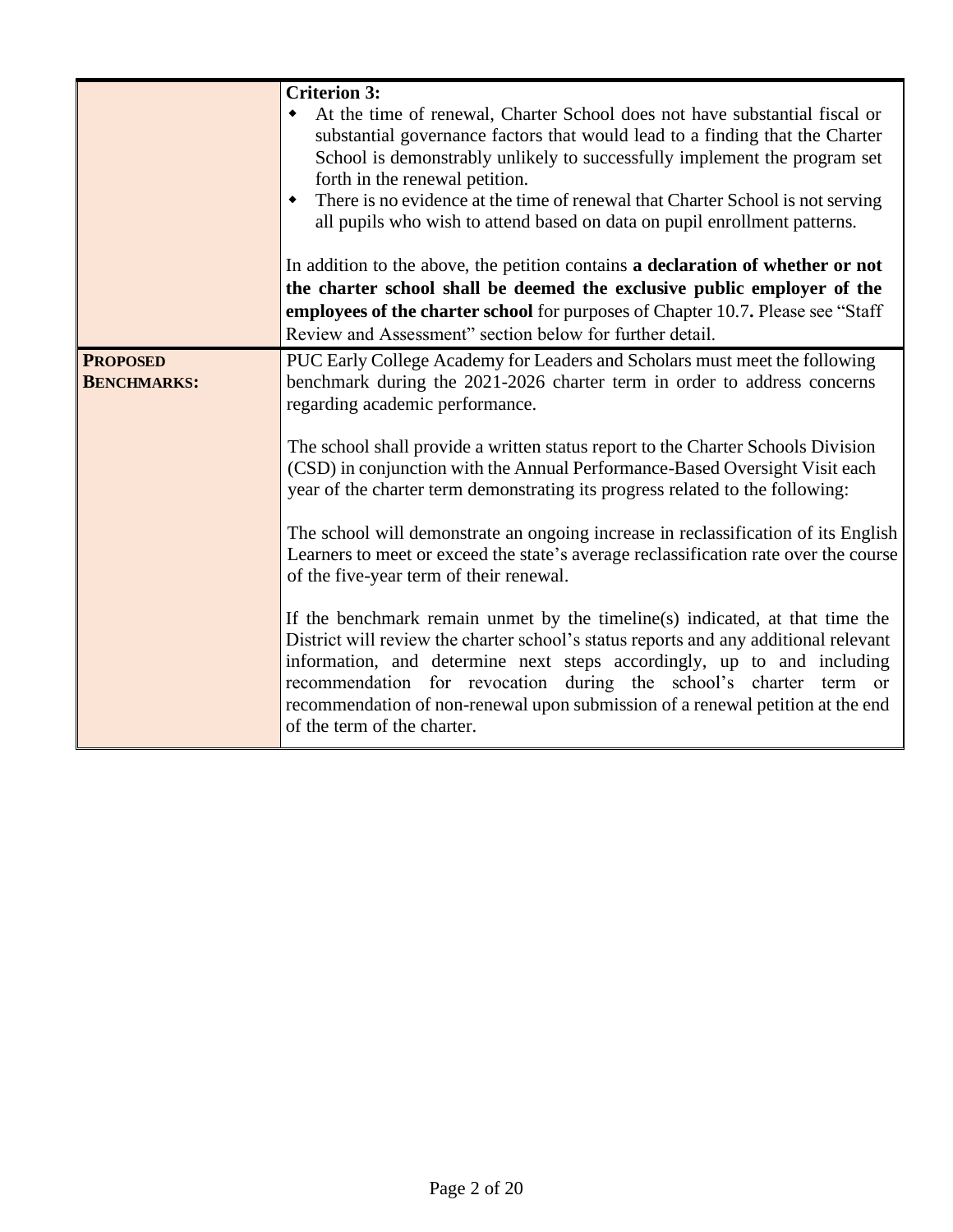# **STAFF ASSESSMENT**

# **I. ACTION PROPOSED**

Staff recommends approval, with a benchmark, of the renewal petition for PUC Early College Academy for Leaders and Scholars ("PUC ECALS" or "Charter School"), located in Board District 5 and Local District Central, for a term of 5 years, beginning July 1, 2021, until June 30, 2026 to serve 300 students in grades 9-12 in year one, and up to 400 students in grades 9-12 by the end of the charter term. The school's renewal petition includes a reduction in enrollment capacity from 500 to 400 to align with the school's current enrollment trends.

# **II. CRITERIA FOR RENEWAL**

Upon submission, District staff comprehensively reviews each renewal petition application to determine whether the school has met the requirements for renewal set forth in California Education Code sections 47605, 47607, and 47607.2. As part of staff's holistic review of the renewal petition application, the charter school must be determined to be eligible for renewal under the renewal criteria prescribed in Education Code sections 47607 and 47607.2 requires a three-pronged analysis:

- **Criterion 1:** Does the renewal petition include a sound educational program, a reasonably comprehensive description of the 15 elements required for petitions, an affirmation of each of the conditions described in Education Code section 47605(e), and are petitioners likely to successfully implement the program set forth in the petition? (Ed. Code, § 47607(b).)
- Criterion 2: Is the charter school "high," "middle," or "low" performing? (see Ed. Code, §§  $47607(c)$ ,  $47607.2(a)$ , and  $47607.2(b)$ . Has the charter school attained measurable increases in academic achievement schoolwide and for numerically significant numerically significant student groups served by the charter school, and does the charter school have strong postsecondary outcomes, if applicable?
- **Criterion 3:** Is the charter school serving all pupils who wish to attend, or does the charter school have substantial fiscal or governance issues? (Ed. Code, § 47607(e).)

Charter schools designated as Dashboard Alternative School Status ("DASS") will work with LAUSD to establish renewal targets locally. (Ed. Code, § 47607(c)(7).) Please see *LAUSD Policy and Procedures for Charter School Authorizing* (LAUSD Board of Education, August 11, 2020) for more information regarding renewal criteria.

## **III. GENERAL SCHOOL INFORMATION**

|                             | <b>PUC Early College Academy for Leaders and Scholars</b>        |
|-----------------------------|------------------------------------------------------------------|
| <b>Initial</b>              | On June 21, 2011, PUC Early College Academy for Leaders and      |
| <b>Authorization:</b>       | Scholars was authorized as a Public School Choice (PSC) site by  |
|                             | the LAUSD Board of Education to serve 500 students in grades 9-  |
|                             | 12.                                                              |
| <b>Most Recent</b>          | The charter was renewed on November 20, 2015, to serve up to 720 |
| <b>Renewal</b>              | students in grades 9-12.                                         |
| <b>Approved Material</b>    | N/A                                                              |
| <b>Revisions of Current</b> |                                                                  |
| <b>Charter:</b>             |                                                                  |

# **A. School History**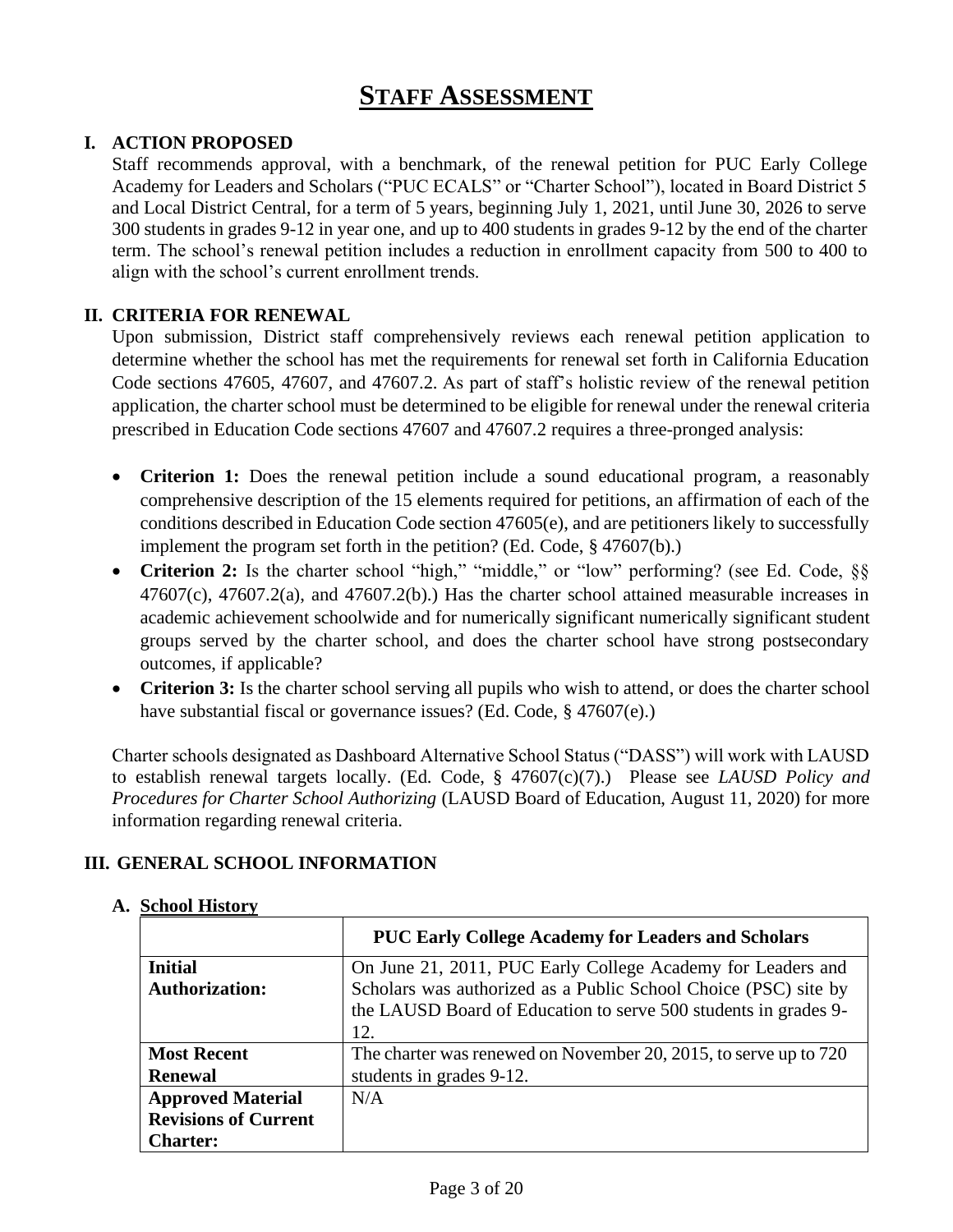|                                                               | <b>PUC Early College Academy for Leaders and Scholars</b>                                                                                                                                                                                                                                                                                                                                                                                                                                                                                                            |
|---------------------------------------------------------------|----------------------------------------------------------------------------------------------------------------------------------------------------------------------------------------------------------------------------------------------------------------------------------------------------------------------------------------------------------------------------------------------------------------------------------------------------------------------------------------------------------------------------------------------------------------------|
| <b>Board Benchmarks in</b><br><b>Current Charter</b><br>Term: | On November 10, 2015, as part of the school's most recent renewal,<br>the LAUSD Board of Education issued the following governance<br>and academic benchmarks to PUC ECALS:                                                                                                                                                                                                                                                                                                                                                                                          |
|                                                               | 1. PUC Early College Academy for Leaders and Scholars will<br>adopt and effectively implement policies and procedures that<br>will result in the timely response to all request for information<br>made by the Los Angeles Unified School District. The<br>timeliness of request responses will be monitored during the<br>course of the fiscal year.                                                                                                                                                                                                                |
|                                                               | 2. PUC Early College Academy for Leaders and Scholars will<br>adopt and effectively implement policies and procedures that<br>will result in the improved fiscal position of the charter school.<br>Net assets on June 30, 2016 will be positive. To monitor the<br>school's progress, PUC Early College Academy for Leaders<br>and Scholars will submit to the Charter Schools Division<br>monthly balance sheets, income statements and cash flows.<br>The cash flows will include actual amounts for prior months,<br>and the current months will be projections. |
|                                                               | PUC ECALS met all of its benchmarks.                                                                                                                                                                                                                                                                                                                                                                                                                                                                                                                                 |
|                                                               | Please see the "Staff Review and Assessment" section below.                                                                                                                                                                                                                                                                                                                                                                                                                                                                                                          |
| <b>Submission of Renewal</b>                                  | PUC Early College Academy for Leaders and Scholars submitted                                                                                                                                                                                                                                                                                                                                                                                                                                                                                                         |
| <b>Petition Application:</b>                                  | its renewal petition application on September 1, 2020. The 90-day                                                                                                                                                                                                                                                                                                                                                                                                                                                                                                    |
|                                                               | statutory timeline for Board action on the petition runs through                                                                                                                                                                                                                                                                                                                                                                                                                                                                                                     |
|                                                               | November 30, 2020.                                                                                                                                                                                                                                                                                                                                                                                                                                                                                                                                                   |
| <b>Concurrent Request</b>                                     | N/A                                                                                                                                                                                                                                                                                                                                                                                                                                                                                                                                                                  |
| for Material Revision:                                        |                                                                                                                                                                                                                                                                                                                                                                                                                                                                                                                                                                      |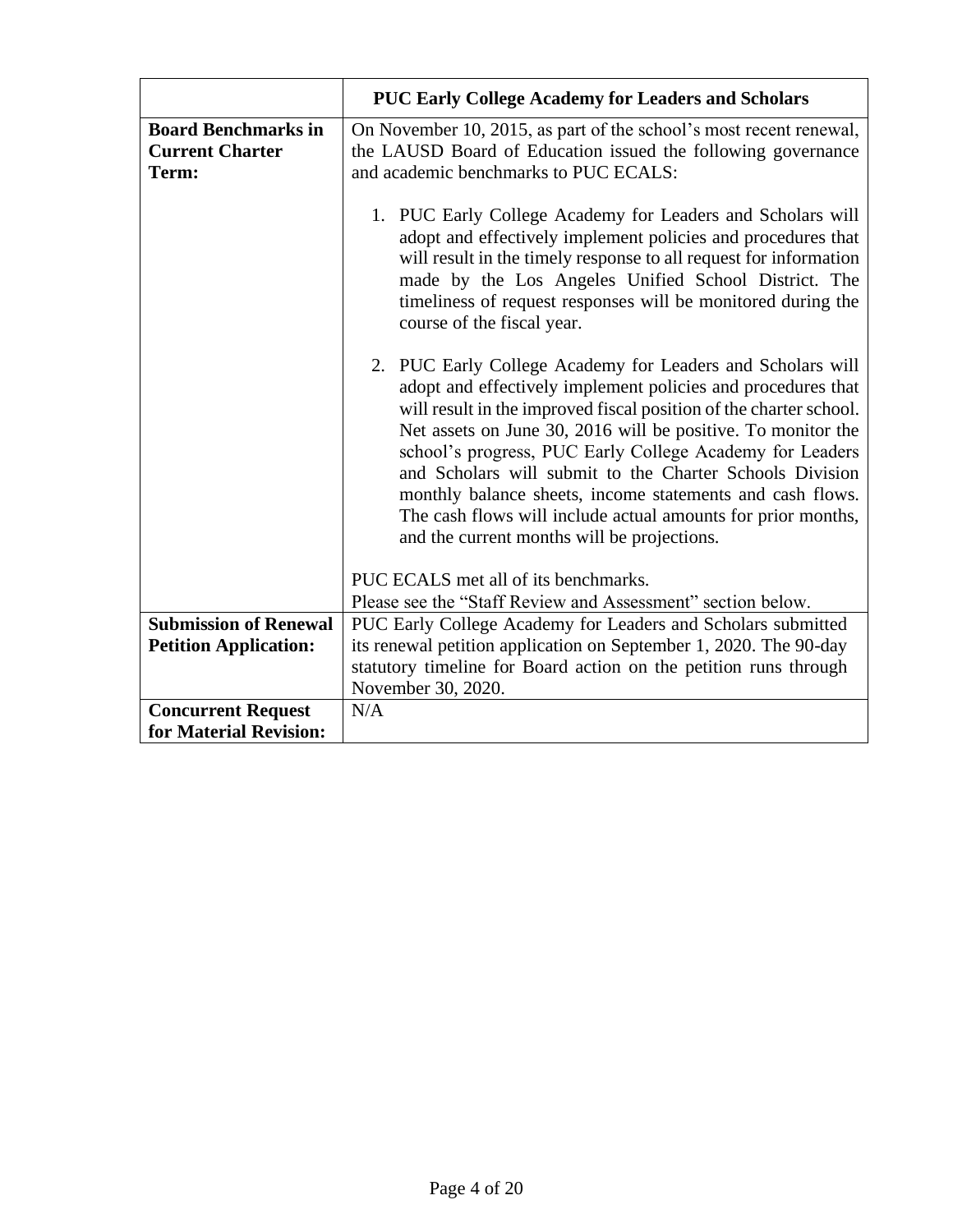# **B. Educational Program**

|                                                       | <b>PUC Early College Academy for Leaders and Scholars</b>                                                                                                                                                                                                                                                                                                                                                                                                                                                                                                                                                                                                                                                                                                                                                                                                                                                                                                           |
|-------------------------------------------------------|---------------------------------------------------------------------------------------------------------------------------------------------------------------------------------------------------------------------------------------------------------------------------------------------------------------------------------------------------------------------------------------------------------------------------------------------------------------------------------------------------------------------------------------------------------------------------------------------------------------------------------------------------------------------------------------------------------------------------------------------------------------------------------------------------------------------------------------------------------------------------------------------------------------------------------------------------------------------|
| <b>Key Features of</b><br><b>Educational Program:</b> | PUC Early College Academy for Leaders and Scholars a 9-12<br>educational program, which includes the following features:<br>• The school focuses on developing students' strength as readers,<br>writers, researchers, listeners, speakers, and collaborators by<br>developing the reading and writing skills that are the foundation<br>for creative and purposeful expression in language.<br>• Teachers facilitate constructivist learning by supporting the<br>inquiry process as students construct new understanding and<br>meaning.<br>• In all content areas, teachers are considered teachers of literacy,<br>utilizing a balanced literacy model that integrates Language<br>Arts instruction in all content areas to help students develop and<br>expand their knowledge and skills across the curriculum.<br>• An extended day schedule provides additional support and<br>learning opportunities for all students to meet grade-level<br>requirements. |
| <b>English Learner</b><br><b>Master Plan:</b>         | PUC Early College Academy for Leaders and Scholars<br>implements its own English Learner Master Plan which includes<br>the following features:<br>Teachers implement both Integrated and Designated English<br>٠<br>Language Development (ELD) instruction.<br>• Emphasis analyzing, writing, and creating complex texts;<br>clarify new language using a variety of strategies including<br>visual and auditory cues, kinesthetic activities, and real-life<br>experiences to support ELs in developing their speaking,<br>listening, reading, and writing skills.<br>Intensive support in years one and two for newcomers,<br>٠<br>including newcomer-specific sections of Designated ELD<br>focused on building cultural and school knowledge and<br>comprehensive Integrated ELD during the school day.                                                                                                                                                         |
| <b>Special Education</b><br><b>SELPA</b>              | PUC Early College Academy for Leaders and Scholars<br>participates in LAUSD SELPA Option 3.                                                                                                                                                                                                                                                                                                                                                                                                                                                                                                                                                                                                                                                                                                                                                                                                                                                                         |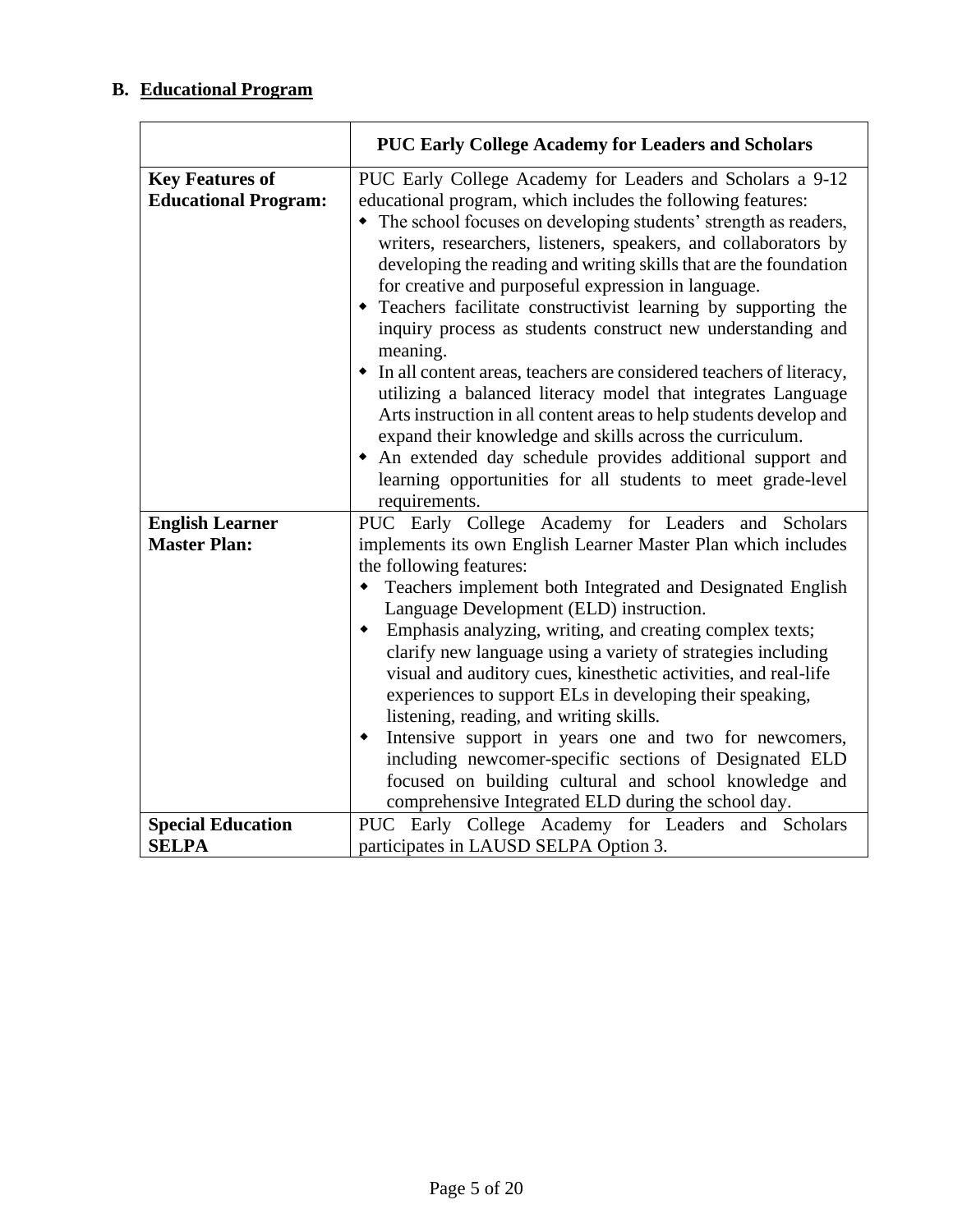# **C. Student Enrollment and Population**

|        | PUC Early College Academy for Leaders and Scholars (ECALS) - 2019-20 Enrollment by Ethnicity and Subgroup |      |                               |       |                             |         |             |      |      |       |                    |            |                   |                               |                                       |             |       |
|--------|-----------------------------------------------------------------------------------------------------------|------|-------------------------------|-------|-----------------------------|---------|-------------|------|------|-------|--------------------|------------|-------------------|-------------------------------|---------------------------------------|-------------|-------|
| 릉<br>훕 | ᇽ<br>≝<br>Æ                                                                                               | GATE | Native<br>ä<br>ъ<br>dian<br>Ę | Asian | jcan<br>Afric<br>۵<br>Black | English | ٥<br>â<br>Ē | €    |      | atino | 5<br>石<br>ш<br>giM | cific<br>Ë | ъ<br>۰<br>Not Rep | paßeq<br>õ<br>È<br>œ<br>Socio | abilitie<br>富<br>畫<br><sub>Stud</sub> | œ<br>Б<br>Ě | White |
| 297    | 91.6%                                                                                                     | 1.7% | 1.0%                          | 0.7%  | 0.3%                        | 12.5%   | 2.4%        | 0.0% | 0.0% | 92.3% | 0.0%               | 0.0%       | 2.4%              | 91.9%                         | 10.4%                                 | 0.3%        | 0.7%  |

Data Source: DataQuest, Student and Downloadable Data File https://www.cde.ca.gov/ds/sd/sd

# **D. Charter School Operator**

PUC Early College Academy for Leaders and Scholars is operated by Partnerships to Uplift Communities Los Angeles, a California nonprofit public benefit corporation that also operates three other LAUSD-authorized charter schools. Additionally, Partnerships to Uplift Communities Lakeview Terrace, operates two other LAUSD-authorized charter schools. Whereas, Partnerships to Uplift Communities Valley, operates five other LAUSD-authorized charter schools for a total of 11 schools (PUC Schools) under three regional boards.

# **IV. STAFF REVIEW AND ASSESSMENT**

Based on a comprehensive review of the renewal petition application and the school's record of performance, staff has determined that the charter school has met the standards and criteria for renewal. Staff findings include the following:

# **A. Criterion 1: Does the renewal petition include a sound educational program, a reasonably comprehensive description of the 15 elements required for petitions, an affirmation of each of the conditions described in Education Code section 47605(e), and are petitioners likely to successfully implement the program set forth in the petition?**

Yes, the charter school has presented a sound educational program; a reasonably comprehensive petition with the requisite affirmations and the Federal, State, and District Required Language; and petitioners are likely to successfully implement the educational program for its targeted student population. The petition sufficiently addresses and is consistent with the applicable legal and policy requirements, including but not limited to the identification of appropriate performance targets and description of an instructional program aligned to state performance standards and the salient needs of the target student population. Please see discussion of the charter school's record of academic performance in the section below.

# **B. Criterion 2: Is the charter school "high," "middle," or "low" performing? (see Ed. Code, §§ 47607(c), 47607.2(a), and 47607.2(b).) Has the charter school attained measurable increases in academic achievement schoolwide and for numerically significant numerically significant student groups served by the charter school, and does the charter school have strong postsecondary outcomes, if applicable?**

Yes, the school has been classified by the state as Middle performing in 2019-2020. Please see discussion of the charter school's record of academic performance in the section below.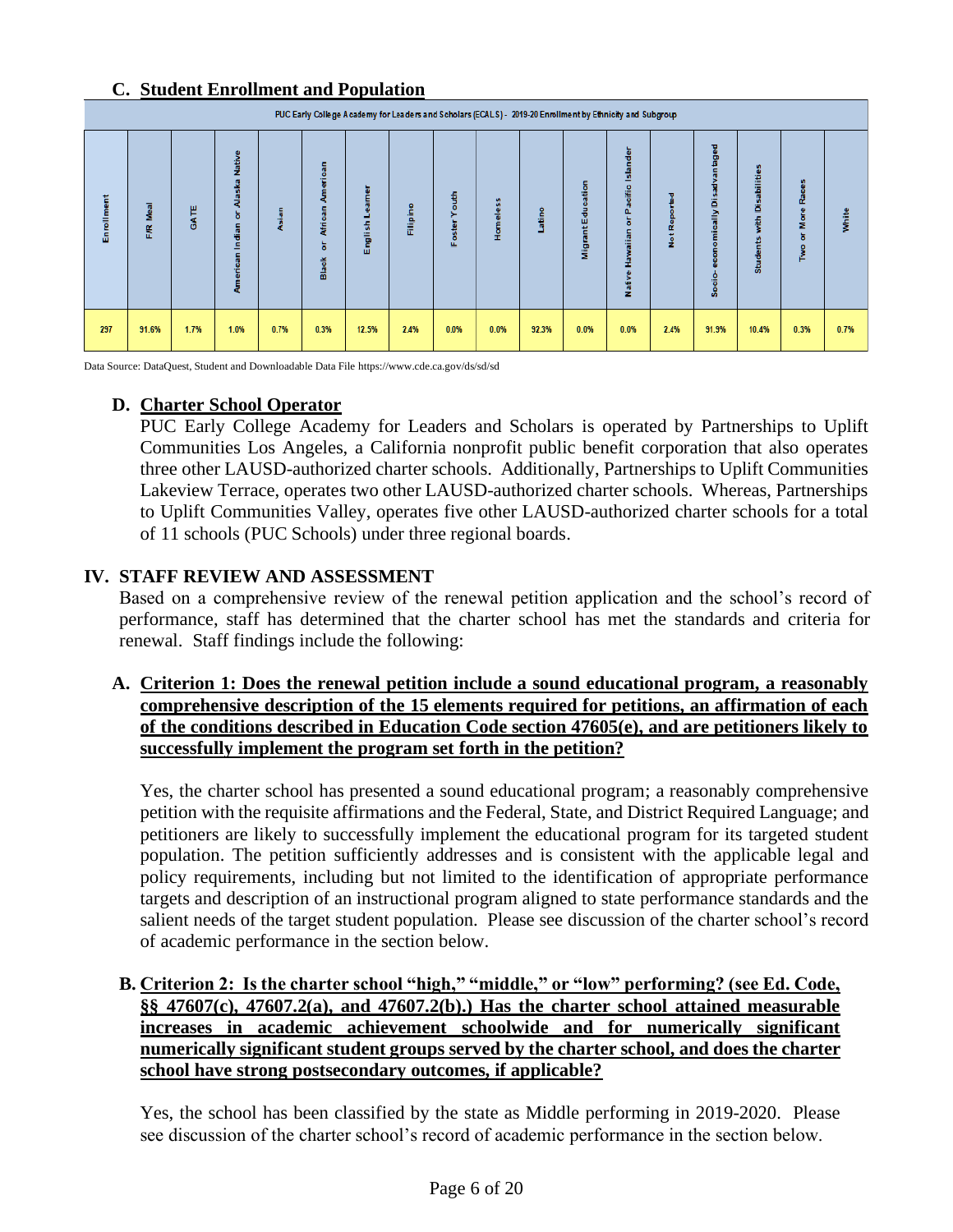# Charter Renewal Term

For Middle performing schools, pursuant to Education Code section 47607.2(b), the LAUSD Board shall consider the following: 1) The schoolwide performance and performance of all subgroups of pupils served by the charter school on both the state and local indicators on the California School Dashboard; 2) The LAUSD Board shall provide greater weight to the performance on measurements of academic performance on the California School Dashboard; 3) Until January 1, 2026, the LAUSD Board shall also consider clear and convincing evidence, demonstrated by verified data, showing either of the following: a. The charter school achieved measurable increases in academic achievement, as defined by at least one year's progress for each year in school, or b. Strong postsecondary outcomes, as defined by college enrollment, persistence, and completion rates equal to similar peers.

The charter school's record of performance during the term of the charter reflects the following specific factors:

## **1.** *Student Achievement and Educational Performance*

a. Summary

PUC Early College Academy for Leaders and Scholars has been identified by the state as a Middle performing charter school. The charter school has attained some measurable increases in academic achievement schoolwide and for numerically significant student groups.

## b. Measurements of Academic Performance on the California School Dashboard

As context, the state utilizes the colors received on all state indicators to determine the performance classification for charter schools. Please see the table below for more information on this school.

|       | <b>PUC Early College Academy for Leaders and Scholars (ECALS)</b> |               |                         |                               |                    |                        |                        |  |  |  |  |  |  |  |
|-------|-------------------------------------------------------------------|---------------|-------------------------|-------------------------------|--------------------|------------------------|------------------------|--|--|--|--|--|--|--|
| Years | <b>ELA</b>                                                        | Math          | EL Progress Indicator * | College / Career<br>Indicator | Chronic<br>Absent. | <b>Graduation Rate</b> | <b>Suspension Rate</b> |  |  |  |  |  |  |  |
| 2018  | <b>Yellow</b>                                                     | <b>Yellow</b> | <b>NPC</b>              | Green                         | N/A                | Orange                 | Orange                 |  |  |  |  |  |  |  |
| 2019  | Green                                                             | Yellow        | Orange                  | Orange                        | N/A                | Orange                 | Orange                 |  |  |  |  |  |  |  |

Data Source: DataQuest, Student and Downloadable Data File https://www.cde.ca.gov/ds/sd/sd \*For the ELPI, the state uses status level as a proxy for color on the 2019 Dashboard where there are at least 30 students tested. (Note: There is no status level for 2018). NPC: No performance color

> The recommendation for renewal has considered the schoolwide performance and performance of numerically significant subgroups served by the charter school on the state and local indicators, providing greater weight to performance on measurements of academy performance. In addition to the state and local indicators, the recommendation considered whether there was clear and convincing evidence showing the school demonstrated measurable increases in academic achievement, as defined by at least one year's progress in each year in school, and strong postsecondary outcomes, as defined by college enrollment, persistence, and completion rates equal to similar peers, as applicable.

Please see attached *PUC Early College Academy for Leaders and Scholars* Data Set.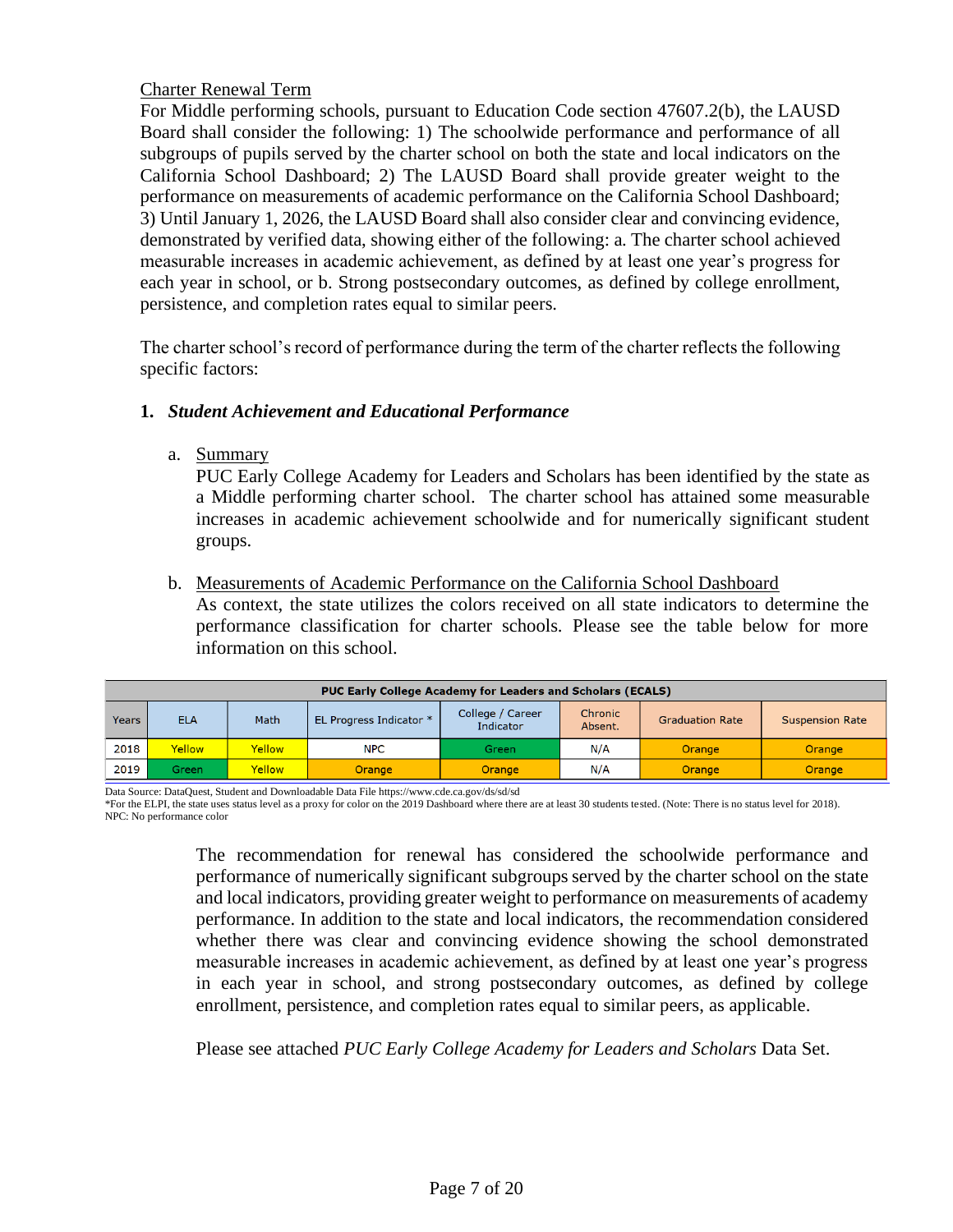## c. English Language Arts Academic Indicator Distance from Standard Schoolwide and Numerically Significant Subgroups:

|                                    | PUC Early College Academy for Leaders and Scholars (ECALS) - (ELA Grades) Academic Indicator - CA School Dashboard Indicator |            |                                                |                                               |                                             |                                             |            |                                                |                                               |                                             |  |  |  |  |
|------------------------------------|------------------------------------------------------------------------------------------------------------------------------|------------|------------------------------------------------|-----------------------------------------------|---------------------------------------------|---------------------------------------------|------------|------------------------------------------------|-----------------------------------------------|---------------------------------------------|--|--|--|--|
| Subgroup                           | Number of<br>Students with<br><b>Scores</b>                                                                                  | 2018 Color | <b>School</b><br>2018<br>Average<br><b>DFS</b> | <b>State</b><br>2018<br>Average<br><b>DFS</b> | School to State<br><b>DFS</b><br>Comparison | Number of<br>Students with<br><b>Scores</b> | 2019 Color | <b>School</b><br>2019<br>Average<br><b>DFS</b> | <b>State</b><br>2019<br>Average<br><b>DFS</b> | School to State<br><b>DFS</b><br>Comparison |  |  |  |  |
| <b>All Students</b>                | 92                                                                                                                           | Yellow     | 4.1                                            | $-6.0$                                        | <b>Higher</b>                               | 84                                          | Green      | 10.2                                           | $-2.5$                                        | <b>Higher</b>                               |  |  |  |  |
| Latino                             | 84                                                                                                                           | Yellow     | 0.7                                            | $-31.3$                                       | Higher                                      | 79                                          | Green      | 12.2                                           | $-26.6$                                       | Higher                                      |  |  |  |  |
| Socioeconomically<br>Disadvantaged | 77                                                                                                                           | Yellow     | 7.9                                            | $-34.7$                                       | Higher                                      | 62                                          | Yellow     | 9.1                                            | $-30.1$                                       | Higher                                      |  |  |  |  |

Data Source: DataQuest, Student and Downloadable Data File https://www.cde.ca.gov/ds/sd/sd/

For classification purposes of High, Middle or Low performance, the state removed four student subgroups (White, Asian, Two or More Races, Filipino). For the purpose of status and change, all numerically significant subgroups are included for the state, which include scores that span tested grades from K-12.

> As seen in the above table, in ELA for 2018 and 2019, the charter school's Distance from Standard (DFS) was higher than the state's DFS. In 2018 and 2019, the school had two numerically significant subgroups (Latino and Socioeconomically Disadvantaged). In both 2018 and 2019, the majority of the charter school's numerically significant subgroups were higher than the state's DFS for those subgroups.

## Change Level Schoolwide and Numerically Significant Subgroups:

| PUC Early College Academy for Leaders and Scholars (ECALS) - (ELA Grades) Academic Indicator - CA School Dashboard Indicator |                                             |                   |         |                                 |        |                   |                                             |                     |      |                  |        |                  |  |
|------------------------------------------------------------------------------------------------------------------------------|---------------------------------------------|-------------------|---------|---------------------------------|--------|-------------------|---------------------------------------------|---------------------|------|------------------|--------|------------------|--|
| Subgroup                                                                                                                     | Number of<br>Students with<br><b>Scores</b> | 2018 Color Change |         | Change Level                    | Change | Change Level      | Number of<br>Students with<br><b>Scores</b> | 2019 Color   Change |      | Change Level     | Change | Change Level     |  |
| <b>All Students</b>                                                                                                          | 92                                          | Yellow            | $-21.5$ | <b>Dedined</b><br>Significantly | 2.2    | <b>Maintained</b> | 84                                          | Green               | 6.1  | <b>Increased</b> | 3,7    | <b>Increased</b> |  |
| Latino                                                                                                                       | 84                                          | Yellow            | $-24.8$ | Dedined<br>Significantly        | 3.2    | Increased         | 79                                          | Green               | 11.5 | Increased        | 4.5    | Increased        |  |
| Socioeconomically<br>Disadvantaged                                                                                           | 77                                          | Yellow            | $-19.0$ | Dedined<br>Significantly        | 4.0    | Increased         | 62                                          | Yellow              | 1.2  | Maintained       | 4.4    | Increased        |  |

Data Source: DataQuest, Student and Downloadable Data File https://www.cde.ca.gov/ds/sd/sd/

As seen in the table above, in 2018, the charter school Declined Significantly in Change Level schoolwide and for its numerically significant subgroups. In 2019, the charter school Increased in Change Level schoolwide and the numerically significant subgroups Increased with the exception of the Socioeconomically Disadvantaged subgroup, which Maintained.

## d. Math Academic Indicator

Distance from Standard Schoolwide and Numerically Significant Subgroups: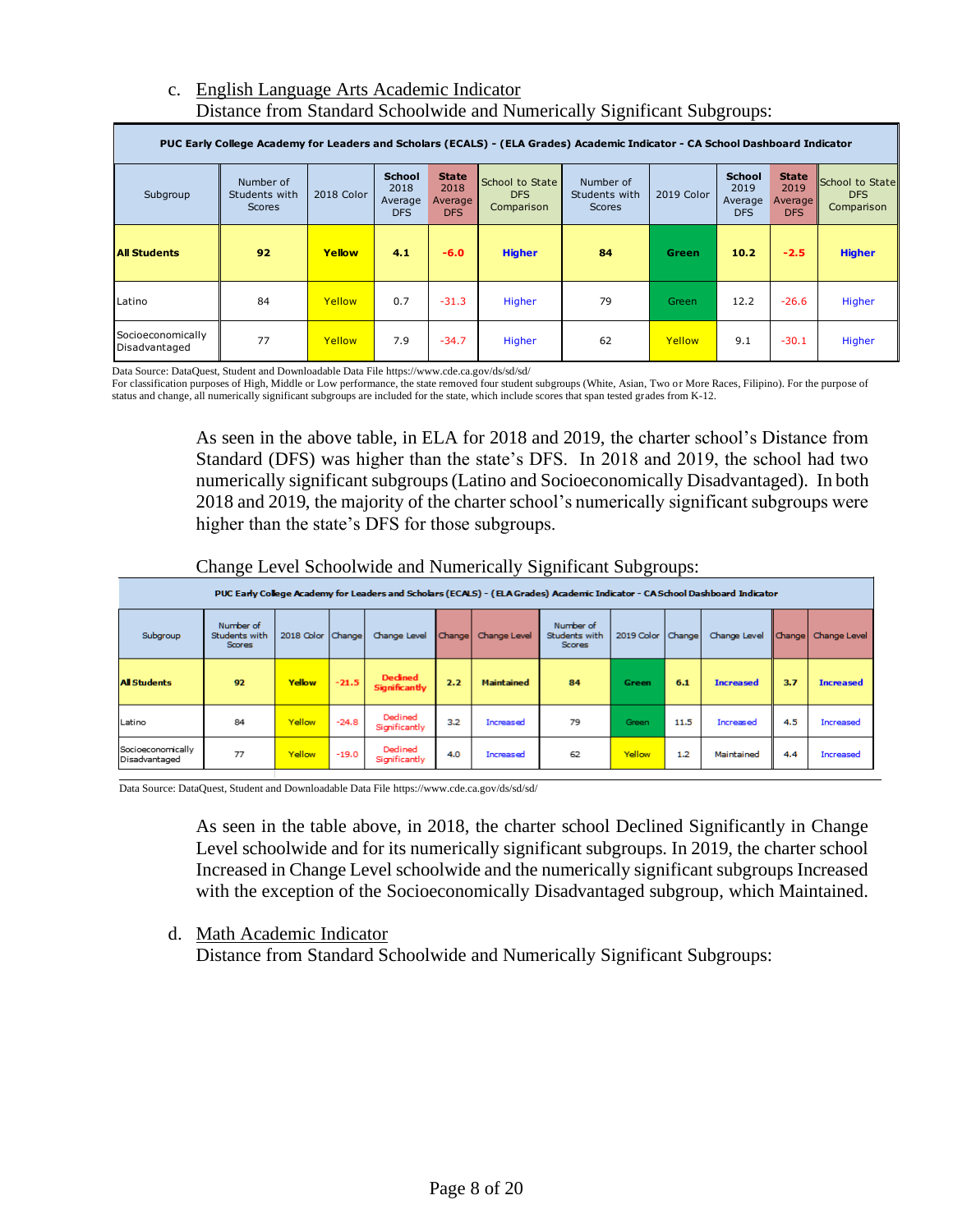| <sup>9</sup> UC Early College Academy for Leaders and Scholars (ECALS) - (Math Grades) Academic Indicator - CA School Dashboard Indicato |                                             |                                                              |         |                                               |                                          |                                             |            |                                                |                                        |                                          |  |  |
|------------------------------------------------------------------------------------------------------------------------------------------|---------------------------------------------|--------------------------------------------------------------|---------|-----------------------------------------------|------------------------------------------|---------------------------------------------|------------|------------------------------------------------|----------------------------------------|------------------------------------------|--|--|
| Subgroup                                                                                                                                 | Number of<br>Students with<br><b>Scores</b> | <b>School</b><br>2018<br>2018 Color<br>Average<br><b>DFS</b> |         | <b>State</b><br>2018<br>Average<br><b>DFS</b> | School to State<br><b>DFS Comparison</b> | Number of<br><b>Students</b><br>with Scores | 2019 Color | <b>School</b><br>2019<br>Average<br><b>DFS</b> | <b>State</b><br>2019<br>Average<br>DFS | School to State<br><b>DFS Comparison</b> |  |  |
| <b>All Students</b>                                                                                                                      | 91                                          | Yellow                                                       | $-39.8$ | $-36.4$                                       | <b>Lower</b>                             | 85                                          | Yellow     | $-53.1$                                        | $-33.5$                                | <b>Lower</b>                             |  |  |
| Latino                                                                                                                                   | 83                                          | Yellow                                                       | $-40.9$ | $-65.8$                                       | Higher                                   | 80                                          | Yellow     | $-50.2$                                        | $-62.2$                                | Higher                                   |  |  |
| Socioeconomically<br>Disadvantaged                                                                                                       | 77                                          | Yellow                                                       | $-36.6$ | $-67.4$                                       | Higher                                   | 63                                          | Yellow     | $-55.5$                                        | $-63.7$                                | Higher                                   |  |  |

Data Source: DataQuest, Student and Downloadable Data File https://www.cde.ca.gov/ds/sd/sd/

For classification purposes of High, Middle or Low performance, the state removed four student subgroups (White, Asian, Two or More Races, Filipino). For the purpose of status and change, all numerically significant subgroups are included for the state, which include scores that span tested grades from K-12.

> As seen in the above table, in Math for 2018 and 2019, the charter school's DFS was lower than the state's DFS. In 2018 and 2019, the school had two numerically significant subgroups (Latino and Socioeconomically Disadvantaged). In both 2018 and 2019, the charter school's numerically significant subgroups were higher than the state's DFS for those subgroups.

## Change Level Schoolwide and Numerically Significant Subgroups:

| PUC Early College Academy for Leaders and Scholars (ECALS) - (Math Grades) Academic Indicator - CA School Dashboard Indicator |                                             |                   |         |                                         |        |                   |                                      |                   |         |                                  |        |                  |  |
|-------------------------------------------------------------------------------------------------------------------------------|---------------------------------------------|-------------------|---------|-----------------------------------------|--------|-------------------|--------------------------------------|-------------------|---------|----------------------------------|--------|------------------|--|
| Subgroup                                                                                                                      | Number of<br>Students with<br><b>Scores</b> | 2018 Color Change |         | Change Level                            | Change | Change Level      | Number of<br>Students<br>with Scores | 2019 Color Change |         | Change Level                     | Change | Change Level     |  |
| <b>All Students</b>                                                                                                           | 91                                          | Yellow            | $-15.7$ | <b>Declined</b><br><b>Significantly</b> | 1.3    | <b>Maintained</b> | 85                                   | Yellow            | $-13.3$ | <b>Declined</b>                  | 2.9    | Maintained       |  |
| Latino                                                                                                                        | 83                                          | Yellow            | $-16.0$ | Declined<br>Significantly               | 1.7    | Maintained        | 80                                   | Yellow            | $-9.3$  | <b>Declined</b>                  | 3.4    | <b>Increased</b> |  |
| Socioeconomically<br>Disadvantaged                                                                                            | 77                                          | Yellow            | $-13.4$ | <b>Declined</b>                         | 2.3    | Maintained        | 63                                   | Yellow            | $-18.9$ | <b>Declined</b><br>Significantly | 3.4    | <b>Increased</b> |  |

Data Source: DataQuest, Student and Downloadable Data File https://www.cde.ca.gov/ds/sd/sd/

For classification purposes of High, Middle or Low performance, the state removed four student subgroups (White, Asian, Two or More Races, Filipino). For the purpose of status and change, all numerically significant subgroups are included for the state, which include scores that span tested grades from K-12.

> As seen in the table above, in 2018, the charter school Declined Significantly in Change Level schoolwide, the Latino subgroup Declined Significantly, and the Socioeconomically Disadvantaged subgroup Declined. In 2019, the charter school Declined in Change Level schoolwide, the Latino subgroup Declined, and the Socioeconomically Disadvantaged subgroup Declined Significantly.

> The school's leadership acknowledges the significant declines in math Change Level and attribute these declines in part to the  $11<sup>th</sup>$  grade teacher's transition during the 2018-2019 school year. To address these declines, the school shared it has taken the following steps:

- The school leadership works with the PUC Schools Director of Teaching and Learning and the PUC Schools Deputy Superintendent of Academics in order to create coaching plans focusing on mathematical practices as well as individual teacher goals tied to the PUC Schools Teaching Framework.
- **The School leadership has bimonthly check-ins with the PUC Schools** Superintendent to monitor, reflect and discuss data trends with regards to key results.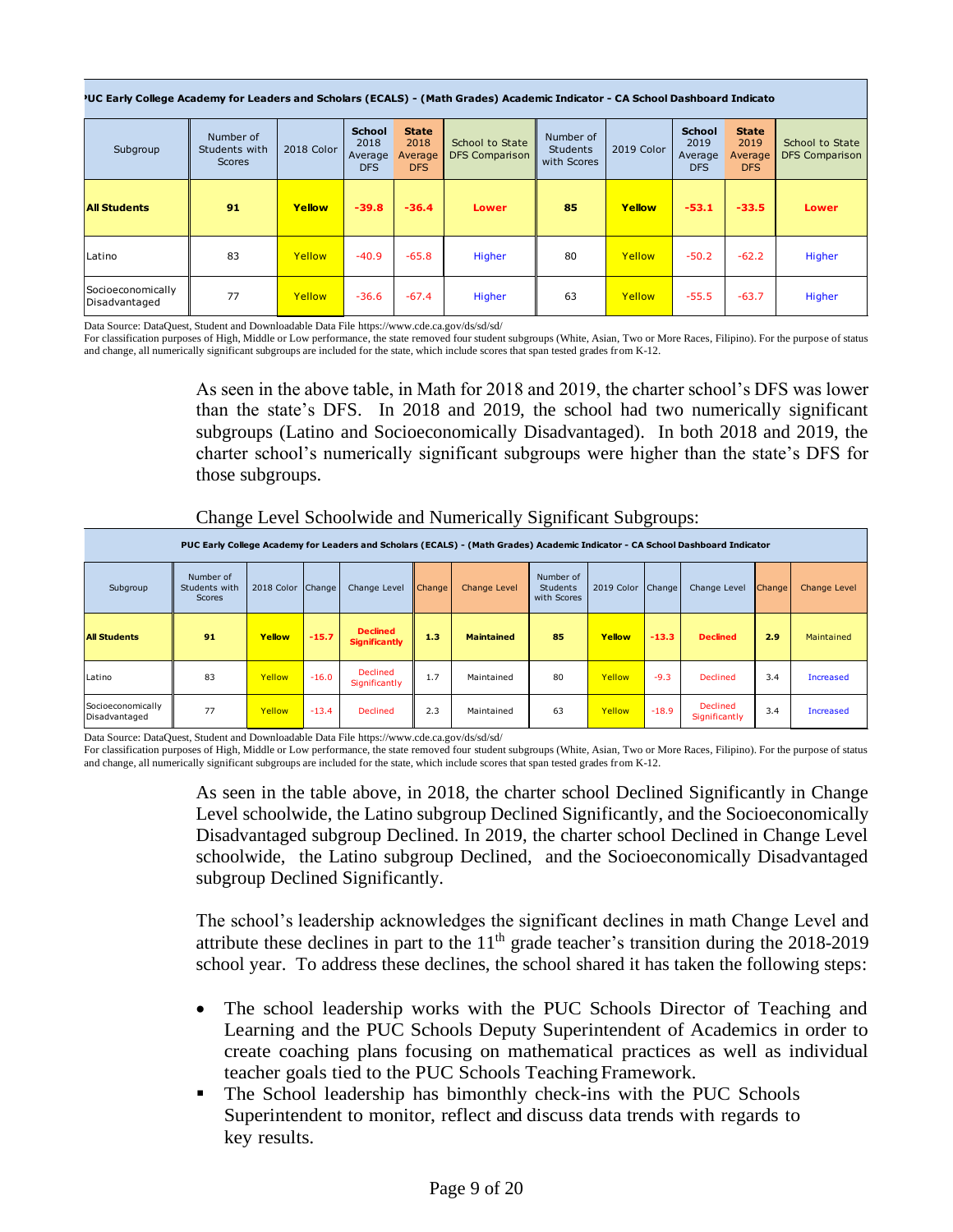- The 11th grade math teacher works collaboratively with an 11th grade team across subject areas to strengthen systems of grade-level intervention.
- The school purchased math software to help students improve their mathematics fundamental skills.

| PUC Early College Academy for Leaders and Scholars (ECALS) - English Learner Progress Indicator - CA School Dashboard Indicator |                                                 |                                                                                               |                   |                                                                                               |                   |  |  |  |  |  |  |  |
|---------------------------------------------------------------------------------------------------------------------------------|-------------------------------------------------|-----------------------------------------------------------------------------------------------|-------------------|-----------------------------------------------------------------------------------------------|-------------------|--|--|--|--|--|--|--|
|                                                                                                                                 |                                                 | 2019 School                                                                                   | 2019 State        |                                                                                               |                   |  |  |  |  |  |  |  |
| Subgroup                                                                                                                        | Number of<br>English Learner<br><b>Students</b> | Percentage of<br><b>English Learners</b><br>making progress<br>towards English<br>proficiency | Performance Level | Percentage of<br><b>English Learners</b><br>making progress<br>towards English<br>proficiency | Performance Level |  |  |  |  |  |  |  |
| <b>English Learner</b>                                                                                                          | 37                                              | 59.5%                                                                                         | Low               | 48.3                                                                                          | <b>Medium</b>     |  |  |  |  |  |  |  |

# e. English Learner Progress Academic Indicator

Percentage of English Learners Making Progress Toward English Proficiency:

Data Source: DataQuest, Student and Downloadable Data File https://www.cde.ca.gov/ds/sd/sd/

As seen in the table above, the 2019 California School Dashboard indicates 59.5% of PUC Early College Academy for Leaders and Scholars English Learner (EL) students are making progress towards English proficiency, higher than the state at 48.3%. The Performance Level for the school is Low while the state Performance Level is Medium.

# f. Standardized Assessments Participation Rates

In 2019, ELA, Math, and the English Learner Progress Academic Indicator (ELPI) Indicators, the charter school did not meet the participation rates (of at least 95%) schoolwide (93% in ELA and EPI, and 94% in Math). In addition, the school did not meet the participation rates for the Latino and Socioeconomically Disadvantaged subgroups in ELA (Latino 94% and Socioeconomically Disadvantaged 93%) but met the participation rates for both subgroups in Math.

School leadership states that the school did not meet participation rates due to seven students who had not earned sufficient credits to be considered 12th grade students, and did not participate in the exams. Through the school's improvement plan, the school reports no students with credit deficiencies in the 11th grade, and projected a 95% participation rate for 2020.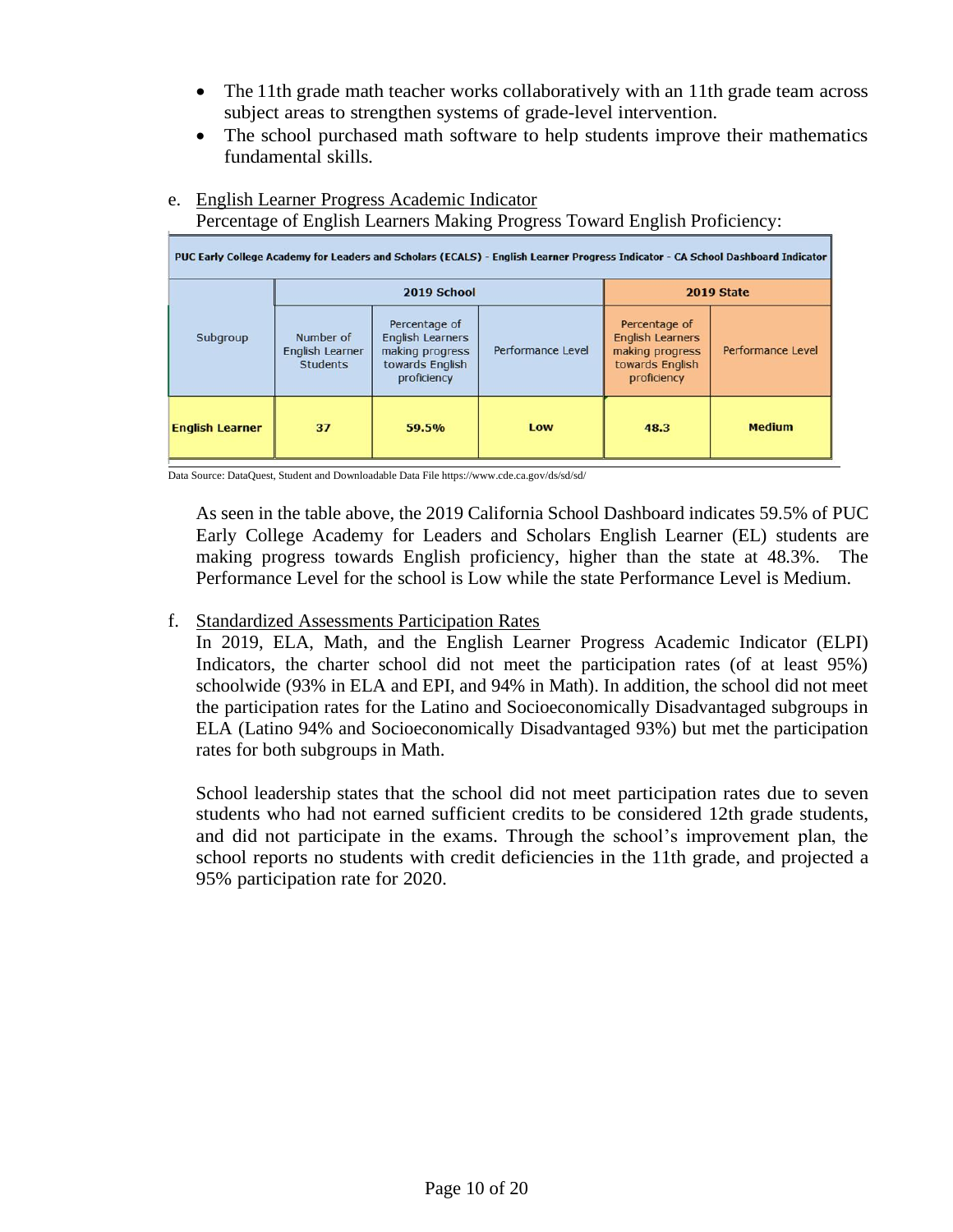# g. College/Career Academic Indicator: Schoolwide and Numerically Significant Subgroups

|                                    |                                             |            |                                                      |                                                            | PUC Early College Academy for Leaders and Scholars (ECALS) - College / Career Academic Indicator - CA School Dashboard Indicator |                                             |               |                                                             |                                                            |                                   |
|------------------------------------|---------------------------------------------|------------|------------------------------------------------------|------------------------------------------------------------|----------------------------------------------------------------------------------------------------------------------------------|---------------------------------------------|---------------|-------------------------------------------------------------|------------------------------------------------------------|-----------------------------------|
| Subgroup                           | Number of<br>Students with<br><b>Scores</b> | 2018 Color | School 2018<br>percentage of<br>prepared<br>students | <b>State 2018</b><br>percentage of<br>prepared<br>students | School to State<br><b>CCI</b> Comparison                                                                                         | Number of<br>Students with<br><b>Scores</b> | 2019 Color    | <b>School 2019</b><br>percentage of<br>prepared<br>students | <b>State 2019</b><br>percentage of<br>prepared<br>students | School to State<br>CCI Comparison |
| <b>All Students</b>                | 86                                          | Green      | 58.1%                                                | 42.2%                                                      | <b>Higher</b>                                                                                                                    | 88                                          | <b>Orange</b> | 50.0%                                                       | 44.1%                                                      | Higher                            |
| Latino                             | 81                                          | Green      | 59.3%                                                | 33.8%                                                      | Higher                                                                                                                           | 78                                          | Orange        | 50.0%                                                       | 36.1%                                                      | Higher                            |
| Socioeconomically<br>Disadvantaged | 80                                          | Green      | 57.5%                                                | 33.7%                                                      | Higher                                                                                                                           | 86                                          | Orange        | 48.8%                                                       | 35.8%                                                      | Higher                            |

Data Source: DataQuest, Student and Downloadable Data Fil[e https://www.cde.ca.gov/ds/sd/sd/](https://www.cde.ca.gov/ds/sd/sd/)

As seen in the table above, in both 2018 and 2019, the charter school performed higher than the state schoolwide and for its numerically significant subgroups (Latino and Socioeconomically Disadvantaged).

## Change Level Schoolwide and Numerically Significant Subgroups

|                                    | PUC Early College Academy for Leaders and Scholars (ECALS) - College / Career Academic Indicator - CA School Dashboard Indicator |                   |         |                   |                        |                     |                                             |            |         |                 |                        |                     |
|------------------------------------|----------------------------------------------------------------------------------------------------------------------------------|-------------------|---------|-------------------|------------------------|---------------------|---------------------------------------------|------------|---------|-----------------|------------------------|---------------------|
| Subgroup                           | Number of<br>Students with<br><b>Scores</b>                                                                                      | 2018 Color Change |         | Change Level      | <b>State</b><br>Change | <b>Change Level</b> | Number of<br>Students with<br><b>Scores</b> | 2019 Color | Change  | Change Level    | <b>State</b><br>Change | <b>Change Level</b> |
| <b>All Students</b>                | 86                                                                                                                               | Green             | 0.1%    | <b>Maintained</b> | 1.1%                   | <b>Maintained</b>   | 88                                          | Orange     | $-8.1%$ | <b>Declined</b> | 1.8%                   | <b>Maintained</b>   |
| Latino                             | 81                                                                                                                               | Green             | 2.9%    | Increased         | 1.2%                   | Maintained          | 78                                          | Orange     | $-9.3%$ | Declined        | 2.2%                   | <b>Increased</b>    |
| Socioeconomically<br>Disadvantaged | 80                                                                                                                               | Green             | $-0.2%$ | Maintained        | 1.5%                   | Maintained          | 86                                          | Orange     | $-8.7%$ | <b>Declined</b> | 2.0%                   | <b>Increased</b>    |

Data Source: DataQuest, Student and Downloadable Data File<https://www.cde.ca.gov/ds/sd/sd/>

As seen in the chart above, in 2018, the school Maintained in Change Level schoolwide and the Latino subgroup Increased, and the Socioeconomically Disadvantaged subgroup Maintained. In 2019, the school Declined schoolwide and for all numerically significant subgroups.

## h. Verified Data

As noted above, a charter school classified by the state as Middle performing may present verified data. Pursuant to Education Code Section 47607.2(c)(1), "verified data" means data derived from nationally recognized, valid, peer reviewed, and reliable sources that are externally produced. Verified data shall include measures of postsecondary outcomes.

Per the *LAUSD Policy and Procedures for Charter Schools,* until such time that the State Board of Education adopts a pupil-level academic growth measure, for the purposes of this Policy and Procedures, the District defines "one year's progress" as growth in achievement in ELA and Math from one academic year to the next. The District's expectation is that a charter school demonstrates either the same or higher growth levels as schools serving similar student populations, for each year of the charter school's current term of the charter (e.g., seven-year, six-year, five-year, or two-year term). Until such time that the State Board of Education provides postsecondary outcome data, charter schools may submit verified data specific to college enrollment, persistence, and completion rates, equal to similar peers, at the time of the submission of the renewal petition. Charter schools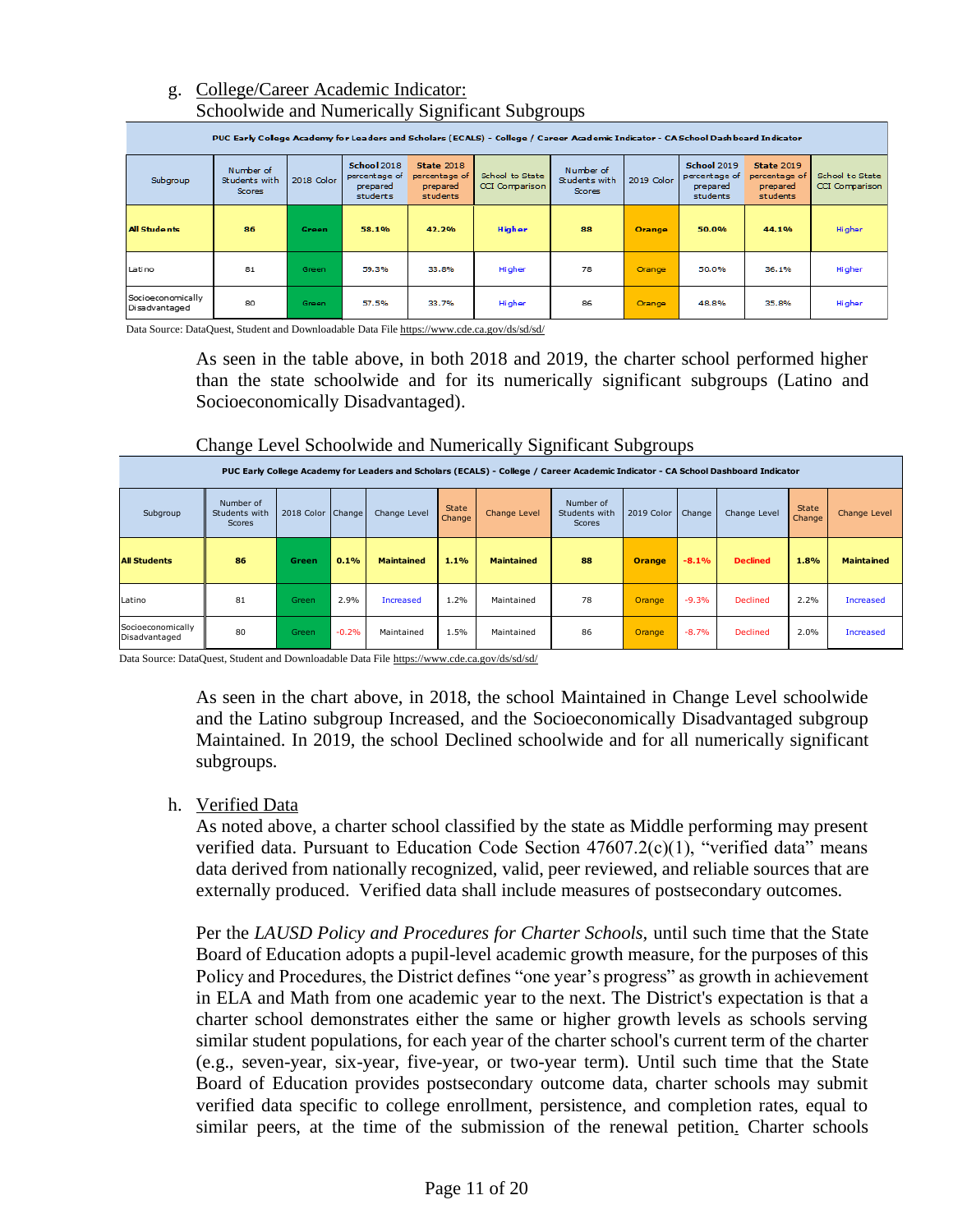submitting verified data for this purpose must provide a clear explanation as to its alignment with the requirements in the *LAUSD Policy and Procedures for Charter Schools.*

Staff determined that the schoolwide performance and the performance of all numerically significant subgroups on the California School Dashboard provided sufficient information to determine the renewal recommendation.

- i. Postsecondary Outcomes [HS only]  $N/A$
- j. Local Indicators

Staff also considered the Local Indicators (i.e. Basic: Teachers, Instructional Materials, Facilities; Implementation of Academic Standards; Parent and Family Engagement; Local Climate Survey; Access to a Broad Course of Study) and all are reported as Met.

- k. "May Deny" Analysis for Middle Performing Charter Schools [if applicable] N/A
- l. Resident Schools Analysis N/A
- m. Suspension Rate Indicator Percentage of Students Suspended At Least Once Schoolwide and Numerically Significant Subgroups:

|                                      | PUC Early College Academy for Leaders and Scholars (ECALS) - Suspension Rate Indicator - CA School Dashboard Indicator |            |                                                  |                               |                                                  |                                              |                              |               |                                                  |                                   |                                                  |                                              |  |
|--------------------------------------|------------------------------------------------------------------------------------------------------------------------|------------|--------------------------------------------------|-------------------------------|--------------------------------------------------|----------------------------------------------|------------------------------|---------------|--------------------------------------------------|-----------------------------------|--------------------------------------------------|----------------------------------------------|--|
| Subgroup                             | Number of<br><b>Students</b>                                                                                           | 2018 Color | <b>Students</b><br>suspended<br>at least<br>once | State<br>2018<br><b>Color</b> | <b>Students</b><br>suspended<br>at least<br>once | School to State<br>Suspensions<br>Comparison | Number of<br><b>Students</b> | 2019 Color    | <b>Students</b><br>suspended<br>at least<br>once | <b>State 2019</b><br><b>Color</b> | <b>Students</b><br>suspended<br>at least<br>once | School to State<br>Suspensions<br>Comparison |  |
| <b>Al Students</b>                   | 388                                                                                                                    | Orange     | 2.1%                                             | Yellow                        | 3.5%                                             | Lower                                        | 370                          | <b>Orange</b> | 4.9%                                             | Yellow                            | 3.4%                                             | <b>Higher</b>                                |  |
| English Leamer                       | 45                                                                                                                     | Blue       | 0.0%                                             | Yellow                        | 3.0%                                             | Lower                                        | 44                           | Red           | 15.9%                                            | Yellow                            | 3.1%                                             | Higher                                       |  |
| Latino                               | 359                                                                                                                    | Orange     | 2.2%                                             | Yellow                        | 3.6%                                             | Lower                                        | 342                          | Crange        | 4.4%                                             | Yellow                            | 3.5%                                             | Higher                                       |  |
| Socioeconomically<br>Disadvantaged   | 323                                                                                                                    | Orange     | 2.2%                                             | Yellow                        | 4.4%                                             | Lower                                        | 285                          | Crange        | 3.9%                                             | Yellow                            | 4.3%                                             | Lower                                        |  |
| Students with<br><b>Disabilities</b> | 60                                                                                                                     | Green      | 5.0%                                             | Yellow                        | 6.8%                                             | Lower                                        | 64                           | Red           | 14.1%                                            | Yellow                            | 6.2%                                             | Higher                                       |  |

Schoolwide and Numerically Significant Subgroups

Data Source: DataQuest, Student and Downloadable Data File https://www.cde.ca.gov/ds/sd/sd/

As seen in the table above, in 2018, the charter school had a lower percentage of students suspended at least once than the state schoolwide and for all numerically significant subgroups (English Learner, Latino, Socioeconomically Disadvantaged, and Students with Disabilities). In 2019, the charter school's rate was higher than the state, schoolwide and for the majority of subgroups, with the exception of the Socioeconomically Disadvantaged subgroup, which was lower.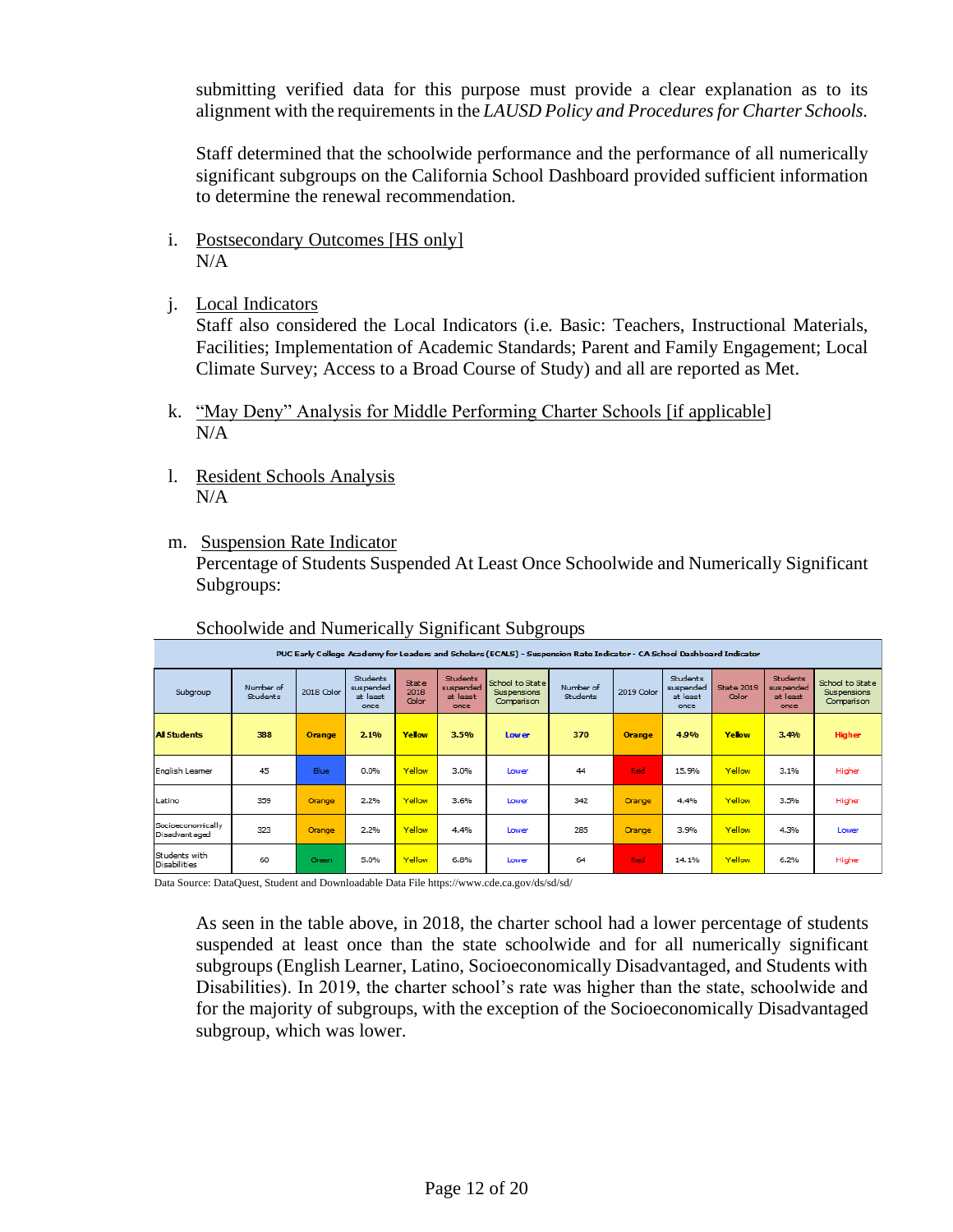| Change Level Schoolwide and Numerically Significant Subgroups |  |  |  |
|---------------------------------------------------------------|--|--|--|
|                                                               |  |  |  |

|                                      | PUC Early College Academy for Leaders and Scholars (ECALS) - Suspension Rate Indicator - CA School Dashboard Indicator |                     |         |                  |         |                   |                              |               |        |                  |         |                   |
|--------------------------------------|------------------------------------------------------------------------------------------------------------------------|---------------------|---------|------------------|---------|-------------------|------------------------------|---------------|--------|------------------|---------|-------------------|
| Subgroup                             | Number of<br><b>Students</b>                                                                                           | 2018 Color   Change |         | Change Level     | Change  | Change Level      | Number of<br><b>Students</b> | 2019 Color    | Change | Change Level     | Change  | Change Level      |
| <b>All Students</b>                  | 388                                                                                                                    | <b>Orange</b>       | 0.9%    | <b>Increased</b> | $-0.1%$ | <b>Maintained</b> | 370                          | <b>Orange</b> | 2.8%   | <b>Increased</b> | $-0.1%$ | <b>Maintained</b> |
| English Learner                      | 45                                                                                                                     | <b>Blue</b>         | $-2.4%$ | Declined         | $-0.1%$ | <b>Maintained</b> | 44                           | <b>Red</b>    | 15.9%  | Increased        | 0.1%    | Maintained        |
| Latino                               | 359                                                                                                                    | Orange              | 1.0%    | Increased        | $-0.1%$ | Maintained        | 342                          | Orange        | 2.2%   | Increased        | $-0.1%$ | Maintained        |
| Socioeconomically<br>Disadvantaged   | 323                                                                                                                    | Orange              | 1.1%    | Increased        | $-0.2%$ | Maintained        | 285                          | Orange        | 1.7%   | Increased        | $-0.1%$ | Maintained        |
| Students with<br><b>Disabilities</b> | 60                                                                                                                     | Green               | $-0.3%$ | Declined         | 0.3%    | <b>Declined</b>   | 64                           | Red:          | 9.1%   | Increased        | 0.6%    | <b>Declined</b>   |

Data Source: DataQuest, Student and Downloadable Data File https://www.cde.ca.gov/ds/sd/sd/

As seen in the table above, in 2018, the charter school Increased in the percentage of students suspended at least once schoolwide and for the Latino, and Socioeconomically Disadvantaged subgroups. The English Learner, and Students with Disabilities subgroups Declined. In 2019, the charter school Increased in the percentage of students suspended at least once schoolwide and for all the numerically significant subgroups.

## n. Graduation Rate Indicator [HS only] Schoolwide and Numerically Significant Subgroups

| PUC Early College Academy for Leaders and Scholars (ECALS) - Graduation Rate Indicator - CA School Dashboard Indicator |                                             |            |                                        |                            |                                        |                                                               |                                      |                     |                                        |                            |                                        |                                                               |
|------------------------------------------------------------------------------------------------------------------------|---------------------------------------------|------------|----------------------------------------|----------------------------|----------------------------------------|---------------------------------------------------------------|--------------------------------------|---------------------|----------------------------------------|----------------------------|----------------------------------------|---------------------------------------------------------------|
| Subgroup                                                                                                               | Number of<br>Students with<br><b>Scores</b> | 2018 Color | Percentage of<br>graduated<br>students | <b>State 2018</b><br>Color | Percentage of<br>graduated<br>students | School to State<br>Graduated<br><b>Students</b><br>Comparison | Number of<br>Students with<br>Scores | 2019 Color          | Percentage of<br>graduated<br>students | <b>State 2019</b><br>Color | Percentage of<br>graduated<br>students | School to State<br>Graduated<br><b>Students</b><br>Comparison |
| <b>All Students</b>                                                                                                    | 86                                          | Orange     | 89.5%                                  | Yellow                     | 83.5%                                  | <b>Higher</b>                                                 | 91                                   | <b>Orange</b>       | 80.2%                                  | Green                      | 85.9%                                  | Lower                                                         |
| Latino                                                                                                                 | 81                                          | Yellow     | 90.1%                                  | Yellow                     | 81.2%                                  | Higher                                                        | 81                                   | Orange              | 80.3%                                  | Green                      | 83.8%                                  | Lower                                                         |
| Socioeconomically<br>Disadvantaged                                                                                     | 80                                          | Orange/    | 88.8%                                  | Yellow                     | 80.8%                                  | Higher                                                        | 89                                   | Orange <sub>/</sub> | 79.8%                                  | Green                      | 83.3%                                  | Lower                                                         |

Data Source: DataQuest, Student and Downloadable Data File https://www.cde.ca.gov/ds/sd/sd/

As seen in the table above, in 2018, the charter school had a higher percentage of graduated students than the state schoolwide and for both numerically significant subgroups (Latino and Socioeconomically Disadvantaged). In 2019, the charter school had a lower percentage of graduated students than the state schoolwide and for its subgroups. PUC Early College Academy for Leaders and Scholars students must meet A-G requirements with a grade of "C" or better.

## Change Level Schoolwide and Numerically Significant Subgroups

|                                                                                                                       | $\tilde{}$                            |                   |         |                 |                        |                   | $\tilde{}$                                         |                     | ີ       |                 |                        |                  |                                                               |
|-----------------------------------------------------------------------------------------------------------------------|---------------------------------------|-------------------|---------|-----------------|------------------------|-------------------|----------------------------------------------------|---------------------|---------|-----------------|------------------------|------------------|---------------------------------------------------------------|
| PUC Early College Academy for Leaders and Scholars (ECALS) - Graduation Rate Indicator - CASchool Dashboard Indicator |                                       |                   |         |                 |                        |                   |                                                    |                     |         |                 |                        |                  |                                                               |
| Subgroup                                                                                                              | Number of<br>Students with<br>Scores. | 2018 Color Change |         | Change Level    | <b>State</b><br>Change | Change Level      | <b>Number of</b><br>Students with<br><b>Scores</b> | 2019 Color   Change |         | Change Level    | <b>State</b><br>Change | Change Level     | School to State<br>Graduated<br><b>Students</b><br>Comparison |
| <b>All Students</b>                                                                                                   | 86                                    | Orange/           | $-8.5%$ | <b>Declined</b> | $-0.9%$                | <b>Maintained</b> | 91                                                 | Orange              | $-9.3%$ | <b>Declined</b> | 2.7%                   | <b>Increased</b> | <b>Lower</b>                                                  |
| Latino                                                                                                                | 81                                    | <b>Vellow</b>     | $-8.8%$ | Declined        | $-0.8%$                | Maintained        | 81                                                 | Orange              | $-9.9%$ | Dedined         | 3.0%                   | Increased        | Lower                                                         |
| Socioeconomically<br>Disadvantaged                                                                                    | 80                                    | <b>Crange</b>     | $-9.2%$ | Declined        | $-0.4%$                | Maintained        | 89                                                 | Orange              | $-9.0%$ | Dedined         | 2.8%                   | Increased        | Lower                                                         |

Data Source: DataQuest, Student and Downloadable Data File https://www.cde.ca.gov/ds/sd/sd/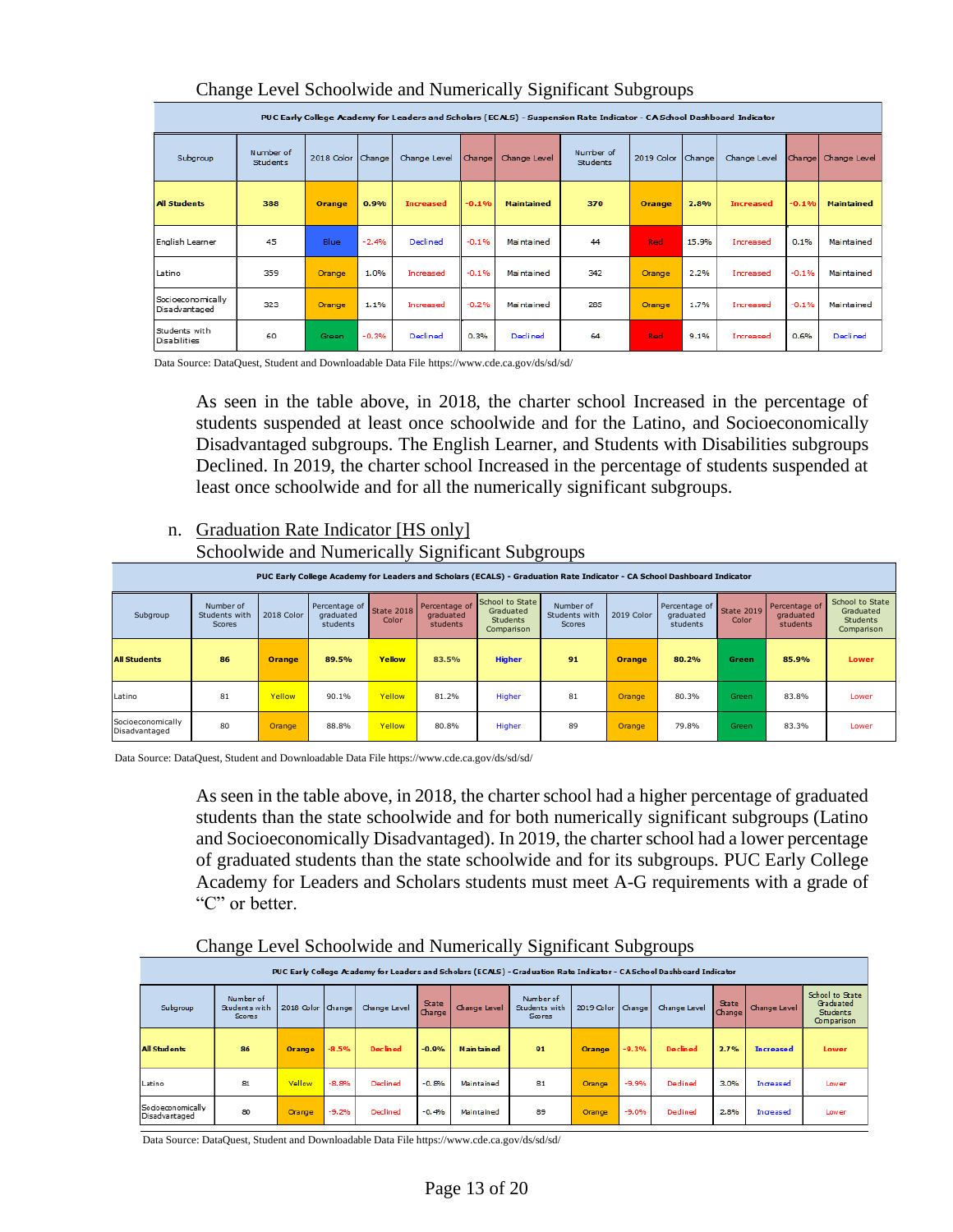As seen in the table above, in 2018 and 2019, the charter school Declined in the percentage of graduated students schoolwide and for all numerically significant subgroups.

School leadership states that the 2019 data was the first year that the school fell below the state's graduation rate of 85.9%. The school indicated that they have made improvements in the areas of in-class systems of intervention, School & College Counselling, and the school's design around student and family communication.

o. Chronic Absenteeism Indicator N/A

|         | <b>Reclassification Rates:</b>   |                                                                                   |              |                                              |
|---------|----------------------------------|-----------------------------------------------------------------------------------|--------------|----------------------------------------------|
| Year    | <b>Students Redesignated FEP</b> | <b>PUC Early College</b><br><b>Academy for Leaders</b><br>and Scholars<br>(ECALS) | <b>State</b> | School to<br><b>State RFEP</b><br>Comparison |
| 2018-19 | 17-18 EL $#$                     | 40                                                                                | 1,271,150    | Lower                                        |
|         | 18-19 Reclass $#$                | 3                                                                                 | 175,746      |                                              |
|         | 18-19 Reclass Rate               | 7.5                                                                               | 13.8         |                                              |
|         | 18-19 EL #                       | 41                                                                                | 1,195,988    |                                              |
| 2019-20 | 19-20 Reclass $#$                | 0                                                                                 | 164,653      | Lower                                        |
|         | 19-20 Reclass Rate               | 0.0                                                                               | 13.8         |                                              |

# p. English Learner Performance

Data Source: Data Quest, Student and School Downloadable Data Files https://www.cde.ca.gov/ds/sd/sd/filesreclass.asp

In 2019-2020, PUC Early College Academy for Leaders and Scholars reclassification rate was 0.0%, which was lower than the state's reclassification rate of 13.8%. In 2018-2019, PUC Early College Academy for Leaders and Scholars reclassification rate of 7.5% was lower than the state's rate of 13.8%.

School leadership states that through a root cause analysis, the school leadership determined that the reclassification process was not fully completed by the school's administration, resulting in the zero-reclassification rate. Leadership has provided a plan to the CSD demonstrating that the school is taking specific steps to ensure accurate and timely reporting of reclassification data in the English Language Proficiency Assessments for California *(*ELPAC) system.

PUC Early College Academy for Leaders and Scholars reclassification criteria are as follows:

- Overall ELPAC proficiency level is Moderately Developed (Level 3) or higher and: In the Listening, Speaking, Reading, and Writing Domains, there is no more than one domain scored at a Somewhat Developed Level (Level 2)
- Student scores at "Nearly Met" or higher overall on the CAASPP (SBAC) OR Lexile scores in the range of "Approaching" or higher on the College and Career Readiness Lexile Performance Standards
- Teacher Evaluation: A grade of "C" or better in ELA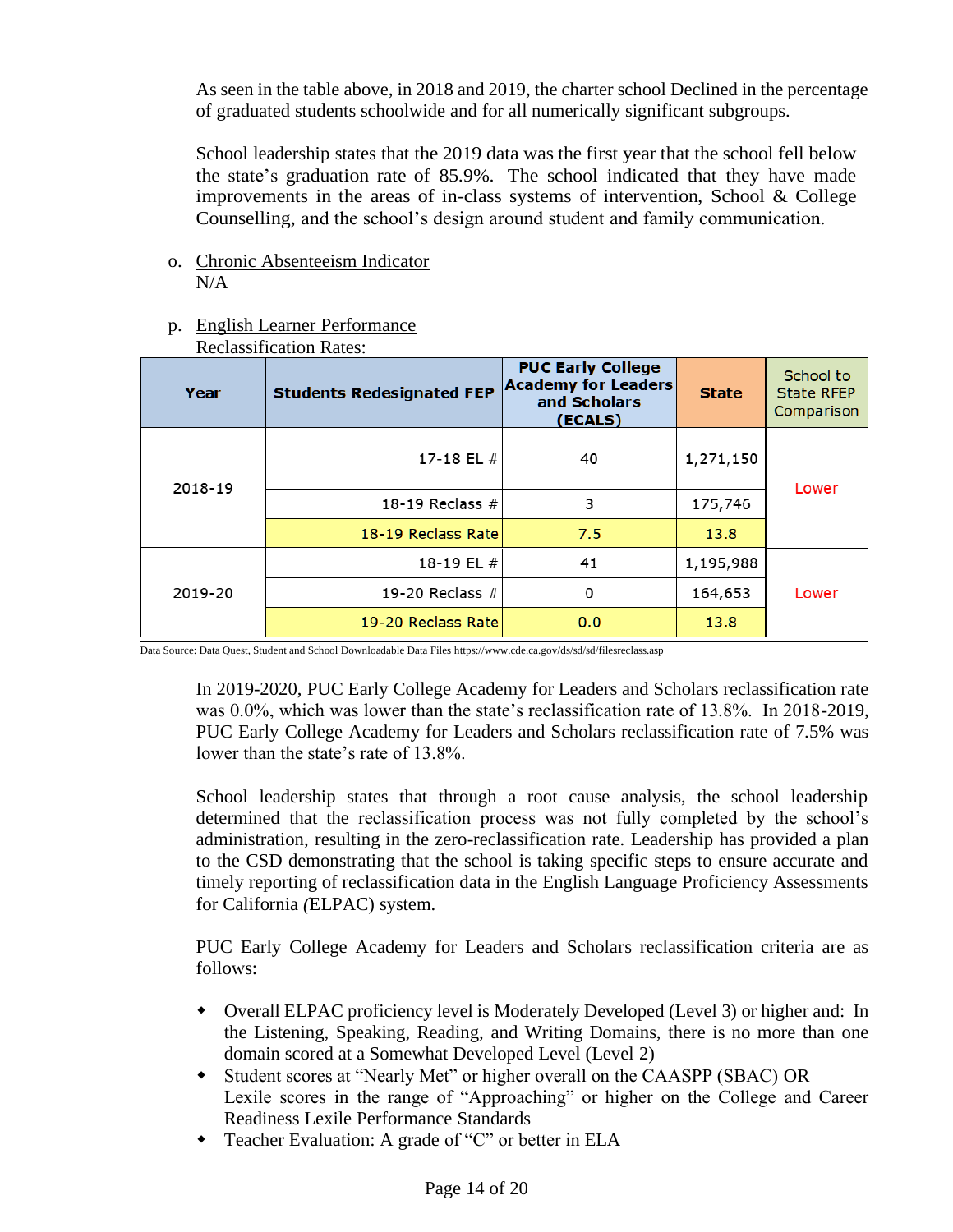## Parent consultation

|                         |                                                                                       | 2018-19 |                   |         | 2019-20                                                                        |                |                   |                |  |  |
|-------------------------|---------------------------------------------------------------------------------------|---------|-------------------|---------|--------------------------------------------------------------------------------|----------------|-------------------|----------------|--|--|
| <b>English Learners</b> | <b>PUC Early College</b><br><b>Academy for Leaders and</b><br><b>Scholars (ECALS)</b> |         | <b>State</b>      |         | <b>PUC Early College</b><br>Academy for Leaders and<br><b>Scholars (ECALS)</b> |                | <b>State</b>      |                |  |  |
|                         | <b>Enrollment</b>                                                                     | Percent | <b>Enrollment</b> | Percent | <b>Enrollment</b>                                                              | <b>Percent</b> | <b>Enrollment</b> | <b>Percent</b> |  |  |
| At-Risk 4-5 Years       | 0                                                                                     | 0.0%    | 220,738           | 9.5%    | 0                                                                              | 0.0%           | 130,783           | 5.7%           |  |  |
| LTEL 6+ Years           | 40                                                                                    | 18.1%   | 342,983           | 14.7%   | 22                                                                             | 12.0%          | 204,042           | 8.9%           |  |  |

Long-term English Learners and "At-Risk" Rates:

Data Source: DataQuest, Student and School Downloadable Data Files https://www.cde/ca/gov/ds/sd/sd/filesltel.asp

In 2019-2020, PUC Early College Academy for Leaders and Scholars had 12.0% Longterm English Learners (LTELs), which was higher than the state's LTEL percentage of 8.9%. In 2018-2019, PUC Early College Academy for Leaders and Scholars LTEL percentage of 18.1% was higher than the state's 14.7%. In 2019-2020, the charter school had 0.0% "At-Risk" (no students), which was lower the state's rate of 5.7%. In 2018-2019, PUC Early College Academy for Leaders and Scholars had 0.0% "At-Risk" which was lower than the state's 9.5%.

School leadership states that to address the needs of the LTEL students, in addition to Integrated ELD instruction, the students are provided Designated support with the Language and Literacy Specialist in a small group, based on needs as identified on the ELPAC and other formative assessments.

## **2.** *Annual Oversight Results*

## **a.** *Student Achievement and Educational Performance*

PUC Early College Academy for Leaders and Scholars has achieved the rating of *Proficient* in the category of Student Achievement and Educational Performance on its annual oversight evaluation reports for the last two years.

|                                                          | $\parallel$ 2018-2019 | 2019-2020  |
|----------------------------------------------------------|-----------------------|------------|
| Annual Oversight Evaluation Report Rating in Category of |                       |            |
| <b>Student Achievement and Educational Performance</b>   | Proficient            | Proficient |

\*Note: The annual oversight rating represents the Charter Schools Division staff evaluation of the school's performance as outlined in the Annual Performance-Based Oversight Visit Report on or about the date of the annual oversight visit.

## **b.** *Governance*

PUC Early College Academy for Leaders and Scholars record of performance and related information demonstrate that the school is likely to succeed in the area of governance.

The school has earned the rating of *Proficient* in the category of Governance on its annual oversight evaluation reports over the past two years and has no unresolved governance issues pending.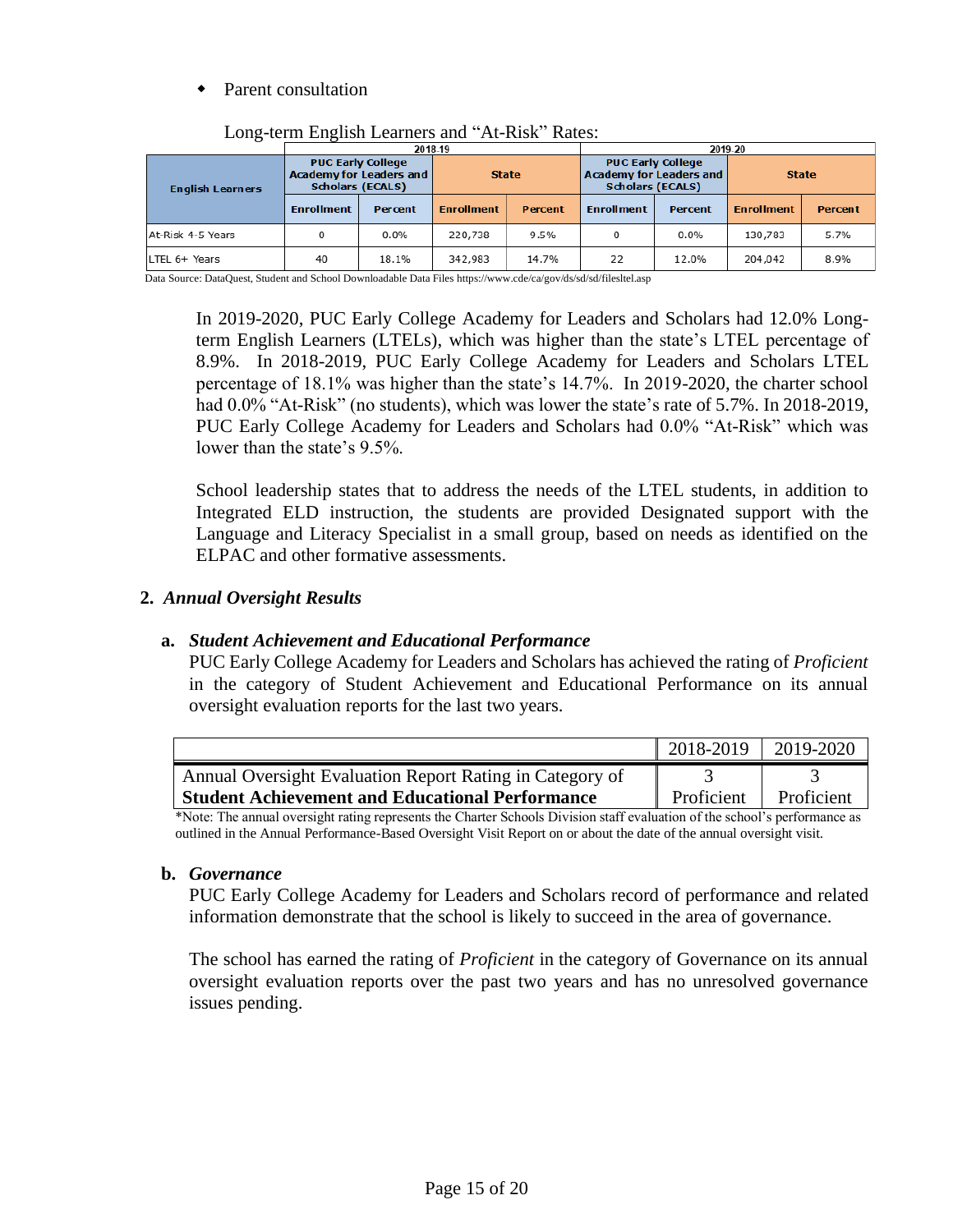|                                                       | 2018-2019  | 2019-2020  |
|-------------------------------------------------------|------------|------------|
| Annual Oversight Evaluation Report Rating in Category |            |            |
| of <b>Governance</b>                                  | Proficient | Proficient |

\*Note: The annual oversight rating represents the Charter Schools Division staff evaluation of the school's performance as outlined in the Annual Performance-Based Oversight Visit Report on or about the date of the annual oversight visit.

## **c.** *Organizational Management, Programs, and Operations*

PUC Early College Academy for Leaders and Scholars record of performance and related information demonstrate that the school is likely to succeed in the area of organizational management, programs, and operations.

## i. Summary

The school has earned the rating of *Proficient* in the category of Organization Management, Programs, and Operations on its annual oversight evaluation reports over the past two years and has no unresolved governance issues pending.

|                                                                                                                      | 2018-2019  | 2019-2020  |
|----------------------------------------------------------------------------------------------------------------------|------------|------------|
| Annual Oversight Evaluation Report Rating in<br>  Category of Organizational Management,<br>Programs, and Operations | Proficient | Proficient |

\*Note: The annual oversight rating represents the Charter Schools Division staff evaluation of the school's performance as outlined in the Annual Performance-Based Oversight Visit Report on or about the date of the annual oversight visit.

|                                                                                                |            |           |             |                                                               |           |                                       |                    |          |                 | 2019-20 Enrollment by Ethnicity and Subgroup |       |                      |                                                       |               |                              |                                           |                                     |       |
|------------------------------------------------------------------------------------------------|------------|-----------|-------------|---------------------------------------------------------------|-----------|---------------------------------------|--------------------|----------|-----------------|----------------------------------------------|-------|----------------------|-------------------------------------------------------|---------------|------------------------------|-------------------------------------------|-------------------------------------|-------|
| School                                                                                         | Enrollment | Meal<br>Æ | <b>GATE</b> | <b>Native</b><br>ska<br>而<br>ä<br>ă<br>Indian<br>而<br>America | sian<br>œ | merican<br>æ<br>African<br>৯<br>Black | eamer<br>English L | Filipino | Youth<br>Foster | <b>Homeless</b>                              | atino | Education<br>Migrant | Pacific Islander<br>×<br>운<br>$\overline{a}$<br>Nativ | Reported<br>ğ | aged<br>å<br>×<br>È<br>Socio | abilities<br>å<br>with<br><b>Students</b> | More Races<br>$\overline{5}$<br>Two | White |
| <b>PUC Early</b><br>College<br>Academy for<br><b>Leaders and</b><br><b>Scholars</b><br>(ECALS) | 297        | 91.6%     | 1.7%        | 1.0%                                                          | 0.7%      | 0.3%                                  | 12.5%              | 2.4%     | 0.0%            | 0.0%                                         | 92.3% | 0.0%                 | 0.0%                                                  | 2.4%          | 91.9%                        | 10.4%                                     | 0.3%                                | 0.7%  |
| <b>State wide</b>                                                                              | 6,163,001  | 59.3%     | <b>N/A</b>  | 0.5%                                                          | 9.3%      | 5.3%                                  | 18.6%              | 2.4%     | 0.5%            | 3.2%                                         | 54.9% | 0.8%                 | 0.4%                                                  | 0.9%          | 60.7%                        | 11.7%                                     | 3.9%                                | 22.4% |
| Los Angeles<br>Unifie d                                                                        | 596,937    | 80.3%     | 10.7%       | 0.2%                                                          | 3.6%      | 7.7%                                  | 20.0%              | 1.9%     | 0.7%            | 1.3%                                         | 74.1% | 0.1%                 | 0.2%                                                  | 0.4%          | 81.5%                        | 11.4%                                     | 1.6%                                | 10.3% |

## ii. Access and Equity

Data Source: DataQuest, Student and Downloadable Data File https://www.cde.ca.gov/ds/sd/sd/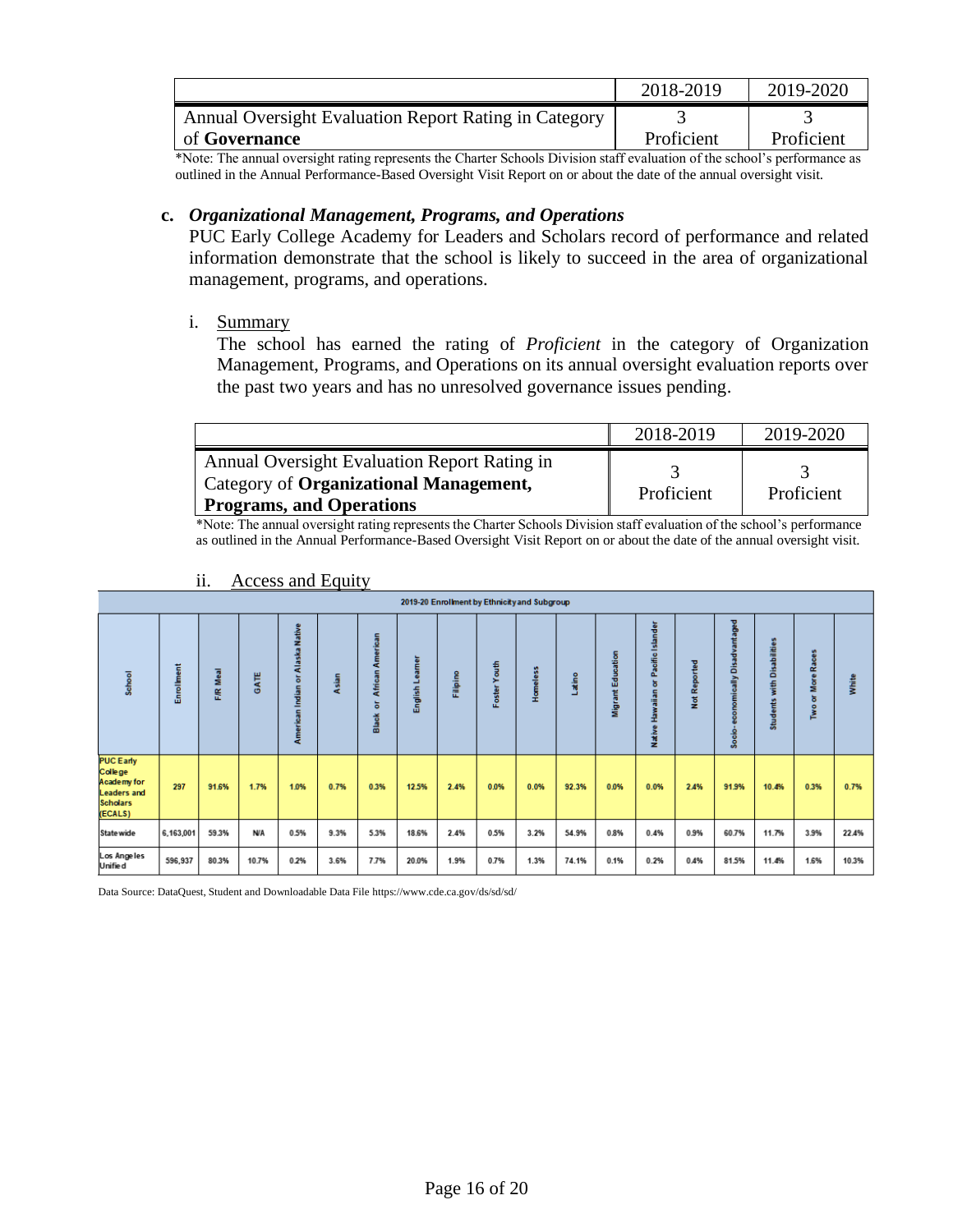| $\cdots$<br>111. | <b>Special Education</b> |
|------------------|--------------------------|
|                  |                          |

|                                                                                                 |                  |                            |                   |                      |                         |                |          |               | 2019-20 E nrollment by Disability |          |       |               |         |          |           |                  |          |              |
|-------------------------------------------------------------------------------------------------|------------------|----------------------------|-------------------|----------------------|-------------------------|----------------|----------|---------------|-----------------------------------|----------|-------|---------------|---------|----------|-----------|------------------|----------|--------------|
| School                                                                                          | OCT 2019 Enroll# | #<br>문<br>Sp Ed<br>Enroll: | Sp Ed<br>Enroll % | High Incidence<br>S. | ow Incidence<br>⊐<br>s. | Ę<br>#£        | #DB      | щ<br>DEA<br>辑 | 읎<br>旺                            | EMD<br>牡 | HOH#  | $\frac{1}{4}$ | 훟<br>#£ | ō<br>#   | sLD*<br>畢 | ∸<br>ت<br>S<br># | Ē<br>#E  | 5<br>#E      |
| <b>PUC Early College</b><br><b>Academy for</b><br><b>Leaders and</b><br><b>Scholars (ECALS)</b> | 297              | 31                         | 10.4%             | 87.1%                | 12.9%                   | $\overline{2}$ | $\bf{0}$ | $\bf{0}$      | $\bf{0}$                          | $\bf{0}$ | ٢     | 1             | 5       | $\bf{0}$ | 21        |                  | $\bf{0}$ | $\mathbf{0}$ |
| Statewide                                                                                       | 6,163,001        | 721,198                    | 11.7%             | N/A                  | N/A                     | N/A            | N/A      | N/A           | N/A                               | N/A      | N/A   | N/A           | N/A     | N/A      | N/A       | N/A              | N/A      | N/A          |
| Los Angeles<br>Unified                                                                          | 607,723          | 84,730                     | 13.9%             | 69.1%                | 31.0%                   | 16,067         | 15       | 336           | 1,569                             | 5        | 1,431 | 4,271         | 10,828  | 1,970    |           | 35,116 12,579    | 102      | 418          |

Data Source: DataQuest, Student and Downloadable Data File https://www.cde.ca.gov/ds/sd/sd/

According to 2019 CALPADS Fall 1 Certified Student Profile List Report, PUC Early College Academy for Leaders and Scholars has a 10.4% Special Education enrollment, which is lower than the state's percentage of 11.7%, and the District's percentage of 13.9%. The CSD has conferred with staff in the Division of Special Education, and no concerns have been noted at this time.

## iv. Additional Information

The CSD has conferred with staff in the Office of School Design Options, which oversees the PSC program, and no significant concerns have been noted at this time.

As noted earlier in this report, PUC ECALS had two fiscal benchmarks as part of its previous renewal. PUC ECALS has adopted and effectively implemented policies and procedures, resulting in the timely response to all request for information made by the District. PUC ECALS' fiscal condition is positive and has been upward trending since the 2015-2016 Fiscal Year. The CSD will continue to monitor the school's progress and compliance with these fiscal benchmarks above through the remainder of the school's 2016-2021 charter term.

## **C. Criterion 3: Is the charter school serving all pupils who wish to attend, or does the charter school have substantial fiscal or governance issues? (Ed. Code, § 47607(e).)**

- At the time of renewal, Charter School does not have substantial fiscal or substantial governance factors that would lead to a finding that the Charter School is demonstrably unlikely to successfully implement the program set forth in the renewal petition.
- There is no evidence at the time of renewal that Charter School is not serving all pupils who wish to attend based on data on pupil enrollment patterns.

*For more information about enrollment or dismissal practices, substantial fiscal issues or substantial governance issues, please see the Access and Equity, Fiscal Operations, and Governance sections, respectively.*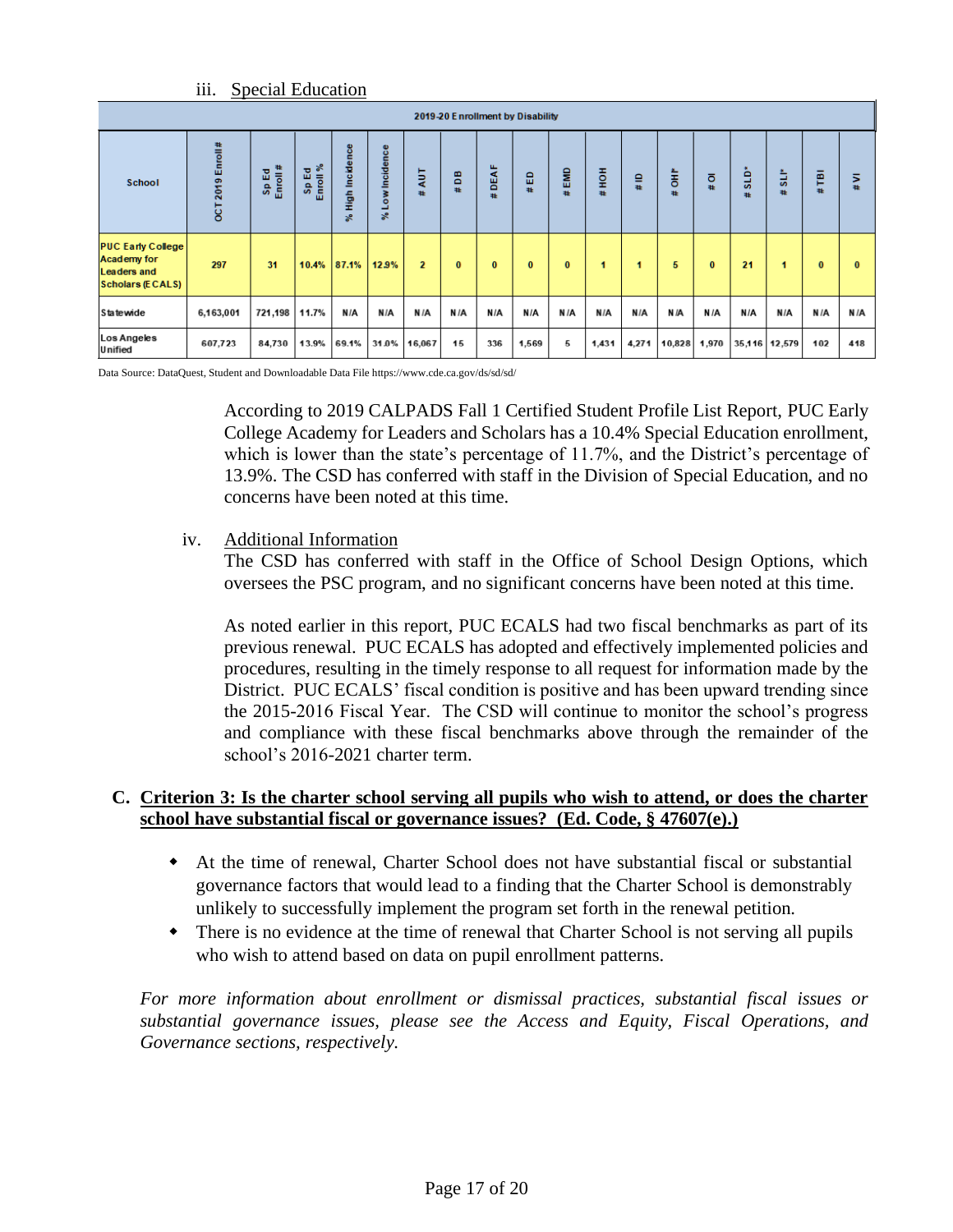## **D. Does the Petition Contain a Declaration of Whether or Not the Charter School Shall Be Deemed the Exclusive Public Employer of the Employees of the Charter School?**

*Yes, the petition contains the required declaration.*

## *3. Fiscal Operations*

PUC ECALS' record of performance and related information demonstrate that the school is likely to succeed in the area of fiscal operations.

# a. Summary

PUC ECALS' achieved the rating of *Developing* in the category of Fiscal Operations on its annual oversight evaluation reports for the last two years.

The rating of *Developing* in the category of Fiscal Operations for 2019-2020 was primarily attributed to PUC Schools' 2018-2019 audit finding pertaining to its non-compliance relative to the minimum number of annual instructional minutes [relating to PUC International Preparatory Academy (PUC iPrep), which closed during the 2018-2019 school year]. Further details are provided under Section c below.

The rating of *Developing* in the category of Fiscal Operations for 2018-2019 was primarily attributed to the school's non-adherence to its fiscal policies and procedures in areas such as supporting documentation for contracts and a lack of or insufficient written guidelines regarding contracts for specific products or services available from a single source. The school's fiscal policies are procedures were revised to provide written guidance regarding contracts, and the CSD was advised that the organization would conduct ongoing staff training to further address the matters referenced above. The CSD will continue to monitor these issues through oversight.

|                                                | 2018-2019  | 2019-2020  |
|------------------------------------------------|------------|------------|
| <b>Annual Oversight Evaluation Report</b>      |            |            |
| Rating in Category of <b>Fiscal Operations</b> | Developing | Developing |

\*Note: The annual oversight rating represents the Charter Schools Division staff evaluation of the school's performance as outlined in the Annual Performance-Based Oversight Visit Report on or about the date of the annual oversight visit.

## b. Fiscal Condition

PUC ECALS' fiscal condition is positive and has been upward trending since the 2015- 2016 Fiscal Year. According to the 2018-2019 independent audit report, the school had positive net assets of \$1,116,186 and net income of \$12,861. The 2019-2020 Unaudited Actuals projected positive net assets and net income.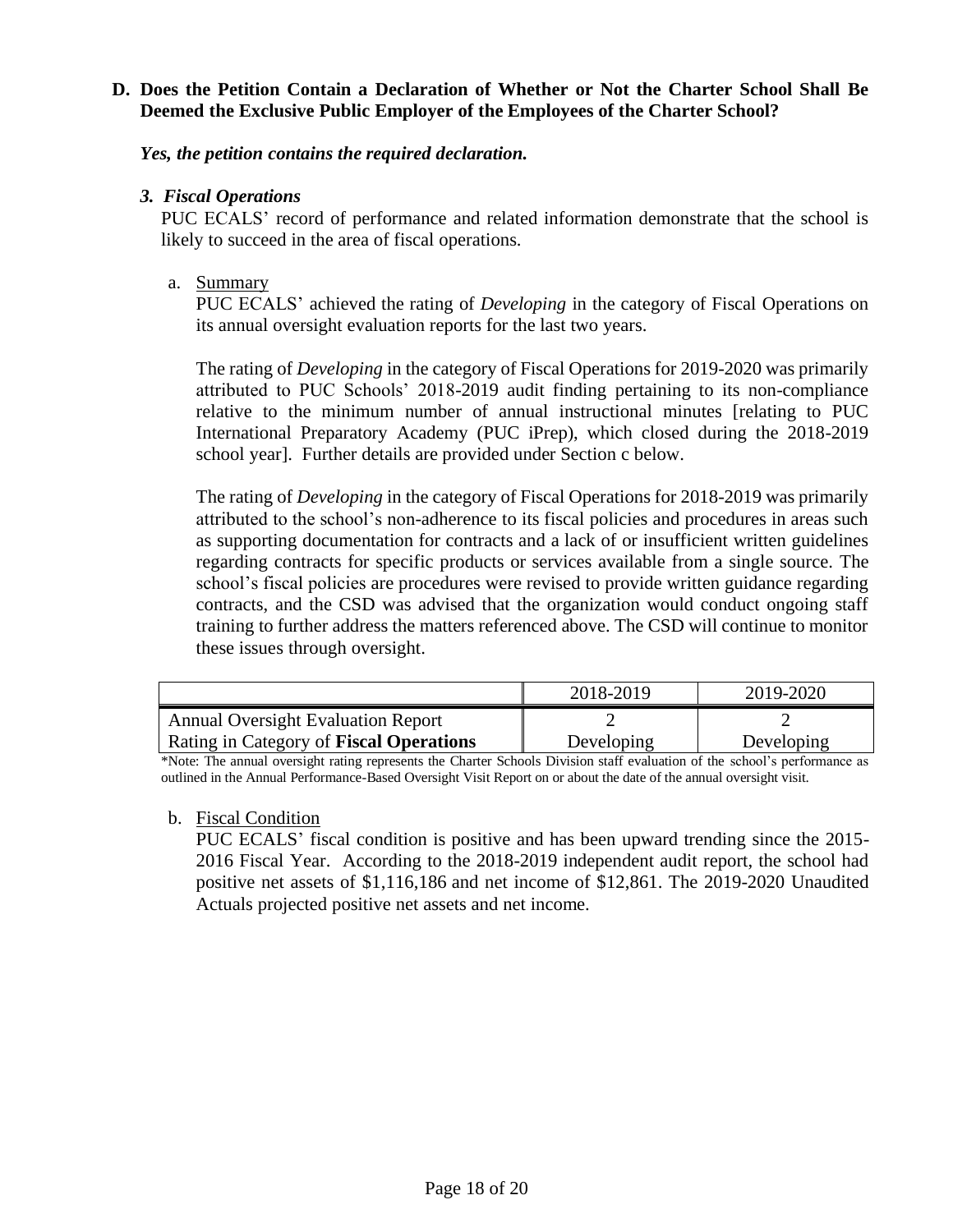|                             | 2015-2016<br>(Audited<br>Actuals) | 2016-2017<br>(Audited<br>Actuals) | 2017-2018<br>(Audited<br>Actuals) | 2018-2019<br>(Audited<br>Actuals) | 2019-2020<br>(Unaudited<br>Actuals) |
|-----------------------------|-----------------------------------|-----------------------------------|-----------------------------------|-----------------------------------|-------------------------------------|
| <b>Net Assets</b>           | \$585,085                         | \$874,972                         | \$1,102,929                       | \$1,116,186                       | \$1,306,725                         |
| <b>Net</b><br>Income/Loss   | \$539,845                         | \$289,887                         | \$227,957                         | \$12,861                          | \$190,539                           |
| <b>Transfers</b><br>In/Out  | \$0                               | \$0                               | \$0                               | \$396                             | \$0                                 |
| Prior Year<br>Adjustment(s) | \$0                               | \$0                               | \$0                               | \$0                               | \$0                                 |

According to PUC's independent audit report dated June 30, 2019, PUC's fiscal condition is strong. PUC and its charter schools reported positive net assets of \$22,146,362 and net income of \$3,481,056. PUC, without its charter schools, reported positive net assets of \$339,886 and net income of \$449,995.

During Fiscal Year 2019-2020, PUC ECALS paid annual management fees which amounted to 9.25% to PUC National for administrative services, such as: governance, financial administration, human resources, office space, contract negotiations, benefits and retirement plan contracts, information technology and data management, web site design, social media and media communications management, college access, alumni relations, operations, facilities identification and acquisition, a nationwide lunch program, fund raising, grant reporting, compliance and professional development, and charter development and authorization. These management fees were calculated based on the school's total unrestricted operating revenues.

c. 2018-2019 Independent Audit Report

Audit Opinion: Unqualified for the Financial Statement Audit; Qualified on State Programs Material Weaknesses: None Reported Deficiencies/Findings: None Reported Going Concern: None Reported

Per PUC's 2018-2019 independent audit report, a State Compliance finding was noted and a Qualified Opinion was issued regarding non-compliance relative to the minimum number of annual instructional minutes [pertaining to the PUC iPrep, which closed during the 2018-2019 school year].

According to PUC's revised 2018-2019 independent audit report submitted to the CSD on October 16, 2020, the estimated dollar impact to PUC Los Angeles was adjusted to \$36,944―representing the "[Average Daily Attendance (ADA)] estimated value penalty based on derived value of 120 ADA claimed." On October 21, 2020, PUC shared that the California Department of Education (CDE) provided PUC with an estimated ADA value penalty amount of \$13,722 (which is an approximation subject to further adjustment). This communication from the CDE to PUC, which occurred on October 20, 2020, also indicated that PUC would be billed for this penalty sometime after the 2020-2021 First Principal Apportionment (P-1) certification. PUC advised the CSD that this matter would be resolved once upon the school's receipt of a final invoice from the CDE (which, PUC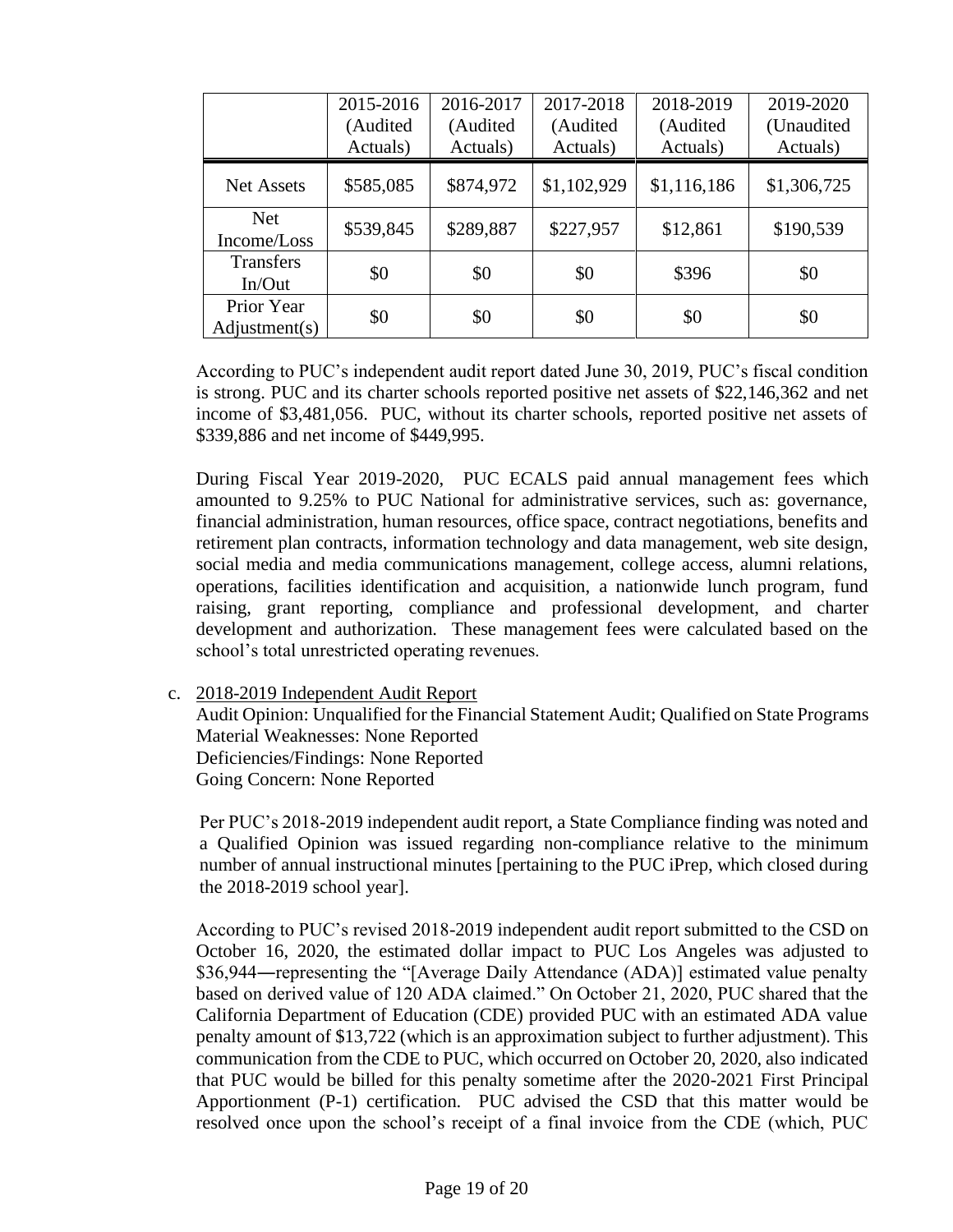stated, would be paid by PUC Los Angeles). The CSD will continue to monitor this issue through oversight.

d. Other Significant Fiscal Information

Please refer to the "Board Benchmarks in Current Charter Term" section and the "Staff Review and Assessment" section above.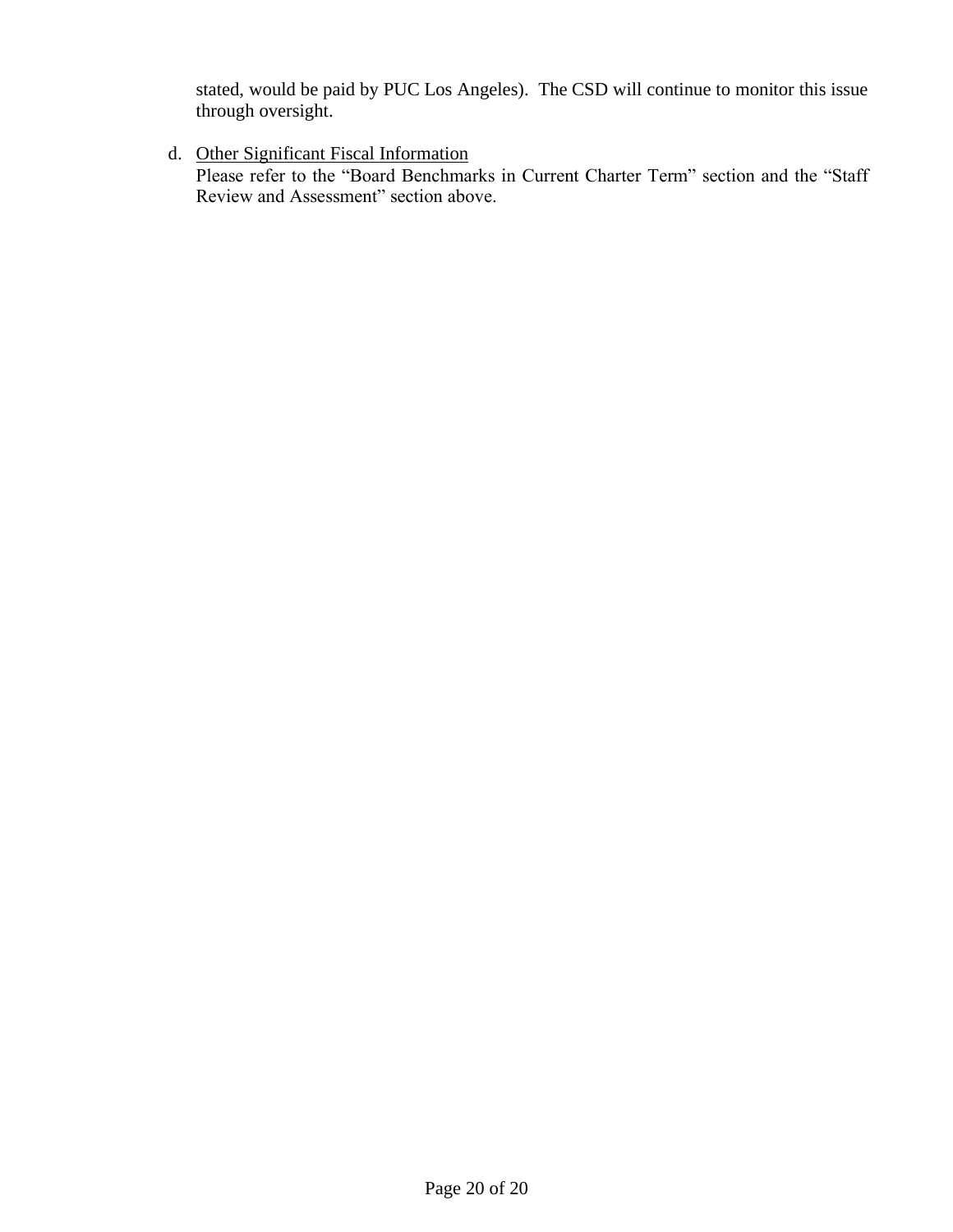## ATTACHMENT B

## **PUC Early College Academy for Leaders and Scholars (ECALS)**

### **Academic Performance - English Language Arts**

This report shows the performance levels for a single state indicator, English Language Arts, for all student groups. It also shows how the current year (status) compares to prior years (change) for each state indicator. S possible levels, which are displayed with the data for each indicator. An asterisk (\*) shows that the student group has fewer than 11 students and is not reported for privacy reasons. The performance level (color) is not i than 30 students in any year used to calculate status and change. An "--" means that data is not currently available.

Source: Data collected by the California Department of Education (CDE) through the California Longitudinal Pupil Achievement Data System (CALPADS), California School Dashboard, and testing vendor. Aggregate data files are *provided by the CDE – Data Reporting Office at http://www.cde.ca.gov/ds/sd/sd/filesenr.asp and California School Dashboard System of Support https://www.cde.ca.gov/ta/ac/cm/. Please note: There may be slight*  efferences with some of the information in this report and with what is displayed in Dataquest and CA Dashboard due to changes in file modifications such as Date Modified, Date Posted, other data updates by the testing *vendor and updates in CALPADS.* 

|              |           | (ELA Grades) Academic Indicator - CA School Dashboard Indicator |                                                                             |                                        |                                      |            |                                         |               |                                         |                                               |        |                     |                                          |                                      |            |                                  |         |                           |                                               |        |                  |                                      |
|--------------|-----------|-----------------------------------------------------------------|-----------------------------------------------------------------------------|----------------------------------------|--------------------------------------|------------|-----------------------------------------|---------------|-----------------------------------------|-----------------------------------------------|--------|---------------------|------------------------------------------|--------------------------------------|------------|----------------------------------|---------|---------------------------|-----------------------------------------------|--------|------------------|--------------------------------------|
| LD           | <b>BD</b> | Loc<br>Code                                                     | School                                                                      | Subgroup                               | Number of<br>Students with<br>Scores | 2018 Color | School<br>2018<br>Average<br><b>DFS</b> | Change        | Change Level                            | <b>State</b><br>2018<br>Average<br><b>DFS</b> | Change | <b>Change Level</b> | School to State<br><b>DFS Comparison</b> | Number of<br>Students with<br>Scores | 2019 Color | School<br>2019<br>Average<br>DFS | Change  | Change Level              | <b>State</b><br>2019<br>Average<br><b>DFS</b> | Change | Change Level     | School to State<br>DFS<br>Comparison |
| $\mathbf{c}$ | 5         | 7687                                                            | <b>PUC Early College Academy for</b><br><b>Leaders and Scholars (ECALS)</b> | <b>All Students</b>                    | 92                                   | Yellow     | 4.1                                     | $-21.5$       | <b>Declined</b><br><b>Significantly</b> | $-6.0$                                        | 2.2    | <b>Maintained</b>   | <b>Higher</b>                            | 84                                   | Green      | 10.2                             | 6.1     | <b>Increased</b>          | $-2.5$                                        | 3.7    | <b>Increased</b> | <b>Higher</b>                        |
|              |           |                                                                 |                                                                             | American Indian or<br>Alaska Native    | $\circ$                              | $\sim$     | $\sim$                                  | $\sim$        | $\sim$                                  | $-36.8$                                       | 2.3    | Maintained          | $\sim$                                   | $\circ$                              | $\sim$     | $\sim$                           | $\sim$  | $\sim$                    | $-34.1$                                       | 2.1    | Maintained       | $\sim$                               |
|              |           |                                                                 |                                                                             | Asian                                  | $\circ$                              | $\sim$     | $\sim$                                  | $\sim$ $\sim$ | $\sim$                                  | 62.4                                          | 2.0    | Maintained          | $\sim$                                   |                                      | No Color   | $\sim$                           | $\sim$  | No Data                   | 64.8                                          | 3.1    | Increased        | $\sim$                               |
|              |           |                                                                 |                                                                             | <b>Black or African</b><br>American    | $\mathbf{3}$                         | No Color   | $\sim$                                  | $\sim$        | No Data                                 | $-51.8$                                       | 0.9    | Maintained          | $\sim$                                   | $\circ$                              | $\sim$     | $\sim$                           | $\sim$  | $\sim$                    | $-47.6$                                       | 3.7    | Increased        | $\sim$                               |
|              |           |                                                                 |                                                                             | English Learner                        | 13                                   | No Color   | $-75.3$                                 | $\sim$        | No Data                                 | $-47.1$                                       | 3.3    | Increased           | $\sim$                                   | 12                                   | No Color   | $-69.1$                          | 12.3    | Increased                 | $-45.1$                                       | 3.1    | Increased        | $\sim$                               |
|              |           |                                                                 |                                                                             | Filipino                               | $\boldsymbol{A}$                     | No Color   | $\sim$                                  | $\sim$        | No Data                                 | 44.0                                          | 2.7    | Maintained          | $\sim$ $\sim$                            |                                      | No Color   | $\sim$                           | $\sim$  | No Data                   | 46.7                                          | 3.6    | Increased        | $\sim$ $\sim$                        |
|              |           |                                                                 |                                                                             | Foster Youth                           | $\mathbf{1}$                         | No Color   | $\sim$                                  | $\sim$        | No Data                                 | $-79.2$                                       | 1.4    | Maintained          | $\sim$                                   | $\circ$                              | $\sim$     | $\sim$                           | $\sim$  | $\sim$ $\sim$             | $-71.9$                                       | 5.7    | Increased        | $\sim$ $\sim$                        |
|              |           |                                                                 |                                                                             | Homeless                               | $\circ$                              | $\sim$     | $\sim$                                  | $\sim$        | $\sim$                                  | $-51.0$                                       | 3.3    | Increased           | $\sim$                                   | $\circ$                              | $\sim$     | $\sim$                           | $\sim$  | $\sim$                    | $-46.7$                                       | 3.8    | Increased        | $\sim$                               |
|              |           |                                                                 |                                                                             | Latino                                 | 84                                   | Yellow     | 0.7                                     | $-24.8$       | Declined<br>Significantly               | $-31.3$                                       | 3.2    | Increased           | Higher                                   | 79                                   | Green      | 12.2                             | 11.5    | Increased                 | $-26.6$                                       | 4.5    | Increased        | Higher                               |
|              |           |                                                                 |                                                                             | Native Hawaiian or<br>Pacific Islander | $\circ$                              | $\sim$     | $\sim$                                  | $\sim$        | $\sim$ $\sim$                           | $-21.3$                                       | 0.7    | Maintained          | $\sim$                                   | $\circ$                              | $\sim$     | $\sim$                           | $\sim$  | $\sim$ $\sim$             | $-19.5$                                       | 1.8    | Maintained       | $\sim$                               |
|              |           |                                                                 |                                                                             | Socioeconomically<br>Disadvantaged     | 77                                   | Yellow     | 7.9                                     | $-19.0$       | <b>Declined</b><br>Significantly        | $-34.7$                                       | 4.0    | Increased           | Higher                                   | 62                                   | Yellow     | 9.1                              | 1.2     | Maintained                | $-30.1$                                       | 4.4    | Increased        | Higher                               |
|              |           |                                                                 |                                                                             | Students with<br><b>Disabilities</b>   | 13                                   | No Color   | $-47.2$                                 | $\sim$        | No Data                                 | $-95.5$                                       | 2.1    | Maintained          | $\sim$                                   | 13                                   | No Color   | $-111.3$                         | $-64.0$ | Declined<br>Significantly | $-88.1$                                       | 7.8    | Increased        | $\sim$                               |
|              |           |                                                                 |                                                                             | Two or More Races                      | $\circ$                              | $\sim$     | $\sim$                                  | $\sim$ $\sim$ | $\sim$                                  | 28.6                                          | 2.3    | Maintained          | $\sim$                                   |                                      | No Color   | $\sim$                           | $\sim$  | No Data                   | 30.3                                          | 2.0    | Maintained       | $\sim$                               |
|              |           |                                                                 |                                                                             | White                                  | $\overline{1}$                       | No Color   | $\sim$                                  | $\sim$        | No Data                                 | 27.7                                          | 0.8    | Maintained          | $\sim$                                   | $\overline{1}$                       | No Color   | $\sim$                           |         | No Data                   | 30.7                                          | 3.4    | Increased        | $\sim$ $\sim$                        |

Participation Rate Report below displays the percent of students tested by content area. The Every Student Succeeds Act requires districts and schools to test at least 95 percent of all students and student groups in Engli is adjusted downward.

|                                       |              |                                     |        |                                 |                 |          | English Language Arts Indicator Participation Rate By Group |            |           |                               |                                    |                            |                      |       |
|---------------------------------------|--------------|-------------------------------------|--------|---------------------------------|-----------------|----------|-------------------------------------------------------------|------------|-----------|-------------------------------|------------------------------------|----------------------------|----------------------|-------|
|                                       | All Students | American Indian or<br>Alaska Native | Asian  | Black or<br>African<br>American | English Learner | Filipino | Foster Youth                                                | Homeless   | Latino    | Hawaiian or<br>Pacific Island | Socioeconomically<br>Disadvantaged | Students with Disabilities | Two or More<br>Races | White |
| Percent of students<br>tested in 2018 | 100%         | 100%                                | $-$    | 100%                            | 100%            | 100%     | 100%                                                        | $\sim$ $-$ | 100%      | $\sim$ $-$                    | 100%                               | 100%                       | $\sim$ $-$           | 100%  |
| Participation Rate Met<br>2018        | Yes          | Yes                                 | $\sim$ | Yes                             | Yes             | Yes      | Yes                                                         | $\sim$ $-$ | Yes       | $-1$                          | Yes                                | Yes                        | $\sim$ $-$           | Yes   |
| Percent of students<br>tested in 2019 | 93%          | 93%                                 | 100%   | 0%                              | 86%             | 100%     | $-$                                                         | $\sim$     | 94%       | $\sim$ $-$                    | 93%                                | 82%                        | 100%                 | 100%  |
| Participation Rate Met<br>2019        | <b>No</b>    | <b>No</b>                           | Yes    | <b>No</b>                       | <b>No</b>       | Yes      | $\sim$                                                      | $\sim$ $-$ | <b>No</b> | $\sim$ $-$                    | <b>No</b>                          | <b>No</b>                  | Yes                  | Yes   |

\* Note: An asterisk (\*) indicates that the student group consists of less than 11 students, the minimum size for reporting.

\*\* Whole number rounding is used for the participation rate.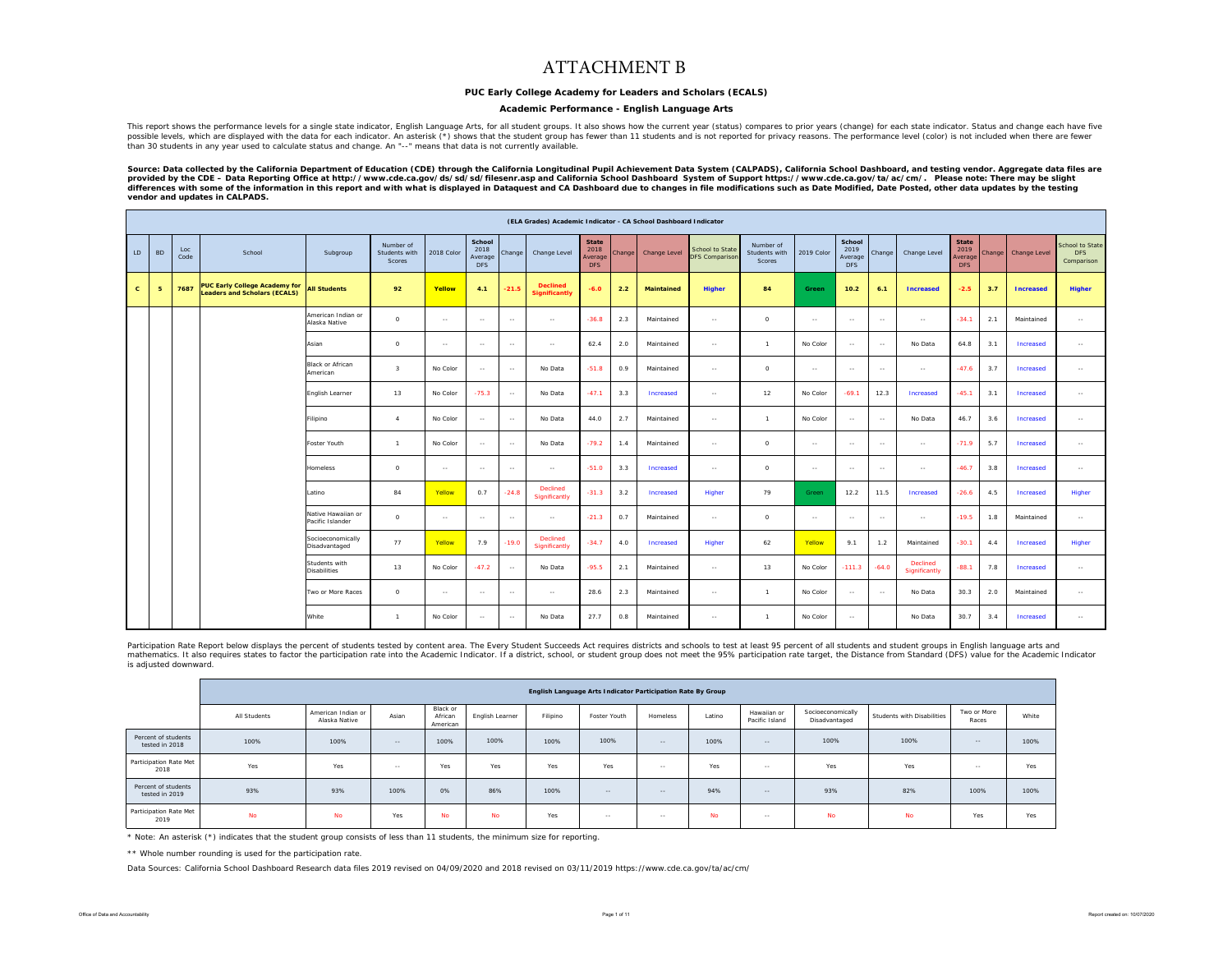### **PUC Early College Academy for Leaders and Scholars (ECALS) Academic Performance - Math**

This report shows the performance levels for a single state indicator, Mathematics, for all student groups. It also shows how the current year (status) compares to prior years (change) for each state indicator. Status and every which are displayed with the data for each indicator. An asterisk (\*) shows that the student spout-way which are than 11 students and is not reported for privacy reasons. The performance level (color) is not included students in any year used to calculate status and change. An "--" means that data is not currently available.

Source: Data collected by the California Department of Education (CDE) through the California Longitudinal Pupil Achievement Data System (CALPADS), California School Dashboard, and testing vendor. Aggregate data files are *provided by the CDE – Data Reporting Office at http://www.cde.ca.gov/ds/sd/sd/filesenr.asp and California School Dashboard System of Support https://www.cde.ca.gov/ta/ac/cm/. Please note: There may be slight*  differences with some of the information in this report and with what is displayed in Dataquest and CA Dashboard due to changes in file modifications such as Date Modified, Date Posted, other data updates by the testing ve *and updates in CALPADS.* 

|              | (Math Grades) Academic Indicator - CA School Dashboard Indicator |             |                                                                             |                                        |                                      |            |                                         |            |                                         |                                               |        |                   |                                   |                                      |               |                                         |               |                           |                                               |        |                   |                                   |
|--------------|------------------------------------------------------------------|-------------|-----------------------------------------------------------------------------|----------------------------------------|--------------------------------------|------------|-----------------------------------------|------------|-----------------------------------------|-----------------------------------------------|--------|-------------------|-----------------------------------|--------------------------------------|---------------|-----------------------------------------|---------------|---------------------------|-----------------------------------------------|--------|-------------------|-----------------------------------|
| LD           | <b>BD</b>                                                        | Loc<br>Code | School                                                                      | Subgroup                               | Number of<br>Students with<br>Scores | 2018 Color | School<br>2018<br>Average<br><b>DFS</b> | Change     | Change Level                            | <b>State</b><br>2018<br>Average<br><b>DFS</b> | Change | Change Level      | School to State<br>DFS Comparison | Number of<br>students with<br>Scores | 2019 Color    | School<br>2019<br>Average<br><b>DFS</b> | Change        | Change Level              | <b>State</b><br>2019<br>Average<br><b>DFS</b> | Change | Change Level      | School to State<br>DFS Comparison |
| $\mathbf{c}$ | 5                                                                | 7687        | <b>PUC Early College Academy for</b><br><b>Leaders and Scholars (ECALS)</b> | <b>All Students</b>                    | 91                                   | Yellow     | $-39.8$                                 | $-15.7$    | <b>Declined</b><br><b>Significantly</b> | $-36.4$                                       | 1.3    | <b>Maintained</b> | Lower                             | 85                                   | Yellow        | $-53.1$                                 | $-13.3$       | <b>Declined</b>           | $-33.5$                                       | 2.9    | <b>Maintained</b> | Lower                             |
|              |                                                                  |             |                                                                             | American Indian or<br>Alaska Native    | $\circ$                              | $\sim$     | $\sim$                                  | $\sim$     | $\sim$ $\sim$                           | $-73.0$                                       | $-0.7$ | Maintained        | $\sim$                            | $\circ$                              | $\sim$        | $\sim$                                  | $\sim$        | $\sim$                    | $-69.6$                                       | 2.8    | Maintained        | $\sim$                            |
|              |                                                                  |             |                                                                             | Asian                                  | $\circ$                              | $\sim$     | $\sim$                                  | $\sim$     | $\sim$                                  | 56.7                                          | 2.4    | Maintained        | $\sim$                            | $\overline{1}$                       | No Color      | $\sim$                                  | $\sim$        | No Data                   | 59.8                                          | 3.9    | Increased         | $\sim$                            |
|              |                                                                  |             |                                                                             | Black or African<br>American           | $\mathbf{R}$                         | No Color   | $\sim$                                  | $\sim$     | No Data                                 | $-91.5$                                       | 0.2    | Maintained        | $\sim$                            | $\circ$                              | $\sim$ $-$    | $\sim$                                  | $\sim$        | $\sim$ $-$                | $-87.9$                                       | 2.8    | Maintained        | $\sim$                            |
|              |                                                                  |             |                                                                             | English Learner                        | 13                                   | No Color   | $-95.5$                                 | $\sim$     | No Data                                 | $-69.9$                                       | 1.5    | Maintained        | $\sim$                            | 14                                   | No Color      | $-166.2$                                | $-72.7$       | Declined<br>Significantly | $-68.6$                                       | 2.2    | Maintained        | $\sim$                            |
|              |                                                                  |             |                                                                             | Filipino                               | $\overline{4}$                       | No Color   | $\sim$                                  | $\sim$     | No Data                                 | 13.1                                          | 2.8    | Maintained        | $\sim$                            | $\overline{1}$                       | No Color      | $\sim$                                  | $\sim$ $-$    | No Data                   | 18.0                                          | 5.6    | Increased         | $\sim$                            |
|              |                                                                  |             |                                                                             | Foster Youth                           | $\overline{1}$                       | No Color   | $\sim$                                  | $\sim$     | No Data                                 | $-114.0$                                      | $-0.5$ | Maintained        | $\sim$                            | $\circ$                              | $\sim$        | $\sim$                                  | $\sim$        | $\sim$ $-$                | $-107.2$                                      | 5.1    | Increased         | $\sim$                            |
|              |                                                                  |             |                                                                             | <b>Homeless</b>                        | $\circ$                              | $\sim$     | $\sim$                                  | $\sim$     | $\sim$                                  | $-81.0$                                       | 1.5    | Maintained        | $\sim$                            | $\circ$                              | $\sim$        | $\sim$ $\sim$                           | $\sim$        | $\sim$                    | $-77.7$                                       | 2.9    | Maintained        | $\sim$                            |
|              |                                                                  |             |                                                                             | atino                                  | 83                                   | Yellow     | $-40.9$                                 | $-16.0$    | <b>Declined</b><br>Significantly        | $-65.8$                                       | 1.7    | Maintained        | Higher                            | 80                                   | Yellow        | $-50.2$                                 | $-9.3$        | Declined                  | $-62.2$                                       | 3.4    | Increased         | Higher                            |
|              |                                                                  |             |                                                                             | Native Hawaiian or<br>Pacific Islander | $\circ$                              | $\sim$     | $\sim$                                  | $\sim$ $-$ | $\sim$                                  | $-52.0$                                       | $-0.7$ | Maintained        | $\sim$                            | $\circ$                              | $\sim$ $\sim$ | $\sim$                                  | $\sim$ $\sim$ | $\sim$                    | $-49.8$                                       | 2.1    | Maintained        | $\sim$                            |
|              |                                                                  |             |                                                                             | Socioeconomically<br>Disadvantaged     | 77                                   | Yellow     | $-36.6$                                 | $-13.4$    | Declined                                | $-67.4$                                       | 2.3    | Maintained        | Higher                            | 63                                   | Yellow        | $-55.5$                                 | $-18.9$       | Declined<br>Significantly | $-63.7$                                       | 3.4    | Increased         | Higher                            |
|              |                                                                  |             |                                                                             | Students with<br><b>Disabilities</b>   | 12                                   | No Color   | $-142.4$                                | $\sim$     | No Data                                 | $-125.3$                                      | 0.8    | Maintained        | $\sim$                            | 15                                   | No Color      | $-189.6$                                | $-47.2$       | Declined<br>Significantly | $-119.4$                                      | 6.6    | Increased         | $\sim$                            |
|              |                                                                  |             |                                                                             | Two or More Races                      | $\circ$                              | $\sim$     | $\sim$                                  | $\sim$     | $\sim$                                  | 1.9                                           | 1.9    | Maintained        | $\sim$                            | $\overline{1}$                       | No Color      | $\sim$                                  | $\sim$        | No Data                   | 2.5                                           | 0.9    | Maintained        | $\sim$                            |
|              |                                                                  |             |                                                                             | White                                  | $\overline{1}$                       | No Color   | $\sim$                                  | $\sim$     | No Data                                 | $-1.0$                                        | 0.6    | Maintained        | $\sim$                            | $\overline{1}$                       | No Color      | $\sim$                                  | $\sim$        | No Data                   | 1.4                                           | 2.7    | Maintained        | $\sim$                            |

Participation Rate Report below displays the percent of students tested by content area. The Every Student Succeeds Act requires districts and schools to test at least 95 percent of all students and student groups in Engli It also requires states to factor the participation rate into the Academic Indicator. If a district, school, or student group does not meet the 95% participation rate target, the Distance from Standard (DFS) value for the downward.

|                                       |              |                                     |       |                                 |                 |          | Mathematics Indicator Participation Rate By Group |          |        |                               |                                    |                            |                      |       |
|---------------------------------------|--------------|-------------------------------------|-------|---------------------------------|-----------------|----------|---------------------------------------------------|----------|--------|-------------------------------|------------------------------------|----------------------------|----------------------|-------|
|                                       | All Students | American Indian or<br>Alaska Native | Asian | Black or<br>African<br>American | English Learner | Filipino | Foster Youth                                      | Homeless | Latino | Hawaiian or<br>Pacific Island | Socioeconomically<br>Disadvantaged | Students with Disabilities | Two or More<br>Races | White |
| Percent of students<br>tested in 2018 | 99%          | 99%                                 | $-$   | 100%                            | 100%            | 100%     | 100%                                              | $-$      | 99%    | $\sim$                        | 100%                               | 93%                        | $-$                  | 100%  |
| Participation Rate Met<br>2018        | Yes          | Yes                                 | $-$   | Yes                             | Yes             | Yes      | Yes                                               | $-$      | Yes    | $\sim$                        | Yes                                | No                         | $\sim$               | Yes   |
| Percent of students<br>tested in 2019 | 94%          | 94%                                 | 100%  | 0%                              | 100%            | 100%     | $\sim$ $\sim$                                     | $-$      | 95%    | $\sim$ $-$                    | 95%                                | 94%                        | 100%                 | 100%  |
| Participation Rate Met<br>2019        | No           | <b>No</b>                           | Yes   | No                              | Yes             | Yes      | $\sim$ $\sim$                                     | --       | Yes    | $\sim$ $-$                    | Yes                                | <b>No</b>                  | Yes                  | Yes   |

\* Note: An asterisk (\*) indicates that the student group consists of less than 11 students, the minimum size for reporting.

\*\* Whole number rounding is used for the participation rate.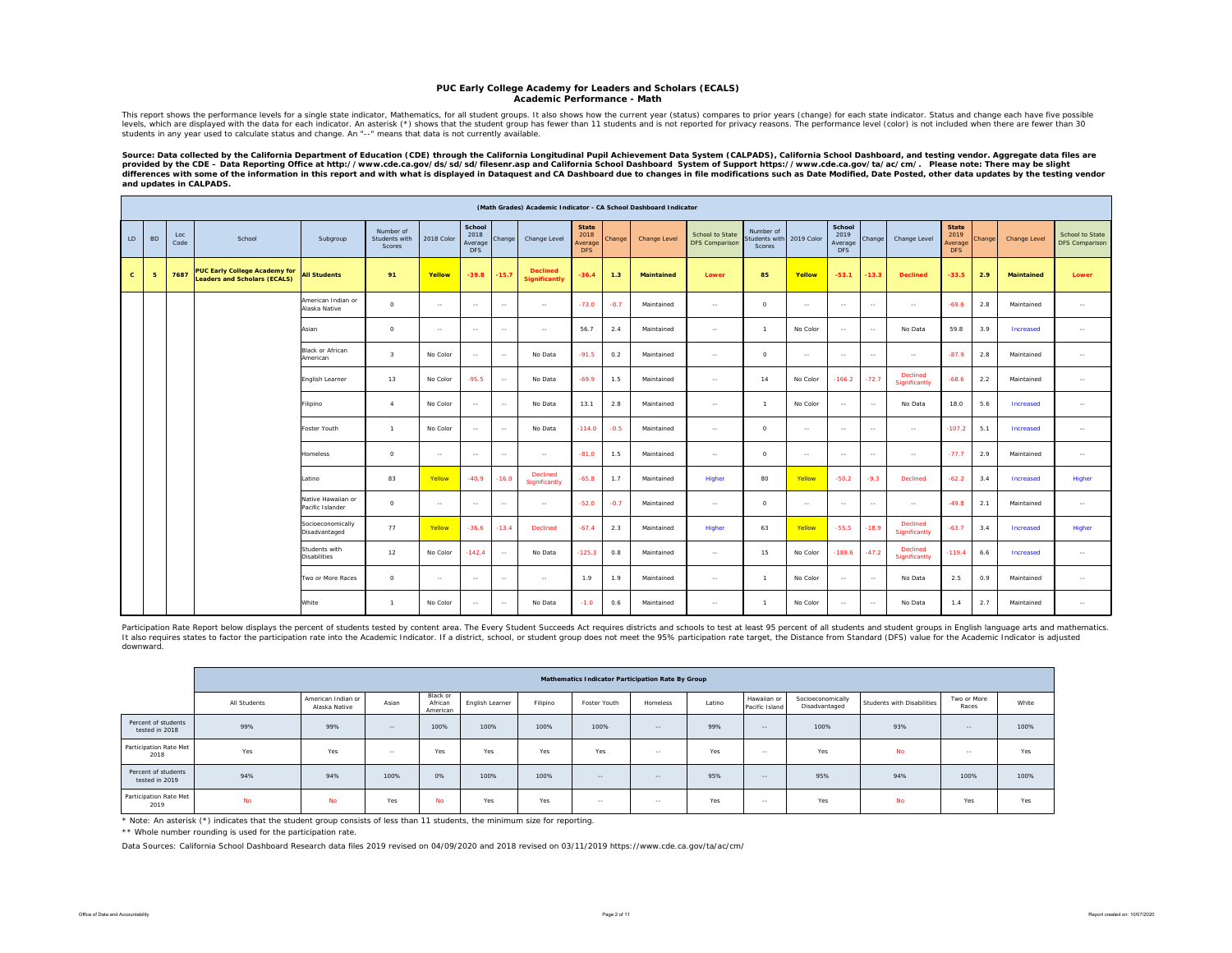## **PUC Early College Academy for Leaders and Scholars (ECALS) English Learner Progress Indicator**

This Reports shows the percentage of current EL students making progress towards English language proficiency or maintaining the highest level. ELs take the ELPAC exam to measure progress towards English language proficien ELPAC has 4 levels. The 4 ELPAC levels were divided into 6 ELPI levels to determine whether ELs made progress toward English language proficiency. English Learner Progress with the transition to a new assessment, the 2018 is unable to report a performance level (color) for this measure. However, the percent of students performing at each level on the new assessment is reported.

Source: Data collected by the California Department of Education (CDE) through the California Longitudinal Pupil Achievement Data System (CALPADS), California School Dashboard, and testing vendor. Aggregate data files are provided by the CDE - Data Reporting Office at http://www.cde.ca.gov/ds/sd/sd/filesenr.asp and California School Dashboard System of Support https://www.cde.ca.gov/ta/ac/cm/. Please note: *There may be slight differences with some of the information in this report and with what is displayed in Dataquest and CA Dashboard due to changes in file modifications such as Date Modified, Date Posted, other data updates by the testing vendor and updates in CALPADS.* 

|              |           |             |                                                                      |                        |                                                       |                                                                            | English Learner Progress Indicator - CA School Dashboard Indicator |                                                                                               |                   |                                                     |                 |                                                                                               |                   |                                                                                               |                   |
|--------------|-----------|-------------|----------------------------------------------------------------------|------------------------|-------------------------------------------------------|----------------------------------------------------------------------------|--------------------------------------------------------------------|-----------------------------------------------------------------------------------------------|-------------------|-----------------------------------------------------|-----------------|-----------------------------------------------------------------------------------------------|-------------------|-----------------------------------------------------------------------------------------------|-------------------|
|              |           |             |                                                                      |                        |                                                       | 2018 School                                                                |                                                                    |                                                                                               | 2018 State        |                                                     |                 | 2019 School                                                                                   |                   |                                                                                               | 2019 State        |
| LD.          | <b>BD</b> | Loc<br>Code | School                                                               | Subgroup               | Number of<br>English Learner   2018 Color<br>Students | Percentage of<br><b>English Learners</b><br>towards English<br>proficiency | making progress Performance Level                                  | Percentage of<br><b>English Learners</b><br>making progress<br>towards English<br>proficiency | Performance Level | Number of<br>English Learner 2019 Color<br>Students |                 | Percentage of<br><b>English Learners</b><br>making progress<br>towards English<br>proficiency | Performance Level | Percentage of<br><b>English Learners</b><br>making progress<br>towards English<br>proficiency | Performance Level |
| $\mathbf{c}$ |           | 7687        | <b>PUC Early College Academy for</b><br>Leaders and Scholars (ECALS) | <b>English Learner</b> | 36                                                    |                                                                            |                                                                    |                                                                                               |                   | 37                                                  | <b>No Color</b> | 59.5%                                                                                         | Low               | 48.3                                                                                          | <b>Medium</b>     |

Note: LEAs and schools that did not test at least 95 percent of their English learner population on the English Language Proficiency Assessments for California (ELPAC) are assigned a "Low" Status, unless they have a "Very Low" Status. Number of English Learners: '0 to 10'=Fewer than 11 EL students have an overall PL on ELPAC SA in both prior and current years (Status rate and level are suppressed) '11 to 29'=Number of EL **students with overall PL on ELPAC SA in both prior and current years is 11 thru 29 (Status rate and level are reported but are not used for accountability) '30 and Up'=At least 30 EL students have an overall PL on ELPAC SA in both prior and current years (status rate and level are reported and will be used for accountability)** 

#### **Student English Language Acquisition Results**

The percentage of current EL students who progressed at least one ELPI level, maintained ELPI level 4, maintained lower ELPI level (i.e, levels 1, 2L, 2H, 3L, or 3H), or decreased at least one ELPI Level.

|                                       | <b>ELPAC Participation Rate</b> |
|---------------------------------------|---------------------------------|
| Percent of students<br>tested in 2018 | N/A                             |
| Participation Rate Met<br>2018        | N/A                             |
| Percent of students<br>tested in 2019 | 93%                             |
| Participation Rate Met<br>2019        | No                              |

| 2018 Student English Language Acquisition Results          |       |              | 2019 Student English Language Acquisition Results          |       |              |
|------------------------------------------------------------|-------|--------------|------------------------------------------------------------|-------|--------------|
| PUC Early College Academy for Leaders and Scholars (ECALS) |       | <b>State</b> | PUC Early College Academy for Leaders and Scholars (ECALS) |       | <b>State</b> |
| Level 4 - Well Developed                                   | 36.1% | 30.6%        | ELs Who Progressed at Least One ELPI Level                 | 45.9% | 42.9%        |
| Level 3 - Moderately Developed                             | 41.7% | 34.6%        | ELs Who Maintained ELPI Level 4                            | 13.5% | 5.3%         |
| Level 2 - Somewhat Developed                               | 11.1% | 20.2%        | ELs Who Maintained ELPI Level 1, 2L, 2H, 3L, 3H            | 18.9% | 31.5%        |
| Level 1 - Beginning Stage                                  | 11.1% | 14.6%        | ELs Who Decreased at Least One ELPI Level                  | 21.6% | 20.1%        |

| 2019 Student English Language Acquisition Results          |       |              |
|------------------------------------------------------------|-------|--------------|
| PUC Early College Academy for Leaders and Scholars (ECALS) |       | <b>State</b> |
| ELs Who Progressed at Least One ELPI Level                 | 45.9% | 42.9%        |
| ELs Who Maintained ELPI Level 4                            | 13.5% | 5.3%         |
| ELs Who Maintained ELPI Level 1, 2L, 2H, 3L, 3H            | 18.9% | 31.5%        |
| FLs Who Decreased at Least One FLPL Level                  | 21.6% | 20.1%        |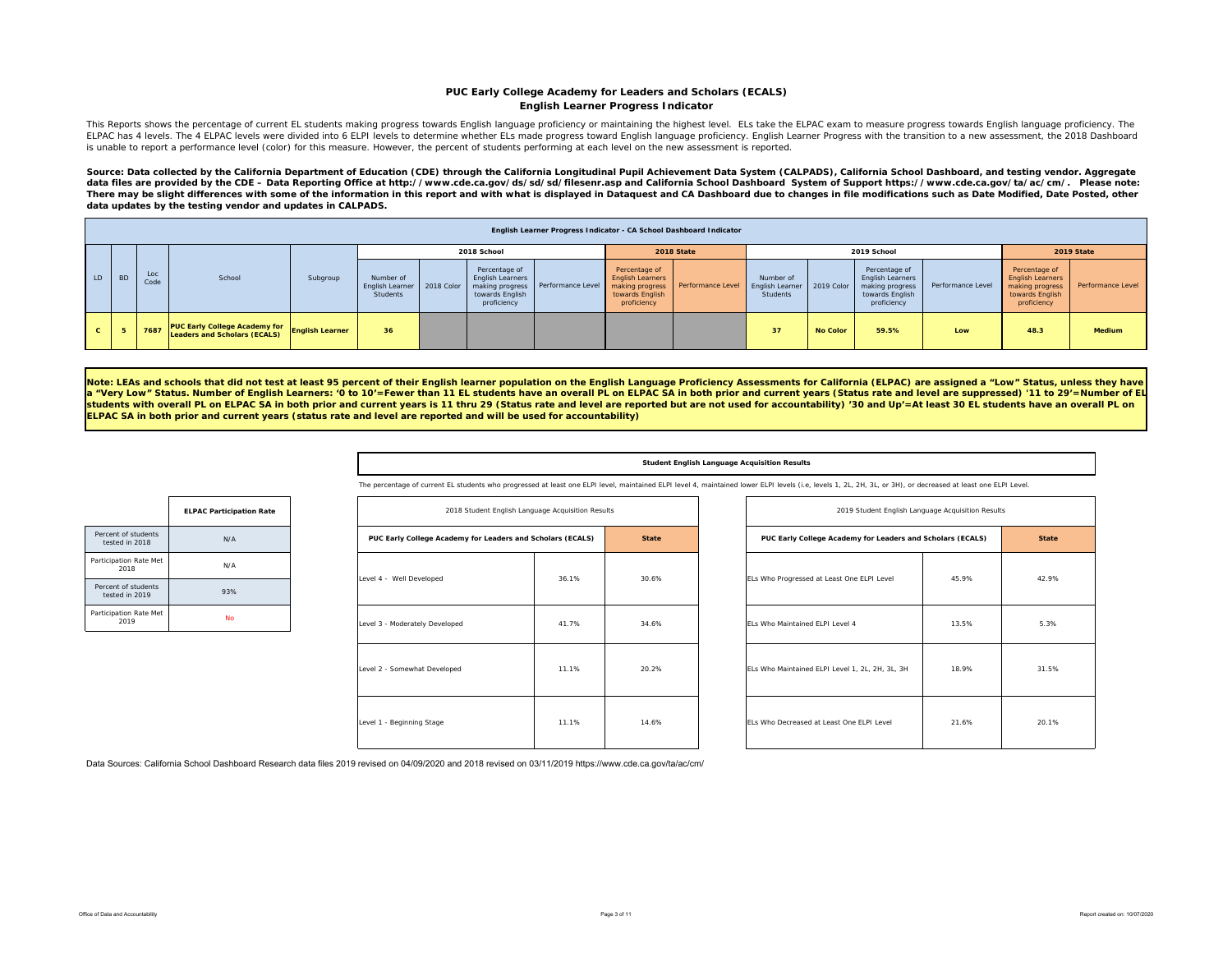## **PUC Early College Academy for Leaders and Scholars (ECALS)**

**Academic Performance - College / Career**

This report shows whether high school students are prepared for success after graduation based on measures like graduation rate, performance on state tests, and college credit courses. It displays the percentage of high sc "Prepared" level on the College/Career Indicator.

Source: Data collected by the California Department of Education (CDE) through the California Longitudinal Pupil Achievement Data System (CALPADS), California School Dashboard, and testing vendor. Aggregate data files are

|              |           |             |                                                                             |                                        |                                      |               |                                                      |         |                   |                                                            |         | College / Career Academic Indicator - CA School Dashboard Indicator |                                                 |                                      |            |                                                      |               |                 |                                                            |         |              |                                   |
|--------------|-----------|-------------|-----------------------------------------------------------------------------|----------------------------------------|--------------------------------------|---------------|------------------------------------------------------|---------|-------------------|------------------------------------------------------------|---------|---------------------------------------------------------------------|-------------------------------------------------|--------------------------------------|------------|------------------------------------------------------|---------------|-----------------|------------------------------------------------------------|---------|--------------|-----------------------------------|
| LD           | <b>BD</b> | Loc<br>Code | School                                                                      | Subgroup                               | Number of<br>Students with<br>Scores | 2018 Color    | School 2018<br>percentage of<br>prepared<br>students | Change  | Change Level      | <b>State 2018</b><br>percentage of<br>prepared<br>students | Change  | Change Level                                                        | <b>School to State</b><br><b>CCI Comparison</b> | Number of<br>Students with<br>Scores | 2019 Color | School 2019<br>percentage of<br>prepared<br>students | Change        | Change Level    | <b>State 2019</b><br>percentage of<br>prepared<br>students | Change  | Change Level | School to State<br>CCI Comparison |
| $\mathbf{c}$ | 5         | 7687        | <b>PUC Early College Academy for</b><br><b>Leaders and Scholars (ECALS)</b> | <b>Ill Students</b>                    | 86                                   | Green         | 58.1%                                                | 0.1%    | <b>Maintained</b> | 42.2%                                                      | 1.1%    | <b>Maintained</b>                                                   | Higher                                          | 88                                   | Orange     | 50.0%                                                | $-8.1%$       | <b>Declined</b> | 44.1%                                                      | 1.8%    | Maintained   | Higher                            |
|              |           |             |                                                                             | American Indian or<br>Alaska Native    | $\circ$                              | $\sim$        | $\sim$ $\sim$                                        | $\sim$  | $\sim$            | 25.2%                                                      | 0.1%    | Maintained                                                          | $\sim$ $\sim$                                   | $\mathbf{1}$                         | No Color   | $\sim$ $\sim$                                        | $\sim$        | No Data         | 25.9%                                                      | 0.5%    | Maintained   | $\sim$                            |
|              |           |             |                                                                             | Asian                                  | $\circ$                              | $\cdots$      | $\sim$                                               | $\sim$  | $\cdots$          | 74.1%                                                      | 0.7%    | Maintained                                                          | $\sim$                                          | $^{\circ}$                           | $\sim$     | $\sim$ $\sim$                                        | $\sim$        | $\cdots$        | 74.0%                                                      | $-0.2%$ | Maintained   | $\cdots$                          |
|              |           |             |                                                                             | <b>Black or African</b><br>American    | $\overline{2}$                       | No Color      | $\sim$                                               | $\sim$  | No Data           | 21.2%                                                      | 0%      | Maintained                                                          | $\sim$ $\sim$                                   | $\overline{\mathbf{3}}$              | No Color   | $\sim$                                               | $\sim$        | No Data         | 23.7%                                                      | 2.4%    | Increased    | $\cdots$                          |
|              |           |             |                                                                             | English Learner                        | 10                                   | No Color      | $\sim$ $\sim$                                        | $\sim$  | No Data           | 14.5%                                                      | 1.9%    | Maintained                                                          | <b>Service</b>                                  | 10                                   | No Color   | $\sim$                                               | $\sim$        | No Data         | 16.8%                                                      | 2.1%    | Increased    | $\sim$                            |
|              |           |             |                                                                             | Filipino                               | $\overline{2}$                       | No Color      | $\sim$ $\sim$                                        | $\sim$  | No Data           | 62.7%                                                      | $-0.3%$ | Maintained                                                          | <b>Service</b>                                  | -5                                   | No Color   | $\sim$ $\sim$                                        | $\sim$ $\sim$ | No Data         | 64.5%                                                      | 1.7%    | Maintained   | $\cdots$                          |
|              |           |             |                                                                             | Foster Youth                           | $\rightarrow$                        | No Color      | $\sim$ $\sim$                                        | $\sim$  | No Data           | 10.4%                                                      | 1.3%    | Maintained                                                          | <b>Service</b>                                  |                                      | No Color   | $\sim$                                               | $\sim$        | No Data         | 13.3%                                                      | 2.8%    | Increased    | $\sim$                            |
|              |           |             |                                                                             | Homeless                               | $\circ$                              | $\sim$ $\sim$ | $\sim$ $\sim$                                        | $\sim$  | $\sim$            | 24.3%                                                      | $-1.3%$ | Maintained                                                          | $\sim$                                          | $\circ$                              | $\sim$     | $\sim$ $\sim$                                        | $\sim$ $\sim$ | $\sim$          | 25.9%                                                      | 1.4%    | Maintained   | $\cdots$                          |
|              |           |             |                                                                             | atino                                  | 81                                   | Green         | 59.3%                                                | 2.9%    | Increased         | 33.8%                                                      | 1.2%    | Maintained                                                          | Higher                                          | 78                                   | Orange     | 50.0%                                                | $-9.3%$       | Declined        | 36.1%                                                      | 2.2%    | Increased    | Higher                            |
|              |           |             |                                                                             | Native Hawaiian or<br>Pacific Islander | $\circ$                              | $\sim$ $\sim$ | $\sim$                                               | $\sim$  | $\sim$            | 31.7%                                                      | 0.5%    | Maintained                                                          | $\sim$ $\sim$                                   | $\circ$                              | $\sim$     | $\sim$ $\sim$                                        | $\sim$ $\sim$ | $\cdots$        | 33.5%                                                      | 1.7%    | Maintained   | $\cdots$                          |
|              |           |             |                                                                             | Socioeconomically<br>Disadvantaged     | 80                                   | Green         | 57.5%                                                | $-0.2%$ | Maintained        | 33.7%                                                      | 1.5%    | Maintained                                                          | Higher                                          | 86                                   | Orange     | 48.8%                                                | $-8.7%$       | Declined        | 35.8%                                                      | 2.0%    | Increased    | Higher                            |
|              |           |             |                                                                             | Students with<br><b>Disabilities</b>   | 10                                   | No Color      | $\sim$                                               | $\sim$  | No Data           | 9.2%                                                       | 1.9%    | Maintained                                                          | $\sim$                                          | 13                                   | No Color   | 15.4%                                                | $\sim$        | No Data         | 10.8%                                                      | 1.5%    | Maintained   | $\cdots$                          |
|              |           |             |                                                                             | Two or More Races                      | $\circ$                              | $\sim$        | $\sim$                                               | $\sim$  | $\sim$            | 48.6%                                                      | 1.7%    | Maintained                                                          | $\sim$ $\sim$                                   | $^{\circ}$                           | $\sim$     | $\sim$                                               | $\sim$        | $\sim$          | 49.7%                                                      | 0.9%    | Maintained   | $\cdots$                          |
|              |           |             |                                                                             | White                                  | $\circ$                              | $\cdots$      | $\sim$                                               | $\sim$  | $\sim$            | 52.2%                                                      | 1.2%    | Maintained                                                          | $\sim$                                          |                                      | No Color   | $\sim$                                               | $\sim$        | No Data         | 53.8%                                                      | 1.4%    | Maintained   | $\cdots$                          |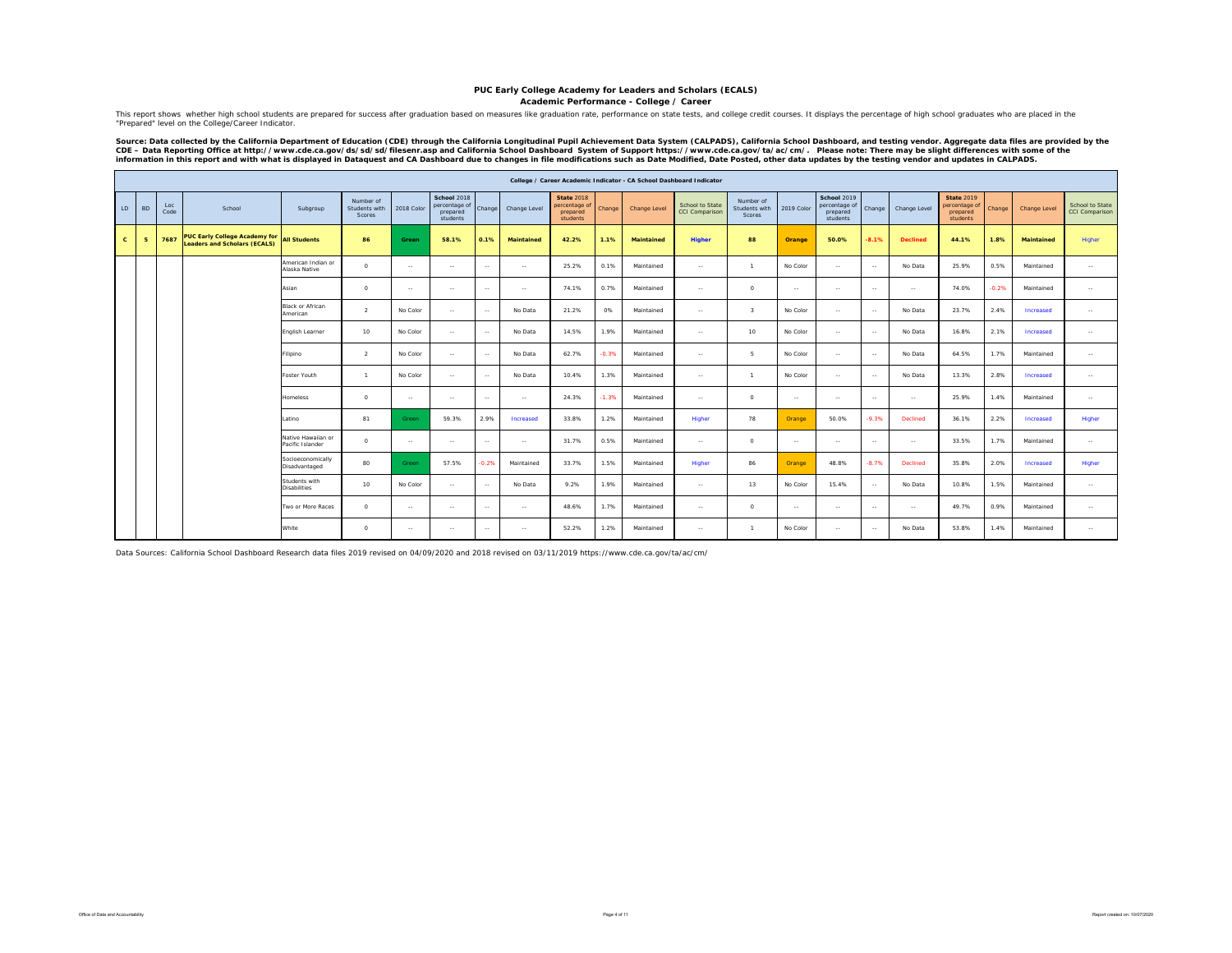## **PUC Early College Academy for Leaders and Scholars (ECALS)**

**Suspension Rate Indicator**

Suspension Rate: The percentage of students in kindergarten through grade 12 who have been suspended at least once in a given school year. Students who are suspended multiple times are only counted once.

Source: Data collected by the California Department of Education (CDE) through the California Longitudinal Pupil Achievement Data System (CALPADS), California School Dashboard, and testing vendor. Aggregate data files are

|                        |           |             |                                                                      |                                        |                         |               |                                               |               |                 |                    |                                                      |         | Suspension Rate Indicator - CA School Dashboard Indicator |                                                     |                       |               |                                               |               |                  |                            |                                                     |         |              |                                              |
|------------------------|-----------|-------------|----------------------------------------------------------------------|----------------------------------------|-------------------------|---------------|-----------------------------------------------|---------------|-----------------|--------------------|------------------------------------------------------|---------|-----------------------------------------------------------|-----------------------------------------------------|-----------------------|---------------|-----------------------------------------------|---------------|------------------|----------------------------|-----------------------------------------------------|---------|--------------|----------------------------------------------|
| $\mathsf{L}\mathsf{D}$ | <b>BD</b> | Loc<br>Code | School                                                               | Subgroup                               | Number of<br>Students   | 2018 Color    | Students<br>suspended at Change<br>least once |               | Change Level    | State 201<br>Color | <b>Students</b><br>suspended at Change<br>least once |         | Change Level                                              | <b>School to State</b><br>Suspensions<br>Comparison | Number of<br>Students | 2019 Color    | Students<br>suspended at Change<br>least once |               | Change Level     | <b>State 2019</b><br>Color | <b>Students</b><br>uspended at Change<br>least once |         | Change Level | School to State<br>Suspensions<br>Comparison |
| $\mathbf{c}$           | -5        | 7687        | <b>PUC Early College Academy for</b><br>Leaders and Scholars (ECALS) | <b>All Students</b>                    | 388                     | Orange        | 2.1%                                          | 0.9%          | Increased       | Yellow             | 3.5%                                                 | $-0.1%$ | Maintained                                                | Lower                                               | 370                   | Orange        | 4.9%                                          | 2.8%          | <b>Increased</b> | Yellow                     | 3.4%                                                | 0.1%    | Maintained   | Higher                                       |
|                        |           |             |                                                                      | American Indian or<br>Alaska Native    | -1                      | No Color      | $\cdots$                                      | $\sim$        | No Data         | Yellow             | 7.2%                                                 | 0.3%    | <b>Declined</b>                                           | $\sim$                                              | $\mathbf{1}$          | No Color      | $\sim$                                        | $\sim$        | No Data          | Orange                     | 7.2%                                                | 0.1%    | Maintained   | $\sim$                                       |
|                        |           |             |                                                                      | Asian                                  | $\overline{2}$          | No Color      | $\cdots$                                      | $\sim$ $\sim$ | No Data         | Blue               | 1.0%                                                 | 0.0%    | Maintained                                                | $\sim$                                              | $\overline{2}$        | No Color      | $\sim$                                        | $\sim$        | No Data          | Blue                       | 1.0%                                                | $-0.1%$ | Maintained   | $\sim$                                       |
|                        |           |             |                                                                      | Black or African<br>American           | $\overline{ }$          | No Color      | $\sim$                                        | $\sim$ $\sim$ | No Data         | Orange             | 9.4%                                                 | 0.4%    | <b>Declined</b>                                           | $\sim$ $\sim$                                       | $\mathbf{A}$          | No Color      | $\sim$ $\sim$                                 | $\sim$ $\sim$ | No Data          | Orange                     | 8.8%                                                | 0.6%    | Declined     | $\sim$                                       |
|                        |           |             |                                                                      | English Learner                        | 45                      | Blue          | 0.0%                                          | $-2.4%$       | <b>Declined</b> | Yellow             | 3.0%                                                 | $-0.1%$ | Maintained                                                | Lower                                               | 44                    | Red           | 15.9%                                         | 15.9%         | Increased        | Yellow                     | 3.1%                                                | 0.1%    | Maintained   | Higher                                       |
|                        |           |             |                                                                      | Filipino                               | 11                      | No Color      | 0.0%                                          | $\sim$        | No Data         | Green              | 1.3%                                                 | $-0.1%$ | Maintained                                                | $\sim$                                              | 10                    | No Color      | $\sim$                                        | $\sim$        | No Data          | Green                      | 1.3%                                                | 0.0%    | Maintained   | $\sim$                                       |
|                        |           |             |                                                                      | Foster Youth                           | $\overline{2}$          | No Color      | $\cdots$                                      | $\sim$ $\sim$ | No Data         | Red                | 15.2%                                                | 0.1%    | Maintained                                                | $\sim$ $\sim$                                       | $\mathcal{R}$         | No Color      | $\sim$                                        | $\sim$        | No Data          | Orange                     | 14.6%                                               | 0.6%    | Declined     | $\sim$                                       |
|                        |           |             |                                                                      | <b>Homeless</b>                        | $\circ$                 | $\sim$        | $\sim$                                        | $\sim$ $\sim$ | $\sim$          | Orange             | 5.6%                                                 | $-0.1%$ | Maintained                                                | $\sim$ $\sim$                                       | $\circ$               | $\sim$        | $\sim$                                        | $\sim$        | $\sim$           | Orange                     | 6.2%                                                | 0.5%    | Increased    | $\sim$                                       |
|                        |           |             |                                                                      | Latino                                 | 359                     | Orange        | 2.2%                                          | 1.0%          | Increased       | Yellow             | 3.6%                                                 | $-0.1%$ | Maintained                                                | Lower                                               | 342                   | Orange        | 4.4%                                          | 2.2%          | Increased        | Yellow                     | 3.5%                                                | $-0.1%$ | Maintained   | Higher                                       |
|                        |           |             |                                                                      | Native Hawaiian or<br>Pacific Islander | $^{\circ}$              | $\sim$ $\sim$ | $\sim$                                        | $\sim$ $\sim$ | $\sim$          | Yellow             | 4.7%                                                 | 0.3%    | <b>Declined</b>                                           | $\sim$ $\sim$                                       | $\circ$               | $\sim$ $\sim$ | $\sim$ $\sim$                                 | $\sim$ $\sim$ | $\sim$           | Yellow                     | 4.5%                                                | $-0.2%$ | Maintained   | $\sim$                                       |
|                        |           |             |                                                                      | Socioeconomically<br>Disadvantaged     | 323                     | Orange        | 2.2%                                          | 1.1%          | Increased       | Yellow             | 4.4%                                                 | $-0.2%$ | Maintained                                                | Lower                                               | 285                   | Orange        | 3.9%                                          | 1.7%          | Increased        | Yellow                     | 4.3%                                                | $-0.1%$ | Maintained   | Lower                                        |
|                        |           |             |                                                                      | Students with<br><b>Disabilities</b>   | 60                      | Green         | 5.0%                                          | $-0.3%$       | <b>Declined</b> | Yellow             | 6.8%                                                 | 0.3%    | Declined                                                  | Lower                                               | 64                    | Red           | 14.1%                                         | 9.1%          | Increased        | Yellow                     | 6.2%                                                | 0.6%    | Declined     | Higher                                       |
|                        |           |             |                                                                      | Two or More Races                      | 5                       | No Color      | $\sim$                                        | $\sim$ $\sim$ | No Data         | Yellow             | 3.4%                                                 | 0.0%    | Maintained                                                | $\sim$ $\sim$                                       | $\mathbf{R}$          | No Color      | $\sim$                                        | $\sim$ $\sim$ | No Data          | Yellow                     | 3.3%                                                | $-0.1%$ | Maintained   | $\sim$                                       |
|                        |           |             |                                                                      | White                                  | $\overline{\mathbf{3}}$ | No Color      | $\sim$                                        | $\sim$ $\sim$ | No Data         | Yellow             | 3.0%                                                 | $-0.1%$ | Maintained                                                | $\sim$ $\sim$                                       | $\mathcal{R}$         | No Color      | $\sim$                                        | $\sim$        | No Data          | Yellow                     | 2.9%                                                | $-0.2%$ | Maintained   | $\sim$                                       |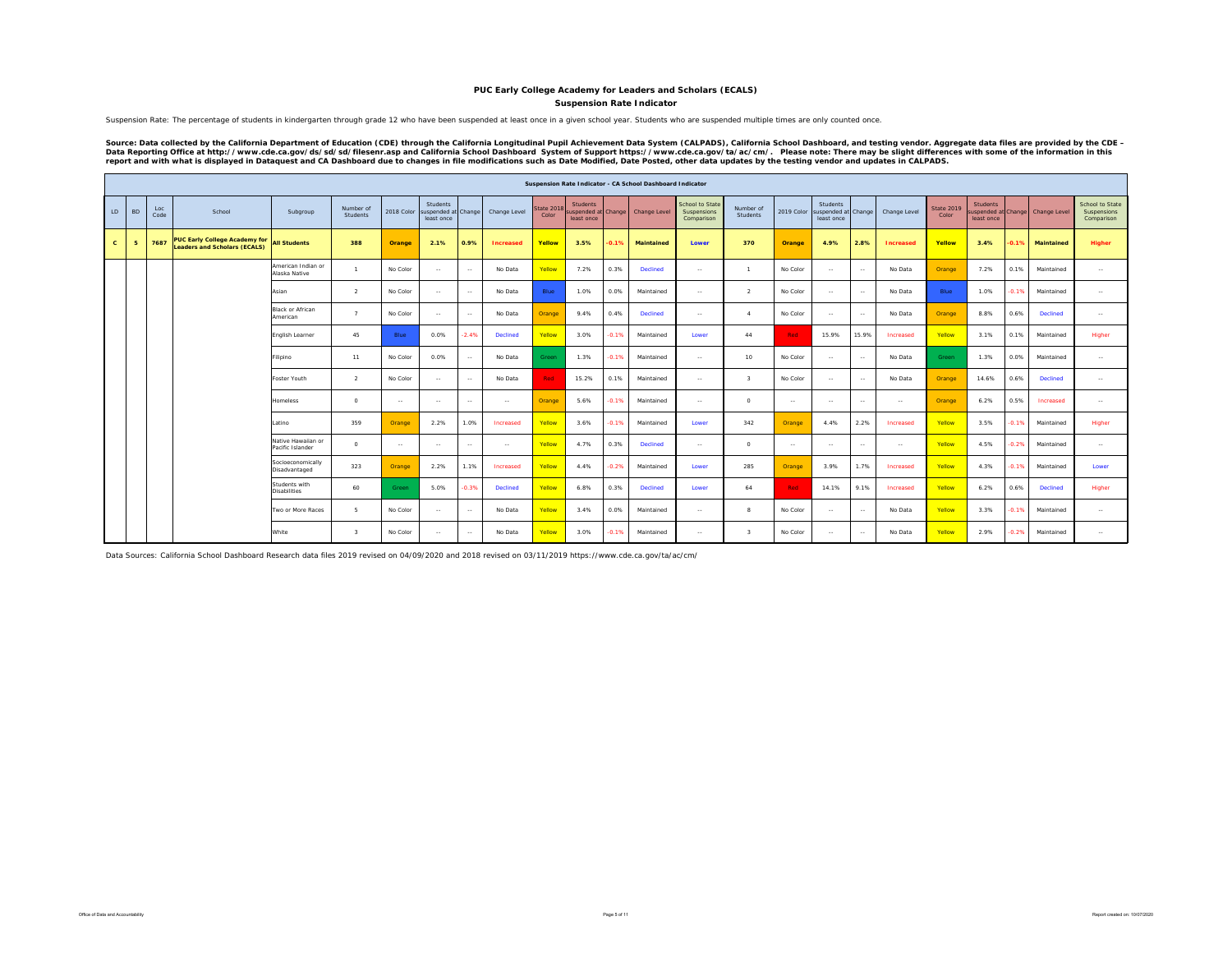### **Graduation Rate IndicatorPUC Early College Academy for Leaders and Scholars (ECALS)**

Graduation Rate: Students completing high school, which includes students who receive a standard high school diploma or complete their graduation requirements at an alternative school.

Source: Data collected by the California Department of Education (CDE) through the California Longitudinal Pupil Achievement Data System (CALPADS), California School Dashboard, and testing vendor. Aggregate data files are

|                   |             |                                                                             |                                        |                                      |            |                                        |               |                 |                            |                                        |         | Graduation Rate Indicator - CA School Dashboard Indicator |                                                               |                                      |               |                                        |               |                 |                     |                                        |        |                  |                                                               |
|-------------------|-------------|-----------------------------------------------------------------------------|----------------------------------------|--------------------------------------|------------|----------------------------------------|---------------|-----------------|----------------------------|----------------------------------------|---------|-----------------------------------------------------------|---------------------------------------------------------------|--------------------------------------|---------------|----------------------------------------|---------------|-----------------|---------------------|----------------------------------------|--------|------------------|---------------------------------------------------------------|
| LD.<br><b>BD</b>  | Loc<br>Code | School                                                                      | Subgroup                               | Number of<br>Students with<br>Scores | 2018 Color | Percentage of<br>graduated<br>students | Change        | Change Level    | <b>State 2018</b><br>Color | Percentage of<br>graduated<br>students | Change  | Change Level                                              | School to State<br>Graduated<br><b>Students</b><br>Comparison | Number of<br>Students with<br>Scores | 2019 Color    | Percentage of<br>graduated<br>students | Change        | Change Level    | State 2019<br>Color | Percentage of<br>graduated<br>students | Change | Change Level     | <b>School to State</b><br>Graduated<br>Students<br>Comparison |
| $\mathbf{c}$<br>5 | 7687        | <b>PUC Early College Academy for</b><br><b>Leaders and Scholars (ECALS)</b> | <b>All Students</b>                    | 86                                   | Orange     | 89.5%                                  | $-8.5%$       | <b>Declined</b> | Yellow                     | 83.5%                                  | $-0.9%$ | Maintained                                                | Higher                                                        | 91                                   | Orange        | 80.2%                                  | $-9.3%$       | <b>Declined</b> | Green               | 85.9%                                  | 2.7%   | <b>Increased</b> | Lower                                                         |
|                   |             |                                                                             | American Indian or<br>Alaska Native    | $^{\circ}$                           | $\sim$     | <b>Section</b>                         | $\sim$        | $\sim$ $\sim$   | Orange                     | 74.4%                                  | 1.8%    | Declined                                                  | $\sim$ $\sim$                                                 |                                      | No Color      | 100.0%                                 | $\sim$        | No Data         | Yellow              | 78.4%                                  | 4.7%   | Increased        | $\sim$                                                        |
|                   |             |                                                                             | Asian                                  | $^{\circ}$                           | $\sim$     | <b>Section</b>                         | $\sim$        | $\sim$ $-$      | Green                      | 93.4%                                  | 0%      | Maintained                                                | $\sim$                                                        | $\circ$                              | $\sim$ $\sim$ | $\sim$ $\sim$                          | $\sim$ $\sim$ | $\sim$          | Green               | 93.9%                                  | 0.6%   | Maintained       | $\sim$                                                        |
|                   |             |                                                                             | <b>Black or African</b><br>American    | $\overline{2}$                       | No Color   | $\sim$                                 | $\sim$        | No Data         | Orange                     | 72.1%                                  | 3.4%    | Declined                                                  | $\sim$                                                        | $\mathbf{3}$                         | No Color      | 100.0%                                 | 50.0%         | Increased       | Yellow              | 78.7%                                  | 6.7%   | Increased        | $\sim$                                                        |
|                   |             |                                                                             | English Learner                        | 10                                   | No Color   | $\sim$ $\sim$                          | $\sim$        | No Data         | Orange                     | 70.9%                                  | 0%      | Maintained                                                | $\sim$                                                        | 11                                   | No Color      | 72.7%                                  | $-17.3%$      | Declined        | Yellow              | 72.7%                                  | 1.7%   | Increased        | $\sim$                                                        |
|                   |             |                                                                             | Filipino                               | $\overline{2}$                       | No Color   | $\sim$ $\sim$                          | $\sim$        | No Data         | Green                      | 92.7%                                  | $-0.9%$ | Maintained                                                | $\sim$ $\sim$                                                 | - 5                                  | No Color      | 60.0%                                  | $-40.0%$      | Declined        | Green               | 93.9%                                  | 1.3%   | Increased        | $\sim$                                                        |
|                   |             |                                                                             | Foster Youth                           | $\overline{1}$                       | No Color   | $\sim$                                 | $\sim$        | No Data         | Red                        | 59.0%                                  | 1.0%    | Increased                                                 | $\sim$                                                        | $\mathcal{L}$                        | No Color      | 50.0%                                  | 50.0%         | Increased       | Red                 | 64.2%                                  | 5.0%   | Increased        | $\sim$                                                        |
|                   |             |                                                                             | Homeless                               | $^{\circ}$                           | $\sim$     | <b>Section</b>                         | $\sim$        | $\sim$          | Orange                     | 76.0%                                  | 2.5%    | Declined                                                  | $\sim$                                                        | $\circ$                              | $\sim$ $\sim$ | $\sim$ $\sim$                          | $\sim$        | $\sim$          | Yellow              | 77.8%                                  | 2.2%   | Increased        | $\sim$                                                        |
|                   |             |                                                                             | Latino                                 | 81                                   | Yellow     | 90.1%                                  | $-8.8%$       | Declined        | Yellow                     | 81.2%                                  | $-0.8%$ | Maintained                                                | Higher                                                        | 81                                   | Orange        | 80.3%                                  | $-9.9%$       | Declined        | Green               | 83.8%                                  | 3.0%   | Increased        | Lower                                                         |
|                   |             |                                                                             | Native Hawaiian or<br>Pacific Islander | $^{\circ}$                           | $\sim$     | $\sim$                                 | $\sim$        | $\sim$ $\sim$   | Orange                     | 81.0%                                  | 2.6%    | Declined                                                  | $\sim$                                                        | $\circ$                              | $\sim$ $\sim$ | $\sim$ $\sim$                          | $\sim$        | $\sim$          | Green               | 85.1%                                  | 4.3%   | Increased        | $\sim$                                                        |
|                   |             |                                                                             | Socioeconomically<br>Disadvantaged     | 80                                   | Orange     | 88.8%                                  | $-9.2%$       | Declined        | Yellow                     | 80.8%                                  | $-0.4%$ | Maintained                                                | Higher                                                        | 89                                   | Orange        | 79.8%                                  | $-9.0%$       | Declined        | Green               | 83.3%                                  | 2.8%   | Increased        | Lower                                                         |
|                   |             |                                                                             | Students with<br><b>Disabilities</b>   | 10                                   | No Color   | <b>Section</b>                         | $\sim$        | No Data         | Orange                     | 71.4%                                  | 0.7%    | Maintained                                                | $\sim$                                                        | 14                                   | No Color      | 78.6%                                  | $-11.4%$      | Declined        | Orange              | 70.7%                                  | 1.3%   | Declined         | $\sim$                                                        |
|                   |             |                                                                             | Two or More Races                      | $^{\circ}$                           | $\sim$     | $\sim$                                 | $\sim$        | $\sim$          | Yellow                     | 84.7%                                  | $-0.7%$ | Maintained                                                | $\sim$                                                        | $\Omega$                             | $\sim$ $\sim$ | $\sim$ $\sim$                          | $\sim$        | $\cdots$        | Green               | 86.9%                                  | 2.6%   | Increased        | $\sim$                                                        |
|                   |             |                                                                             | White                                  | $^{\circ}$                           | $\sim$     | <b>Section</b>                         | $\sim$ $\sim$ | $\sim$ $\sim$   | Orange                     | 87.7%                                  | 1.2%    | Declined                                                  | $\sim$ $\sim$                                                 | $\overline{1}$                       | No Color      | 100.0%                                 | $\sim$        | No Data         | Green               | 89.1%                                  | 1.7%   | Increased        | $\sim$                                                        |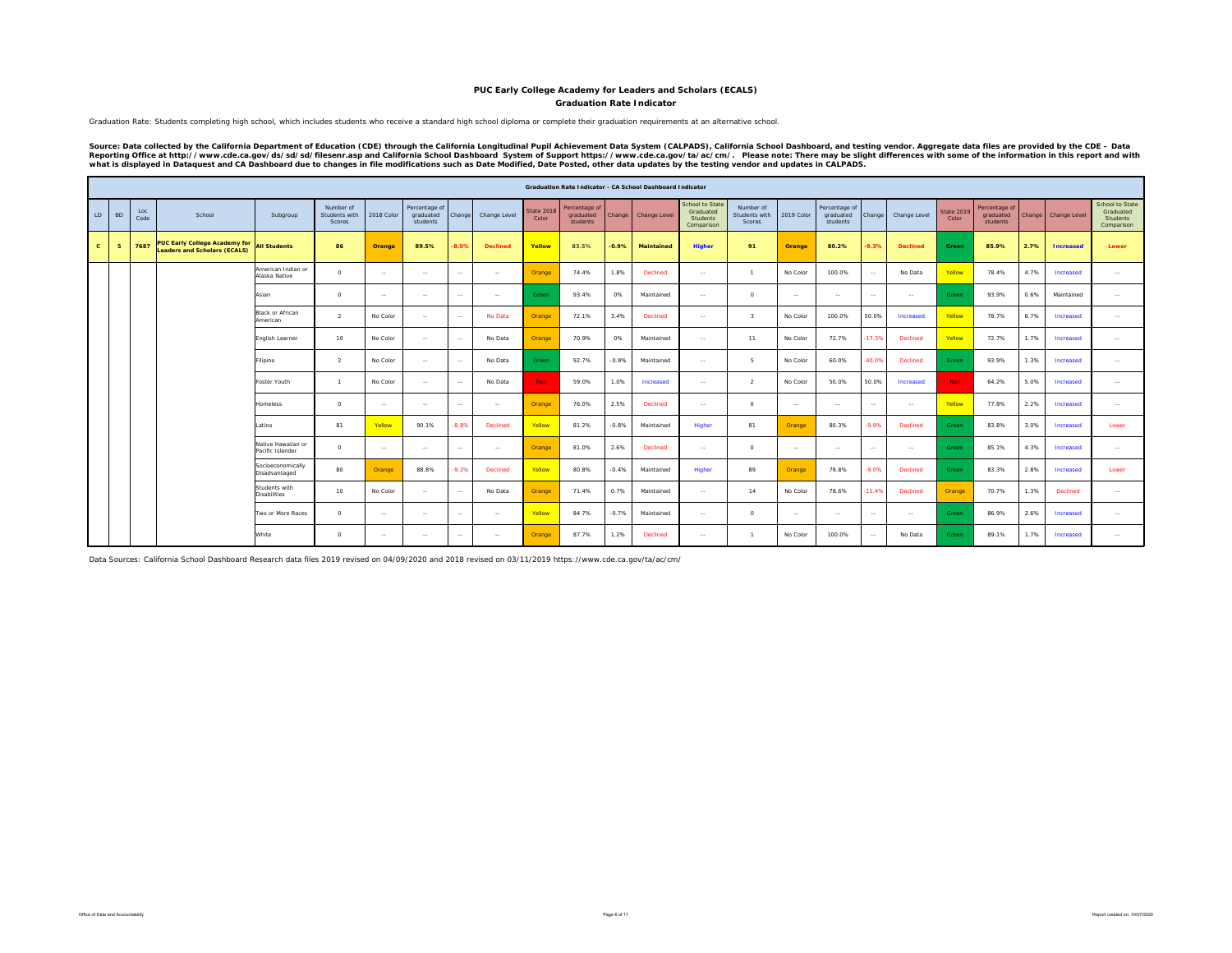#### **Enrollment Report PUC Early College Academy for Leaders and Scholars (ECALS)**

This report displays CALPADS K-12 enrollment number and percentages of select subgroups. Annual enrollment consists of the number of students primarily enrolled on Census Day (the first Wednesday in October). This informat California Longitudinal Pupil Achievement Data System (CALPADS), California School Dashboard, and testing vendor. Aggregate data files are provided by the CDE – Data Reporting Office at http://www.cde.ca.gov/ds/sd/sid/slis

#### **2019-20 Enrollment by Ethnicity and Subgroup**

|              | LD BD     | Loc<br>Code                | School                                                               | Enrollment | F/R Meal | <b>GATE</b> | American<br>Indian or<br>Alaska<br>Native | Asian | Black or<br>African<br>American | English<br>Learner | Filipino | Foster<br>Youth. | Homeless | Latino | Migrant | Native<br>Hawaiian<br>Islander | <b>Not</b> | Socio<br>economica Students<br>aged | with<br>Education or Pacific Reported Disadvant-Disabilities | Two or<br>More<br>Races | White |
|--------------|-----------|----------------------------|----------------------------------------------------------------------|------------|----------|-------------|-------------------------------------------|-------|---------------------------------|--------------------|----------|------------------|----------|--------|---------|--------------------------------|------------|-------------------------------------|--------------------------------------------------------------|-------------------------|-------|
| $\mathbf{c}$ |           | 7687                       | <b>PUC Early College Academy for Leaders</b><br>and Scholars (ECALS) | 297        | 91.6%    | 1.7%        | 1.0%                                      | 0.7%  | 0.3%                            | 12.5%              | 2.4%     | 0.0%             | 0.0%     | 92.3%  | 0.0%    | 0.0%                           | 2.4%       | 91.9%                               | 10.4%                                                        | 0.3%                    | 0.7%  |
|              | Statewide |                            |                                                                      | 6.163.001  | 59.3%    | N/A         | 0.5%                                      | 9.3%  | 5.3%                            | 18.6%              | 2.4%     | 0.5%             | 3.2%     | 54.9%  | 0.8%    | 0.4%                           | 0.9%       | 60.7%                               | 11.7%                                                        | 3.9%                    | 22.4% |
|              |           | <b>Los Angeles Unified</b> |                                                                      | 596.937    | 80.3%    | 10.7%       | 0.2%                                      | 3.6%  | 7.7%                            | 20.0%              | 1.9%     | 0.7%             | 1.3%     | 74.1%  | 0.1%    | 0.2%                           | 0.4%       | 81.5%                               | 11.4%                                                        | 1.6%                    | 10.3% |

|              |                  |                            |                                                                      |            |          |             |                                           |       | 2018-19 Enrollment by Ethnicity and Subgroup |                    |          |                 |          |        |         |                                                                 |      |                                             |                                |                         |       |
|--------------|------------------|----------------------------|----------------------------------------------------------------------|------------|----------|-------------|-------------------------------------------|-------|----------------------------------------------|--------------------|----------|-----------------|----------|--------|---------|-----------------------------------------------------------------|------|---------------------------------------------|--------------------------------|-------------------------|-------|
|              | LD BD            | Loc<br>Code                | School                                                               | Enrollment | F/R Meal | <b>GATE</b> | American<br>Indian or<br>Alaska<br>Native | Asian | Black or<br>African<br>American              | English<br>Learner | Filipino | Foster<br>Youth | Homeless | Latino | Migrant | Native<br>Hawaiian<br>Education or Pacific Reported<br>Islander | Not  | Socio-<br>economica Students<br>lly<br>aged | with<br>Disadvant-Disabilities | Two or<br>More<br>Races | White |
| $\mathbf{c}$ |                  | 7687                       | <b>PUC Early College Academy for Leaders</b><br>and Scholars (ECALS) | 347        | 66.9%    | 1.4%        | 0.3%                                      | 0.6%  | 1.2%                                         | 11.8%              | 2.9%     | 0.3%            | 0.0%     | 92.2%  | 0.0%    | 0.0%                                                            | 1.7% | 75.5%                                       | 17.0%                          | 0.3%                    | 0.9%  |
|              | <b>Statewide</b> |                            |                                                                      | 6.186.278  | 59.4%    | N/A         | 0.5%                                      | 9.3%  | 5.4%                                         | 19.3%              | 2.4%     | 0.5%            | 3.4%     | 54.6%  | 0.8%    | 0.5%                                                            | 0.9% | 60.9%                                       | 11.7%                          | 3.6%                    | 22.9% |
|              |                  | <b>Los Angeles Unified</b> |                                                                      | 607.723    | 79.3%    | 10.7%       | 0.2%                                      | 4.0%  | 8.4%                                         | 20.3%              | 2.0%     | 0.7%            | 2.8%     | 74.1%  | 0.1%    | 0.3%                                                            | 0.3% | 80.8%                                       | 13.0%                          | 0.2%                    | 10.7% |

Data Source: Data Quest, Student and School Downloadable Data Files https://www.cde.ca.gov/ds/sd/sd/filesenr.asp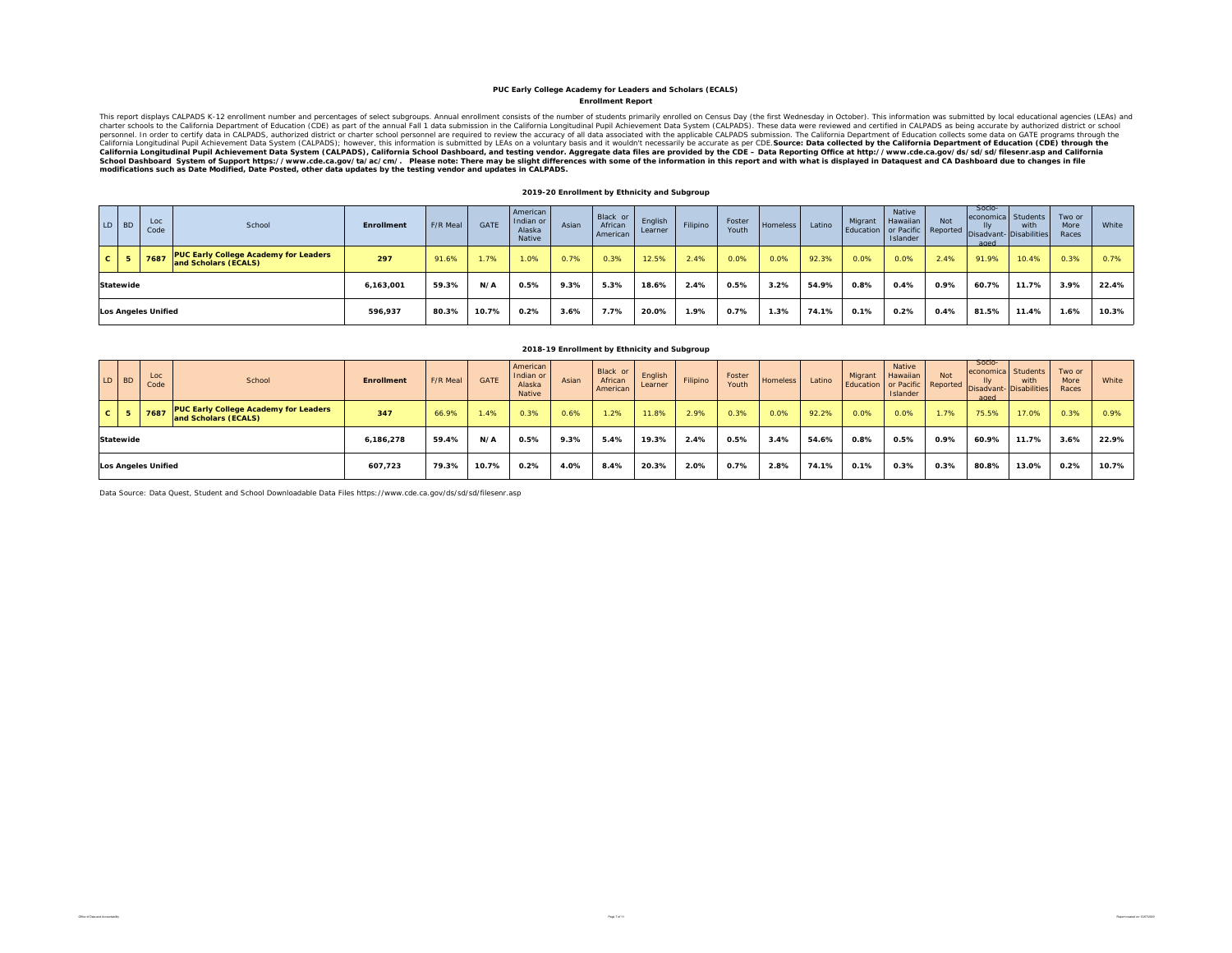# **PUC Early College Academy for Leaders and Scholars (ECALS) RECLASSIFICATION RATES**

This reports shows a two year comparison of the number of English Learners (ELs) on Census Day, the number of students reclassified since the prior Census Day, and the reclassification rate for each specified year. The reclassification rate, displayed in percentage, is calculated by dividing the number reclassified by the number of prior year ELs.

*Source: Data collected by the California Department of Education (CDE) through the California Longitudinal Pupil Achievement Data System (CALPADS), California School Dashboard, and testing vendor. Aggregate data files are provided by the CDE – Data Reporting Office at http://www.cde.ca.gov/ds/sd/sd/filesenr.asp and California School Dashboard System of Support https://www.cde.ca.gov/ta/ac/cm/. Please note: There may be slight differences with some of the information in this report and with what is displayed in Dataquest and CA Dashboard due to changes in file modifications such as Date Modified, Date Posted, other data updates by the testing vendor and updates in CALPADS.* 

| LD <sub>1</sub> | <b>BD</b> | Loc<br>Code | <b>School</b>                                                         | Year    | <b>Students Redesignated FEP</b> | <b>School</b> | <b>State</b> | School to State RFEP<br>Comparison |
|-----------------|-----------|-------------|-----------------------------------------------------------------------|---------|----------------------------------|---------------|--------------|------------------------------------|
| $\mathsf{C}$    | 5         | 7687        | <b>PUC Early College Academy for<br/>Leaders and Scholars (ECALS)</b> | 2018-19 | 17-18 EL #                       | 40            | 1,271,150    | Lower                              |
|                 |           |             |                                                                       |         | 18-19 Reclass $#$                | 3             | 175,746      |                                    |
|                 |           |             |                                                                       |         | 18-19 Reclass Rate               | 7.5           | 13.8         |                                    |
|                 |           |             |                                                                       |         | 18-19 EL #                       | 41            | 1,195,988    |                                    |
|                 |           |             |                                                                       | 2019-20 | 19-20 Reclass $#$                | $\mathbf 0$   | 164,653      | Lower                              |
|                 |           |             |                                                                       |         | 19-20 Reclass Rate               | 0.0           | 13.8         |                                    |

Data Source: Data Quest, Student and School Downloadable Data Files https://www.cde.ca.gov/ds/sd/sd/filesreclass.asp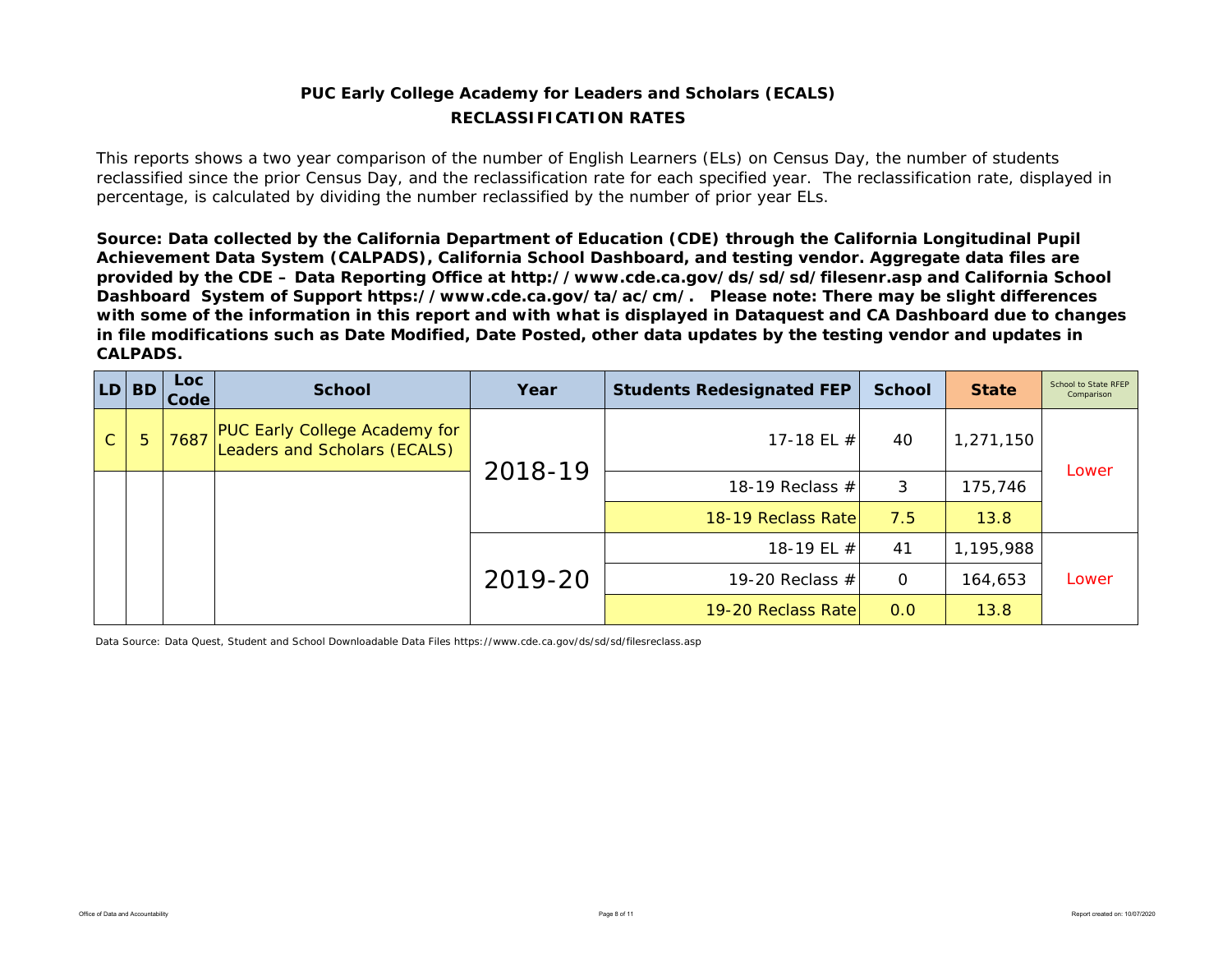## **PUC Early College Academy for Leaders and Scholars (ECALS)**

## **"At-Risk" and Long-Term English Learners (LTEL)**

Note: The "EL Total" column in this report displays the summed total of the disaggregated English Learner (EL) data in the four columns under the "English Learners" heading. The "Total (Ever-EL)" column displays the summed total of the data in the "RFEP" column plus the data in the four columns under the "English Learners" heading OR the data in the "EL Total" column, but not both. The percent values displayed in this report are calculated as a percent of the "Total (Ever-EL)" which fully and more accurately considers what happens to all EL students over time, including those who are Reclassified Fluent English Proficient (RFEP). Source: Data collected by the California Department of Education (CDE) through the California Longitudinal Pupil Achievement Data *System (CALPADS), California School Dashboard, and testing vendor. Aggregate data files are provided by the CDE – Data Reporting Office at* 

*http://www.cde.ca.gov/ds/sd/sd/filesenr.asp and California School Dashboard System of Support https://www.cde.ca.gov/ta/ac/cm/. Please note: There may be slight differences with some of the information in this report and with what is displayed in Dataquest and CA Dashboard due to changes in file modifications such as Date Modified, Date Posted, other data updates by the testing vendor and updates in CALPADS.* 

|              |   |             |                                                                                                  |                                    |                   |               | 2018-19           |                |                   |         | 2019-20           |         |
|--------------|---|-------------|--------------------------------------------------------------------------------------------------|------------------------------------|-------------------|---------------|-------------------|----------------|-------------------|---------|-------------------|---------|
|              |   |             |                                                                                                  |                                    |                   | <b>School</b> | <b>State</b>      |                | <b>School</b>     |         | <b>State</b>      |         |
| LD BD        |   | Loc<br>Code | <b>School</b>                                                                                    | <b>English Learners</b>            | <b>Enrollment</b> | Percent       | <b>Enrollment</b> | <b>Percent</b> | <b>Enrollment</b> | Percent | <b>Enrollment</b> | Percent |
| $\mathbf{C}$ | 5 |             | <b>PUC Early College</b><br>7687 Academy for Leaders and EL 0-3 Years<br><b>Scholars (ECALS)</b> |                                    | $\mathbf{1}$      | 0.5%          | 607,888           | 26.1%          | $\mathbf{1}$      | 0.5%    | 576,805           | 25.3%   |
|              |   |             |                                                                                                  | At-Risk 4-5 Years                  | $\mathbf 0$       | 0.0%          | 220,738           | 9.5%           | $\mathsf{O}$      | 0.0%    | 130,783           | 5.7%    |
|              |   |             |                                                                                                  | LTEL 6+ Years                      | 40                | 18.1%         | 342,983           | 14.7%          | 22                | 12.0%   | 204,042           | 8.9%    |
|              |   |             |                                                                                                  | EL 4+ Years Not At-Risk or<br>LTEL | $\mathbf 0$       | 0.0%          | 24,379            | 1.0%           | 14                | 7.7%    | 236,394           | 10.4%   |
|              |   |             |                                                                                                  | EL total                           | 41                | 18.6%         | 1,195,988         | 51.4%          | 37                | 20.2%   | 1,148,024         | 50.3%   |
|              |   |             |                                                                                                  | <b>RFEP</b>                        | 180               | 81.4%         | 1,131,988         | 48.6%          | 146               | 79.8%   | 1,133,977         | 49.7%   |
|              |   |             |                                                                                                  | Total (Ever)                       | 221               | 100.0%        | 2,327,080         | 100.0%         | 183               | 100.0%  | 2,282,001         | 100.0%  |

Data Source: Data Quest, Student and School Downloadable Data Files https://www.cde.ca.gov/ds/sd/sd/filesltel.asp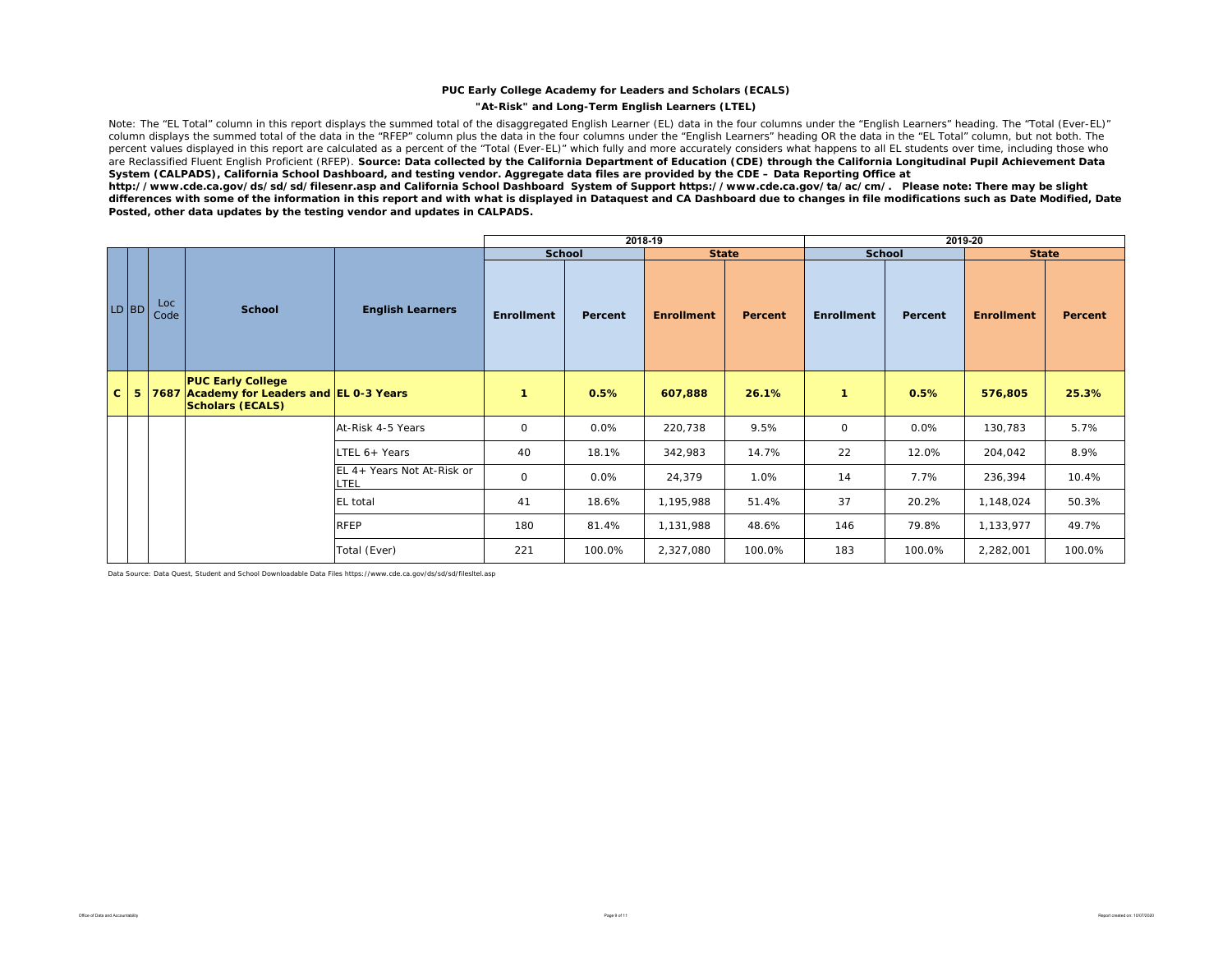#### **PUC Early College Academy for Leaders and Scholars (ECALS)**

## **Students with Disabilities Report**

This report displays the K-12 enrollment and the number of K-12 students with disabilities total, by incidence category, and by eligibility as reported on the Census Day (First Wednesday in October) CALPADS Fall 1 Certifie by an LEA following the close of the Amendment Window, they are "frozen" and cannot be amended allote: Students with disabilities counts and percentages in this report may be higher or lower for some schools when comparing Level-2 certification reserved for the district superintendents, charter school administrators, or their designees. High incidence eligibilities are indicated by an asterisk (\*). Source: Data collected by the California De http://www.cde.ca.gov/ds/sd/sd/filesenr.asp and California School Dashboard System of Support https://www.cde.ca.gov/ta/ac/cm/. Please note: There may be slight differences with some of the information in this report<br>an

| 2019-20 Enrollment by Disability |  |
|----------------------------------|--|
|----------------------------------|--|

| LD BD |           | Loc<br>Code                | School                                                                      | <b>OCT 2019</b><br>Enroll # | Sp Ed  | Sp Ed | % High | % Low<br>Enroll #   Enroll %   Incidence   Incidence | # AUT  | #DB     | <b>EDEAF</b> | # ED  | # EMD    | $#$ HOH | #ID   | # OHI* | $#$ OI   | $#$ SLD* | $# SLI^*$ | <b>TBI</b> | # VI |
|-------|-----------|----------------------------|-----------------------------------------------------------------------------|-----------------------------|--------|-------|--------|------------------------------------------------------|--------|---------|--------------|-------|----------|---------|-------|--------|----------|----------|-----------|------------|------|
| C.    | 5         | 7687                       | <b>PUC Early College Academy for</b><br><b>Leaders and Scholars (ECALS)</b> | 297                         | 31     | 10.4% | 87.1%  | 12.9%                                                |        | $\circ$ |              |       | $\Omega$ |         |       |        | $\Omega$ | 21       |           | $\circ$    |      |
|       | Statewide |                            |                                                                             | 6,163,001 721,198           |        | 11.7% | N/A    | N/A                                                  | N/A    | N/A     | N/A          | N/A   | N/A      | N/A     | N/A   | N/A    | N/A      | N/A      | N/A       | N/A        | N/A  |
|       |           | <b>Los Angeles Unified</b> |                                                                             | 607,723                     | 84,730 | 13.9% | 69.1%  | 31.0%                                                | 16,067 | 15      | 336          | 1,569 |          | 1,431   | 4,271 | 10,828 | 1,970    | 35,116   | 12,579    | 102        | 418  |

## **2018-19 Enrollment by Disability**

| LD BD |           | Loc<br>Code         | School                                                                      | <b>OCT 2018</b><br>Enroll # | Sp Ed  | Sp Ed<br>Enroll #   Enroll %   Incidence   Incidence | % High | % Low | # AUT   | #DB     | $#$ DEAF | # ED   | $#$ EMD  | $#$ HOH | #ID    | $#$ OHI <sup>*</sup> | $#$ OI   | # $SLD^*$       | # $SLI^*$ | $#$ TBI | # VI  |
|-------|-----------|---------------------|-----------------------------------------------------------------------------|-----------------------------|--------|------------------------------------------------------|--------|-------|---------|---------|----------|--------|----------|---------|--------|----------------------|----------|-----------------|-----------|---------|-------|
| c.    | -5        | 7687                | <b>PUC Early College Academy for</b><br><b>Leaders and Scholars (ECALS)</b> | 347                         | 57     | 16.4%                                                | 87.7%  | 12.3% |         | $\circ$ |          |        |          |         |        | 8                    | $\Omega$ | 40              |           | $\circ$ |       |
|       | Statewide |                     |                                                                             | 6,186,278 725,412           |        | 11.7%                                                | 73.4%  | 26.6% | 101,348 | 11      | 2,610    | 24,767 | $\Omega$ | 8,197   | 36,245 | 99,480               | 8,007    | 298,868 130,441 |           | 1,395   | 2,953 |
|       |           | Los Angeles Unified |                                                                             | 607,723                     | 79.187 | 13.0%                                                | 69.1%  | 30.9% | 15.224  |         | 286      | 1,511  |          | 1,069   | 4,154  | 9,951                | 1,712    | 32,950          | 8,756     | 93      | 330   |

Data Source: Data Quest, Student and School Downloadable Data Files https://www.cde.ca.gov/ds/sd/sd/filesenr.asp and CALPADS County Authorizing LEA Report 1.1 Enrollment by Primary Status.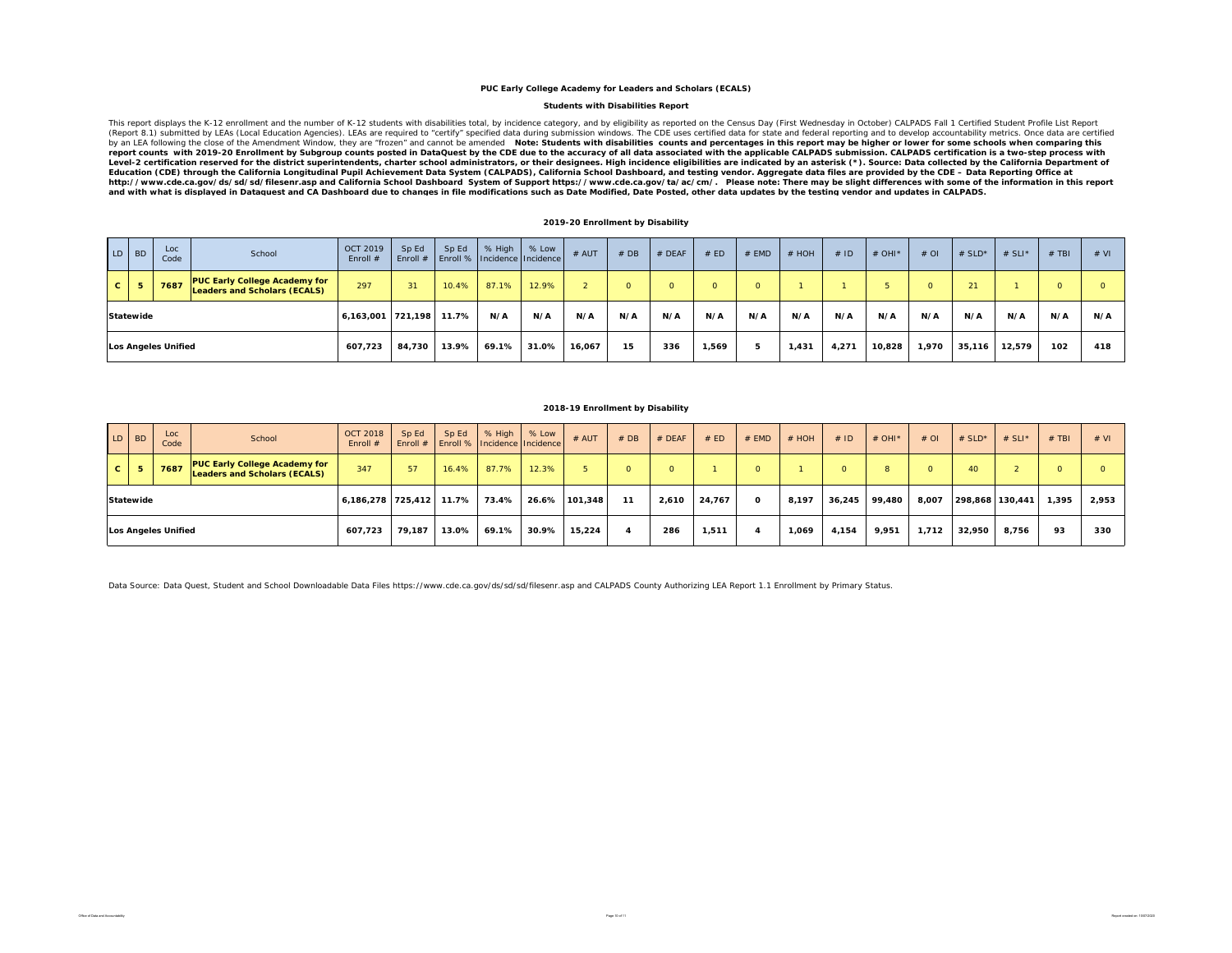## **PUC Early College Academy for Leaders and Scholars (ECALS) 2017-18 and 2018-19 SMARTER BALANCED ASSESSMENT ACHIEVEMENT DATA**

In order to protect student privacy, an asterisk (\*) will be displayed instead of a number on test results where 10 or fewer students had tested. Additionally, within subgroup views only, "--" will be displayed instead of California School Dashboard, and testing vendor. Aggregate data files are provided by the CDE – Data Reporting Office at http://www.cde.ca.gov/ds/sd/filesenr.asp and California School Dashboard System of<br>Support https://ww *file modifications such as Date Modified, Date Posted, other data updates by the testing vendor and updates in CALPADS.* 

**English Language Arts/Literacy**

|              |           |             |                                                                                |                                     |                                       |                                         | 2017-18                               |                                         |                                       |                                         | 2018-19                               |                                         |                        |
|--------------|-----------|-------------|--------------------------------------------------------------------------------|-------------------------------------|---------------------------------------|-----------------------------------------|---------------------------------------|-----------------------------------------|---------------------------------------|-----------------------------------------|---------------------------------------|-----------------------------------------|------------------------|
|              |           |             |                                                                                |                                     | School                                |                                         | <b>State</b>                          |                                         | School                                |                                         | <b>State</b>                          |                                         | School                 |
|              | $LD$ $BD$ | Loc<br>Code | School                                                                         | Subgroup                            | <b>Students with</b><br><b>Scores</b> | Met or<br><b>Exceeded</b><br>Percentage | <b>Students with</b><br><b>Scores</b> | Met or<br><b>Exceeded</b><br>Percentage | <b>Students with</b><br><b>Scores</b> | Met or<br><b>Exceeded</b><br>Percentage | <b>Students with</b><br><b>Scores</b> | Met or<br><b>Exceeded</b><br>Percentage | change from<br>2018-19 |
| $\mathbf{C}$ | 5         | 7687        | <b>PUC Early College</b><br><b>Academy for Leaders</b><br>and Scholars (ECALS) | <b>All Students</b>                 | 94                                    | 56.38%                                  | 3,177,420                             | 49.88%                                  | 85                                    | 58.82%                                  | 3,162,910                             | 51.10%                                  | 2.44%                  |
|              |           |             |                                                                                | American Indian or Alaska Native    | $\star$                               |                                         | 16.100                                | 37.42%                                  | $\sim$ $\sim$                         |                                         | 15.667                                | 38.41%                                  |                        |
|              |           |             |                                                                                | Asian                               | $\sim$ $-$                            |                                         | 294,323                               | 76.41%                                  | 0                                     |                                         | 294,155                               | 77.05%                                  |                        |
|              |           |             |                                                                                | <b>Black or African American</b>    | $\star$                               |                                         | 170,923                               | 32.27%                                  | $\circ$                               |                                         | 167.470                               | 33.19%                                  |                        |
|              |           |             |                                                                                | English Learner                     | $\star$                               |                                         | 530,808                               | 12.62%                                  | 9                                     |                                         | 511.094                               | 12.81%                                  |                        |
|              |           |             |                                                                                | Filipino                            | $\star$                               |                                         | 71,470                                | 71.20%                                  | 0                                     |                                         | 69,420                                | 71.57%                                  |                        |
|              |           |             |                                                                                | Foster Youth                        | $\sim$ $-$                            |                                         | $\sim$ $-$                            | $\sim$ $-$                              | $\sim$ $-$                            |                                         | $\sim$ $-$                            | $\sim$ $\sim$                           |                        |
|              |           |             |                                                                                | <b>Homeless</b>                     | $\sim$ $-$                            |                                         | $\sim$ $-$                            | $\sim$ $\sim$                           | $\sim$ $-$                            |                                         | 113,303                               | 32.86%                                  |                        |
|              |           |             |                                                                                | Latino                              | 85                                    | 55.29%                                  | 1,740,220                             | 39.16%                                  | 80                                    | 58.75%                                  | 1,742,382                             | 40.81%                                  | 3.46%                  |
|              |           |             |                                                                                | Native Hawaiian or Pacific Islander | $\sim$ $-$                            |                                         | 14,918                                | 43.16%                                  | $\sim$ $-$                            |                                         | 14.469                                | 43.64%                                  |                        |
|              |           |             |                                                                                | Socioeconomically Disadvantaged     | 65                                    | 58.46%                                  | 1.951.520                             | 37.69%                                  | 62                                    | 59.68%                                  | 1,928,948                             | 39.19%                                  | 1.22%                  |
|              |           |             |                                                                                | <b>Students with Disabilities</b>   | 11                                    |                                         | 354.484                               | 14.98%                                  | 13                                    |                                         | 365.765                               | 16.35%                                  |                        |
|              |           |             |                                                                                | Two or More Races                   | $\sim$ $-$                            |                                         | 117,713                               | 64.75%                                  | $\circ$                               |                                         | 124,922                               | 65.74%                                  |                        |
|              |           |             |                                                                                | White                               | $\star$                               |                                         | 728,987                               | 64.85%                                  | $\circ$                               |                                         | 713.484                               | 65.64%                                  |                        |

|                 |           |             |                                                                                |                                     |                                       | <b>Matrichiatics</b>                    |                                       |                                         |                                       |                                         |                                       |                                         |             |
|-----------------|-----------|-------------|--------------------------------------------------------------------------------|-------------------------------------|---------------------------------------|-----------------------------------------|---------------------------------------|-----------------------------------------|---------------------------------------|-----------------------------------------|---------------------------------------|-----------------------------------------|-------------|
|                 |           |             |                                                                                |                                     |                                       |                                         |                                       |                                         |                                       |                                         |                                       |                                         |             |
|                 |           |             |                                                                                |                                     |                                       |                                         | 2017-18                               |                                         |                                       |                                         | 2018-19                               |                                         |             |
|                 |           |             |                                                                                |                                     |                                       | School                                  | <b>State</b>                          |                                         | <b>School</b>                         |                                         | <b>State</b>                          |                                         | Change from |
| LD <sup>1</sup> | <b>BD</b> | Loc<br>Code | School                                                                         |                                     | <b>Students with</b><br><b>Scores</b> | Met or<br><b>Exceeded</b><br>Percentage | <b>Students with</b><br><b>Scores</b> | Met or<br><b>Exceeded</b><br>Percentage | <b>Students with</b><br><b>Scores</b> | Met or<br><b>Exceeded</b><br>Percentage | <b>Students with</b><br><b>Scores</b> | Met or<br><b>Exceeded</b><br>Percentage | 2018-19     |
| $\mathbf{C}$    | 5         | 7687        | <b>PUC Early College</b><br><b>Academy for Leaders</b><br>and Scholars (ECALS) | <b>All Students</b>                 | 93                                    | 35.48%                                  | 3.184.720                             | 38.65%                                  | 86                                    | 32.56%                                  | 3,170,971                             | 39.73%                                  | $-2.92%$    |
|                 |           |             |                                                                                | American Indian or Alaska Native    | $\star$                               |                                         | 16.082                                | 25.68%                                  | $\sim$ $-$                            |                                         | 15.629                                | 26.58%                                  |             |
|                 |           |             |                                                                                | Asian                               | $\sim$ $-$                            |                                         | 297,422                               | 73.54%                                  | $\star$                               |                                         | 296.878                               | 74.37%                                  |             |
|                 |           |             |                                                                                | Black or African American           | $\star$                               |                                         | 170.417                               | 19.74%                                  | $\star$                               |                                         | 166.870                               | 20.55%                                  |             |
|                 |           |             |                                                                                | English Learner                     | $\star$                               |                                         | 541.399                               | 12.57%                                  | 11                                    |                                         | 523.959                               | 12.58%                                  |             |
|                 |           |             |                                                                                | Filipino                            | $\star$                               |                                         | 71,722                                | 58.45%                                  | $\star$                               |                                         | 69,665                                | 59.52%                                  |             |
|                 |           |             |                                                                                | Foster Youth                        | $\sim$ $-$                            |                                         | $\sim$ $\sim$                         | $\sim$ $-$                              | $\sim$ $-$                            |                                         | $\sim$ $\sim$                         | $\sim$ $-$                              |             |
|                 |           |             |                                                                                | <b>Homeless</b>                     | $\sim$ $-$                            |                                         | $\sim$ $-$                            | $\sim$ $-$                              | $\sim$ $\sim$                         |                                         | 114,801                               | 22.69%                                  |             |
|                 |           |             |                                                                                | Latino                              | 84                                    | 34.52%                                  | 1.744.154                             | 26.65%                                  | 81                                    | 32.10%                                  | 1.748.298                             | 28.05%                                  | $-2.42%$    |
|                 |           |             |                                                                                | Native Hawaiian or Pacific Islander | $\sim$ $-$                            |                                         | 14,925                                | 31.98%                                  | $\sim$ $-$                            |                                         | 14,430                                | 32.60%                                  |             |
|                 |           |             |                                                                                | Socioeconomically Disadvantaged     | 65                                    | 38.46%                                  | 1,956,639                             | 26.23%                                  | 63                                    | 31.75%                                  | 1,934,051                             | 27.48%                                  | $-6.71%$    |
|                 |           |             |                                                                                | Students with Disabilities          | 11                                    |                                         | 353,174                               | 11.89%                                  | 15                                    |                                         | 364,341                               | 12.61%                                  |             |
|                 |           |             |                                                                                | Two or More Races                   | $\sim$ $-$                            |                                         | 117,518                               | 54.41%                                  | $\star$                               |                                         | 124,685                               | 55.26%                                  |             |
|                 |           |             |                                                                                | White                               | $\star$                               |                                         | 729,186                               | 53.57%                                  | $\star$                               |                                         | 713,168                               | 54.23%                                  |             |

**Mathematics**

#### Data Source: California Assessment of Student Performance and Progress (CAASPP) Research Data Files. https://caaspp-elpac.cde.ca.gov/caaspp/ResearchFileList?ps=true&istTestYear=2019&istTestYep==B&istCounty=00&istDistrict=0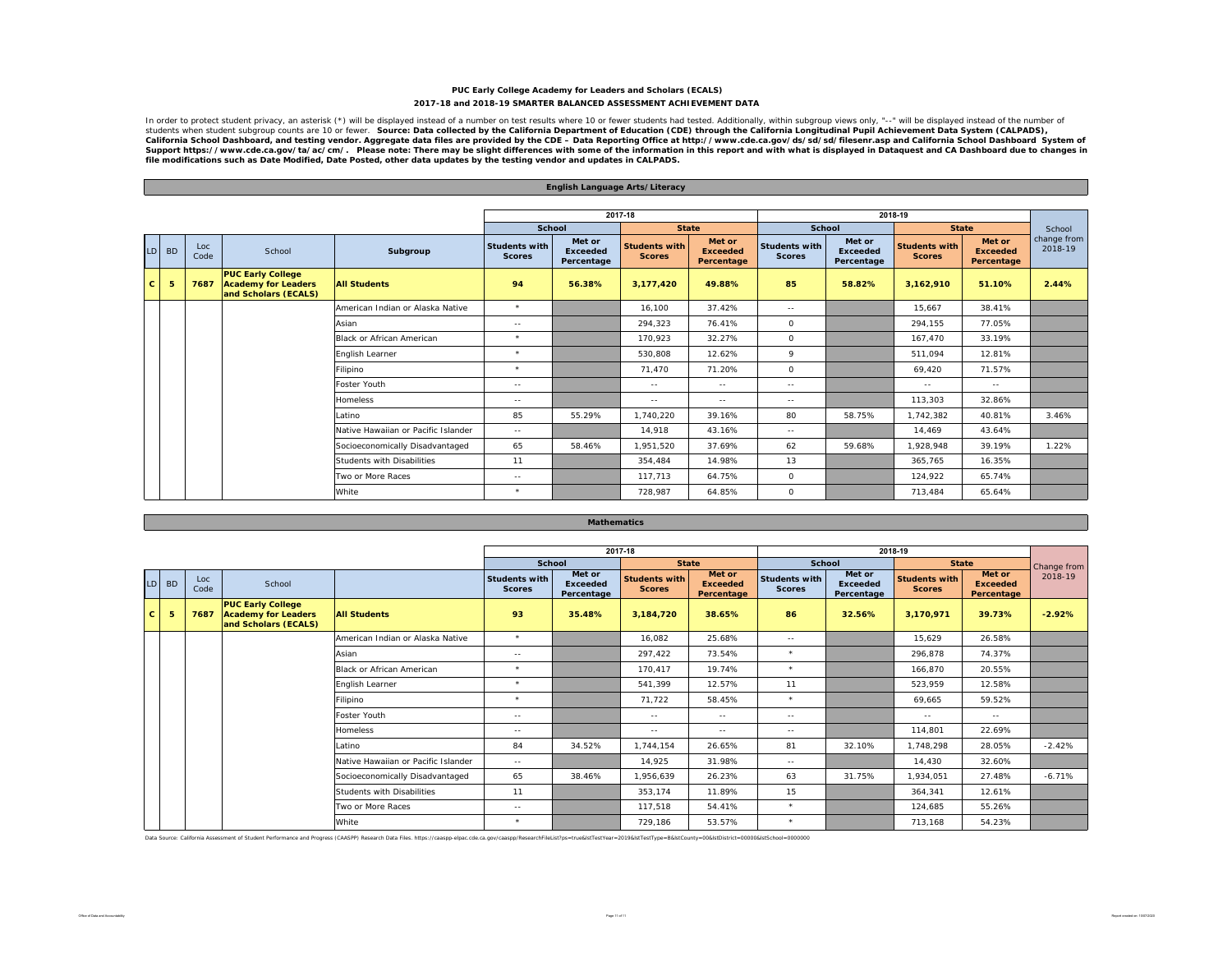## AB 1505 **Renewal Criteria Analysis** - "**High Performing**" or "**Low Performing**" School

|                     | <b>KEY</b>                                                                                                                                                                                                                                     |
|---------------------|------------------------------------------------------------------------------------------------------------------------------------------------------------------------------------------------------------------------------------------------|
| Color               | CA Dashboard Indicator rating.<br>For student groups, colors represent numerically significant subgroups [i.e. 30 or more, (15+ for Foster Youth and Homeless students)].<br>ELPI use status level as a proxy for color on the 2019 Dashboard. |
| <b>NPC</b>          | No Performance Color when student groups are not numerically significant.                                                                                                                                                                      |
| $- -$               |                                                                                                                                                                                                                                                |
| <b>Missing Data</b> | CALPADS error; Test Irregularities; or No CDE data                                                                                                                                                                                             |
| N/A                 | Not Applicable (e.g., elementary school not needing to have CCI data or Graduation Rate data)                                                                                                                                                  |

CRITERIA TO QUALIFY AS "**HIGH PERFORMING" (HP) or "LOW PERFORMING" (LP)**

**HP1a [LP1a]** - *Does the charter school have schoolwide performance levels on at least two measurements of academic performance per year in each of the two consecutive years immediately preceding renewal?* 

That is, a charter school must have been assigned a color (performance level) for at least two of the four measurements of academic performance (ELA, Math, EL Progress, College/Career) in each of the two years preceding renewal. **YES** – **NO**

|       |            |      | PUC Early College Academy for Leaders and Scholars (ECALS) |                  |  |  |
|-------|------------|------|------------------------------------------------------------|------------------|--|--|
|       | <b>FLA</b> | Math |                                                            | College / Career |  |  |
| Years |            |      | EL Progress Indicator *                                    | Indicator        |  |  |
| 2018  | 3          |      | NPC.                                                       |                  |  |  |
| 2019  |            | 3    |                                                            |                  |  |  |

1. If **"YES"** - proceed to **HP1b [LP1b]** below.

2. If **"No"** - you cannot do an analysis for "High Performing" or "Low Performing." Proceed to the "Middle Performing" analysis.

|       |            |        |                         | PUC Early College Academy for Leaders and Scholars (ECALS) |                 |                        |                        |
|-------|------------|--------|-------------------------|------------------------------------------------------------|-----------------|------------------------|------------------------|
| Years | <b>ELA</b> | Math   | EL Progress Indicator * | College / Career<br>Indicator                              | Chronic Absent. | <b>Graduation Rate</b> | <b>Suspension Rate</b> |
| 2018  | Yellow     | Yellow | <b>NPC</b>              | Green                                                      | N/A             | Orange                 | Orange                 |
| 2019  | Green      | Yellow | Orange                  | Orange                                                     | N/A             | Orange                 | Orange                 |

1. ☐ If **"YES"** to **HP1b (two highest performance levels)** - the school is "High Performing" and may be recommended for a 7-year renewal after a full analysis is done on all performance areas (e.g., governance, operations, fiscal, etc.). No additional review is needed.

2. □ If "YES" to LP1b (two lowest performance levels) - the school is "Low Performing" and may be recommended for a 0 or 2 - year renewal after a full analysis is done on all performance areas (e.g., governance, operations, fiscal, etc.). No additional review is needed.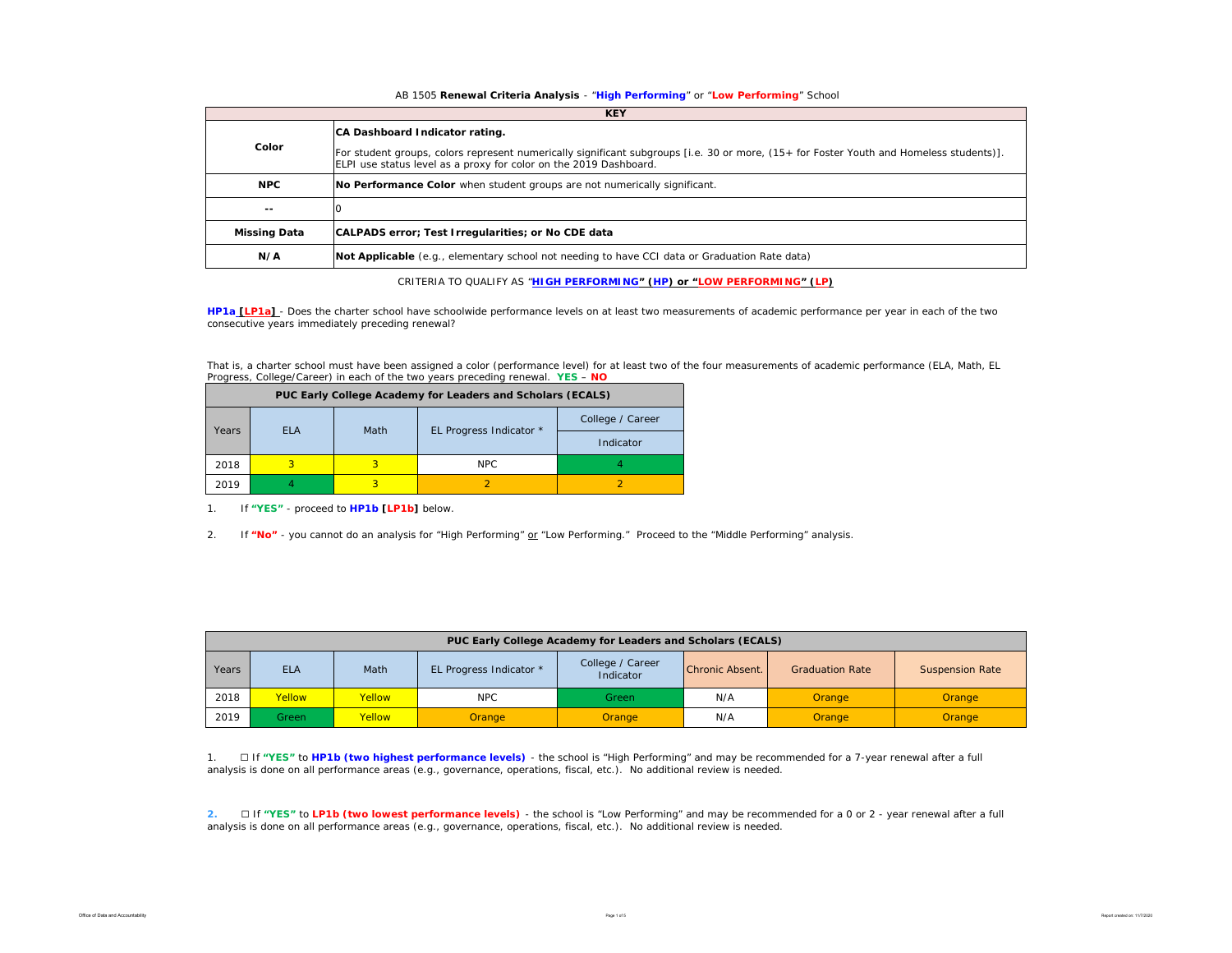**However, MAY RENEW ONLY upon making both of the following written factual findings:**

**1) The charter school is taking meaningful steps to address the underlying cause(s) of low performance, which are or will be written in a plan adopted by the governing body of the charter school;** 

**AND**

**2) There is clear and convincing evidence, demonstrated by verified data, showing either:**

**a. The school achieved measurable increases in academic achievement, as defined by at least one year's progress for each year in school; OR**

**b. Strong postsecondary outcomes equal to similar peers.**

**3.** ☐ **If "NO" - then proceed to HP2a [LP2a] below**

**a. If the charter school receives a combination of performance colors ( red, orange, yellow, green, and blue) proceed to HP2a [LP2a] below.** 

**\*** *HP1b -* 

*\* LP1b -* 

| HP2a [LP2a] - Does the charter school have performance levels on at least two of the four measurements of academic performance for at least two subgroups in |  |  |  |
|--------------------------------------------------------------------------------------------------------------------------------------------------------------|--|--|--|
| each of the two consecutive years immediately preceding renewal? YES - NO                                                                                    |  |  |  |

| Indicator           | Number of Subgroups     | Subroups                                   |
|---------------------|-------------------------|--------------------------------------------|
| <b>ELA 2018</b>     | $\overline{\mathbf{c}}$ | Socioeconomically Disadvantaged<br>Latino; |
| <b>ELA 2019</b>     | $\overline{\mathbf{c}}$ | Latino;<br>Socioeconomically Disadvantaged |
| Math 2018           | $\overline{c}$          | Socioeconomically Disadvantaged<br>Latino; |
| Math 2019           | $\overline{c}$          | Socioeconomically Disadvantaged<br>Latino; |
| EL Progress 2018    | N/A                     | N/A                                        |
| EL Progress 2019 *  | $\mathbf{1}$            | English Learner                            |
| College/Career 2018 | $\overline{c}$          | Socioeconomically Disadvantaged<br>Latino; |
| College/Career 2019 | $\overline{c}$          | Socioeconomically Disadvantaged<br>Latino; |

1. ☐ If **"YES"** – proceed to **HP2b [LP2b]** below.

2. ☐ If **"No"** – A charter school without *performance levels on at least two of the four measurements of academic performance for at least two subgroups in each of the two consecutive years immediately preceding renewal* cannot be considered within the "High Performing" or "Low Performing" renewal criteria. Proceed to the "Middle Performing" analysis.

\*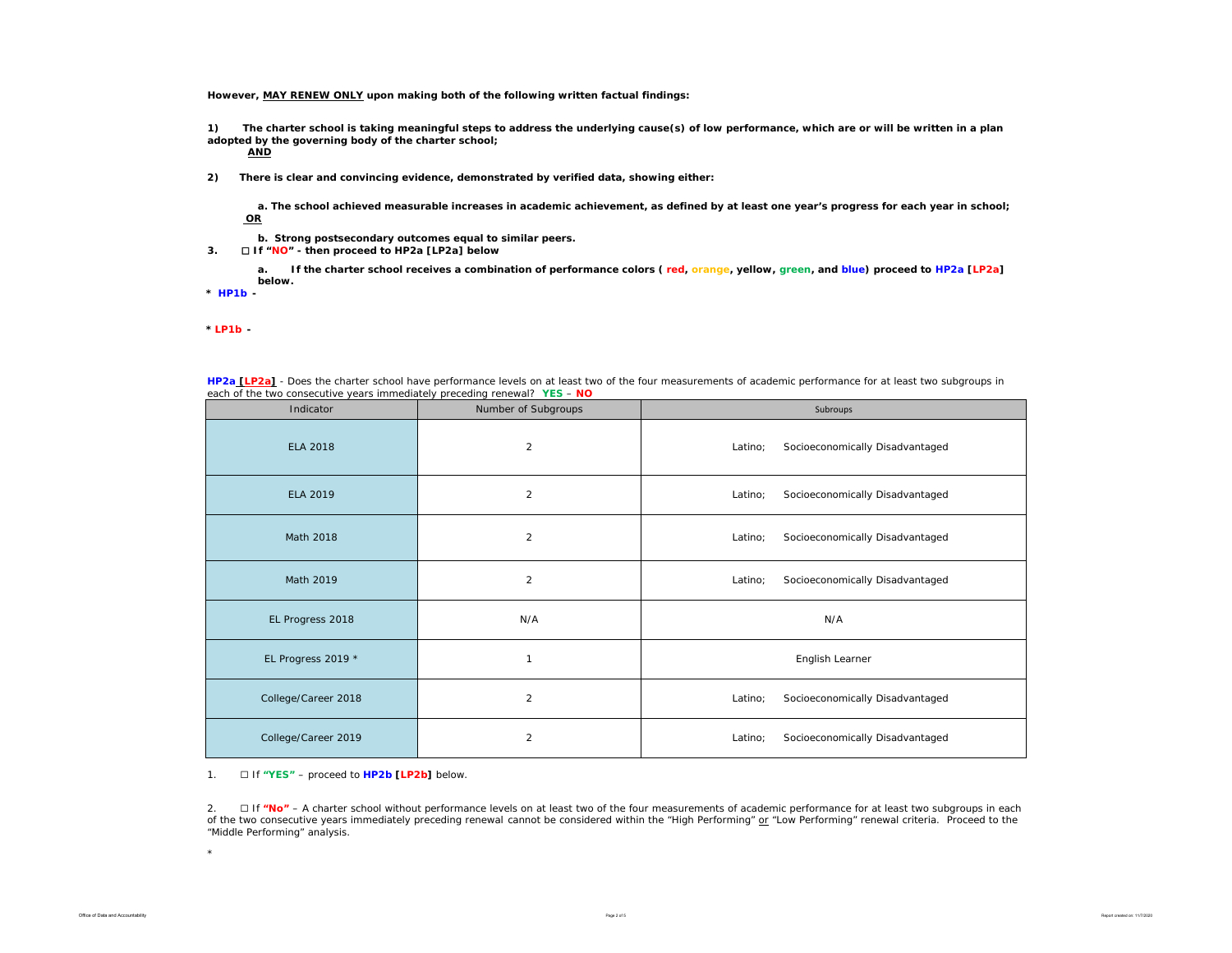| HP2b [LP2b] - Did the charter school receive performance levels schoolwide (all students) that are the same or higher [LP2b - same or lower] than the state |  |  |
|-------------------------------------------------------------------------------------------------------------------------------------------------------------|--|--|
| average for all four measurements of academic performance? YES - NO                                                                                         |  |  |

| Indicator           |                      | PUC Early College Academy for<br>Leaders and Scholars (ECALS) | <b>State</b>   |               | <b>Status Comparison to State Average</b> |  |  |  |  |
|---------------------|----------------------|---------------------------------------------------------------|----------------|---------------|-------------------------------------------|--|--|--|--|
|                     | Performance<br>Level | Performance<br><b>Status</b>                                  |                | <b>Status</b> |                                           |  |  |  |  |
| <b>ELA 2018</b>     | 3                    | 4.1                                                           | $\overline{2}$ | $-6.0$        | Higher                                    |  |  |  |  |
| <b>ELA 2019</b>     | 4                    | 10.2                                                          | 4              | $-2.5$        | Higher                                    |  |  |  |  |
| <b>Math 2018</b>    | 3                    | $-39.8$                                                       | $\overline{2}$ | $-36.4$       | Lower                                     |  |  |  |  |
| Math 2019           | 3                    | $-53.1$                                                       | $\overline{2}$ | $-33.5$       | Lower                                     |  |  |  |  |
| EL Progress 2018    | <b>NPC</b>           | N/A                                                           | <b>NPC</b>     | N/A           | $\frac{1}{2}$                             |  |  |  |  |
| EL Progress 2019 *  | $\overline{2}$       | 59.5%                                                         | 3              | 48.3%         | Higher                                    |  |  |  |  |
| College/Career 2018 | 4                    | 58.1%                                                         | 3              | 42.2%         | Higher                                    |  |  |  |  |
| College/Career 2019 | $\overline{2}$       | 50.0%                                                         | 3              | 44.1%         | Higher                                    |  |  |  |  |

1. □ If "YES" to HP2b (received performance levels schoolwide that are the same or higher than the state average for all four measurements) -<br>the school meets the criteria in the first part of section 47607 (c)(2)(A)(ii). (c)(2)(A)(ii). Move on to **HP2c.**

2. △□If "YES" to LP2c (received performance levels schoolwide that are the same or lower than the state average for all four measurements) -<br>the school meets the criteria in the first part of section 47607.2 (a)(1)(B). Pr 47607.2 (a)(1)(B). Move on to **LP2c.**

3. □ If "No" – If all of the performance levels schoolwide are the "Same" or a combination of "Higher" and "Lower" proceed to the "Middle Performing" analysis. \* *HP2b -* 

## \**LP2b -*

**HP2c [LP2c]** - For the state subgroups that are performing below the state average in each of the four measurements of academic performance in each respective year, did the majority of the school's subgroups receive performance levels that are higher [lower] than the state average? **YES** – **NO**

|                                 |                 |                |               |                | <b>ELA</b>    |                                |               |                |          |                |               |                                |  |
|---------------------------------|-----------------|----------------|---------------|----------------|---------------|--------------------------------|---------------|----------------|----------|----------------|---------------|--------------------------------|--|
|                                 |                 |                | 2018          |                |               |                                | 2019          |                |          |                |               |                                |  |
|                                 |                 |                | School        |                | <b>State</b>  | <b>Status</b><br>Comparison to |               | School         |          | <b>State</b>   |               | <b>Status</b><br>Comparison to |  |
| Subgroup                        | $#$ of<br>Stud. | Perf.<br>Level | <b>Status</b> | Perf.<br>Level | <b>Status</b> | State Average                  | # of<br>Stud. | Perf.<br>Level | Status   | Perf.<br>Level | <b>Status</b> | State Average                  |  |
| <b>All Students</b>             | 92              | 3              | 4.1           | $\overline{2}$ | $-6.0$        | Higher                         | 84            | $\overline{4}$ | 10.2     | 4              | $-2.5$        | Higher                         |  |
| English Learner                 | 13              | <b>NPC</b>     | $-75.3$       | 3 <sup>1</sup> | $-47.1$       |                                | 12            | <b>NPC</b>     | $-69.1$  | 3 <sup>1</sup> | $-45.1$       |                                |  |
| Foster Youth                    |                 | <b>NPC</b>     | $\frac{1}{2}$ |                | $-79.2$       |                                | $\sim$ $\sim$ | $- -$          | $ -$     | $\overline{2}$ | $-71.9$       |                                |  |
| <b>Homeless</b>                 | $- -$           | $=$ $-$        | $= -$         | $\overline{3}$ | $-51.0$       |                                | $\sim$ $\sim$ | $=$ $-$        | $- -$    | 3 <sup>1</sup> | $-46.7$       |                                |  |
| Socioeconomically Disadvantaged | 77              | 3              | 7.9           | 3              | $-34.7$       | Higher                         | 62            | 3              | 9.1      | 3              | $-30.1$       | Higher                         |  |
| Students with Disabilities      | 13              | <b>NPC</b>     | $-47.2$       | u.             | $-95.5$       |                                | 13            | <b>NPC</b>     | $-111.3$ | $\overline{2}$ | $-88.1$       |                                |  |
| African American                | 3               | <b>NPC</b>     | $\frac{1}{2}$ | $\overline{2}$ | $-51.8$       |                                | $\sim$ $-$    | $- -$          | $- -$    | 3 <sup>1</sup> | $-47.6$       |                                |  |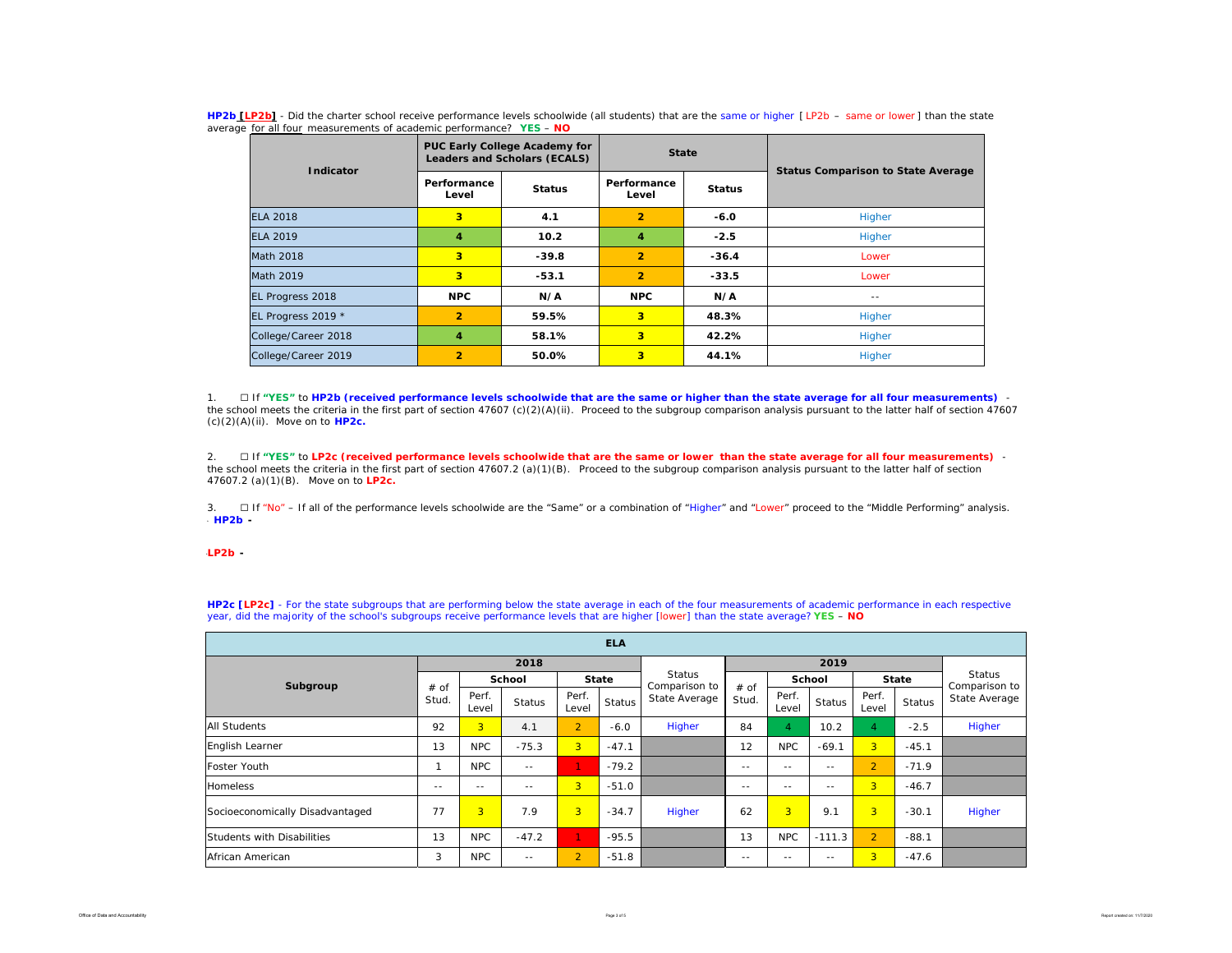|                                     |                |                |               |                | <b>ELA</b>   |                                |                   |                |               |                |         |                         |
|-------------------------------------|----------------|----------------|---------------|----------------|--------------|--------------------------------|-------------------|----------------|---------------|----------------|---------|-------------------------|
|                                     |                |                | 2018          |                |              |                                |                   |                | 2019          |                |         |                         |
| Subgroup                            | # of           |                | School        |                | <b>State</b> | <b>Status</b><br>Comparison to | # of<br>Stud.     | School         |               | State          |         | Status<br>Comparison to |
|                                     | Stud.          | Perf.<br>Level | <b>Status</b> | Perf.<br>Level | Status       | State Average                  |                   | Perf.<br>Level | <b>Status</b> | Perf.<br>Level | Status  | State Average           |
| American Indian or Alaska Native    | $- -$          | $- -$          | $- -$         | $\overline{2}$ | $-36.8$      |                                | $- -$             | $- -$          | $- -$         | $\overline{2}$ | $-34.1$ |                         |
| Asian                               | $- -$          | $- -$          | $- -$         | 5              | 62.4         |                                | $\mathbf{1}$      | <b>NPC</b>     | $- -$         | 5.             | 64.8    |                         |
| Filipino                            | $\overline{4}$ | <b>NPC</b>     | $\frac{1}{2}$ | $\overline{4}$ | 44.0         |                                | 1                 | <b>NPC</b>     | $- -$         | 5.             | 46.7    |                         |
| Latino                              | 84             | $\overline{3}$ | 0.7           | 3 <sup>1</sup> | $-31.3$      | Higher                         | 79                | $\overline{4}$ | 12.2          | 3 <sup>1</sup> | $-26.6$ | Higher                  |
| Native Hawaiian or Pacific Islander | $\frac{1}{2}$  | $- -$          | $\frac{1}{2}$ | $\overline{2}$ | $-21.3$      |                                | $\qquad \qquad -$ | $- -$          | $- -$         | $\overline{2}$ | $-19.5$ |                         |
| White                               |                | <b>NPC</b>     | $\frac{1}{2}$ | $\overline{4}$ | 27.7         |                                | 1                 | <b>NPC</b>     | $- -$         | 4              | 30.7    |                         |
| Two or More Races                   | $- -$          | $- -$          | $\frac{1}{2}$ | $\overline{4}$ | 28.6         |                                |                   | NPC            | $- -$         | 4              | 30.3    |                         |

|                                     |               |                |               |                | <b>MATH</b>   |                                |               |                   |               |                |               |                                |
|-------------------------------------|---------------|----------------|---------------|----------------|---------------|--------------------------------|---------------|-------------------|---------------|----------------|---------------|--------------------------------|
|                                     |               |                | 2018          |                |               |                                |               |                   | 2019          |                |               |                                |
| Subgroup                            |               |                | School        | <b>State</b>   |               | <b>Status</b><br>Comparison to |               | School            |               | <b>State</b>   |               | <b>Status</b><br>Comparison to |
|                                     | # of<br>Stud. | Perf.<br>Level | Status        | Perf.<br>Level | <b>Status</b> | State Average                  | # of<br>Stud. | Perf.<br>Level    | <b>Status</b> | Perf.<br>Level | <b>Status</b> | State Average                  |
| <b>All Students</b>                 | 91            | $\overline{3}$ | $-39.8$       | $\overline{2}$ | $-36.4$       | Lower                          | 85            | $\overline{3}$    | $-53.1$       | $\overline{2}$ | $-33.5$       | Lower                          |
| English Learner                     | 13            | <b>NPC</b>     | $-95.5$       | $\overline{2}$ | $-69.9$       |                                | 14            | NPC               | $-166.2$      | $\overline{2}$ | $-68.6$       |                                |
| Foster Youth                        | $\mathbf{1}$  | <b>NPC</b>     | $=$           | $\mathbf{1}$   | $-114.0$      |                                | $\sim$ $\sim$ | $- -$             | $\sim$ $\sim$ | $\overline{2}$ | $-107.2$      |                                |
| Homeless                            | $\frac{1}{2}$ | $\frac{1}{2}$  | $\frac{1}{2}$ | $\overline{2}$ | $-81.0$       |                                | $\frac{1}{2}$ | $\qquad \qquad -$ | $- -$         | $\overline{2}$ | $-77.7$       |                                |
| Socioeconomically Disadvantaged     | 77            | $\overline{3}$ | $-36.6$       | $\overline{2}$ | $-67.4$       | Higher                         | 63            | $\overline{3}$    | $-55.5$       | 3 <sup>1</sup> | $-63.7$       | Higher                         |
| <b>Students with Disabilities</b>   | 12            | NPC            | $-142.4$      | $\mathbf{1}$   | $-125.3$      |                                | 15            | <b>NPC</b>        | $-189.6$      | $\overline{2}$ | $-119.4$      |                                |
| African American                    | 3             | <b>NPC</b>     | $\frac{1}{2}$ | $\overline{2}$ | $-91.5$       |                                | $- -$         | $-$               | $- -$         | $\overline{2}$ | $-87.9$       |                                |
| American Indian or Alaska Native    | $\frac{1}{2}$ | $\frac{1}{2}$  | $\frac{1}{2}$ | $\overline{2}$ | $-73.0$       |                                | $- -$         | $-$               | $- -$         | $\overline{2}$ | $-69.6$       |                                |
| Asian                               | $\frac{1}{2}$ | $\frac{1}{2}$  | $\frac{1}{2}$ | 5              | 56.7          |                                | 1             | NPC               | $\sim$ $-$    | 5.             | 59.8          |                                |
| Filipino                            | 4             | <b>NPC</b>     | $\sim$ $-$    | $\overline{4}$ | 13.1          |                                | 1             | <b>NPC</b>        | $\sim$ $\sim$ | $\overline{4}$ | 18.0          |                                |
|                                     | 83            | $\overline{3}$ | $-40.9$       | $\overline{2}$ | $-65.8$       | Higher                         | 80            | $\overline{3}$    | $-50.2$       | $\overline{3}$ | $-62.2$       | Higher                         |
| Native Hawaiian or Pacific Islander | $\frac{1}{2}$ | $\frac{1}{2}$  | $\frac{1}{2}$ | $\overline{2}$ | $-52.0$       |                                | $- -$         | $-$               | $- -$         | 2 <sup>7</sup> | $-49.8$       |                                |
| White                               | 1             | NPC            | $\sim$ $-$    | 3              | $-1.0$        |                                | 1             | NPC               | $\sim$ $\sim$ | $\overline{4}$ | 1.4           |                                |
| Two or More Races                   | $\frac{1}{2}$ | $ -$           | $ -$          | $\overline{4}$ | 1.9           |                                | 1             | <b>NPC</b>        | $- -$         | 4              | 2.5           |                                |

Ē.